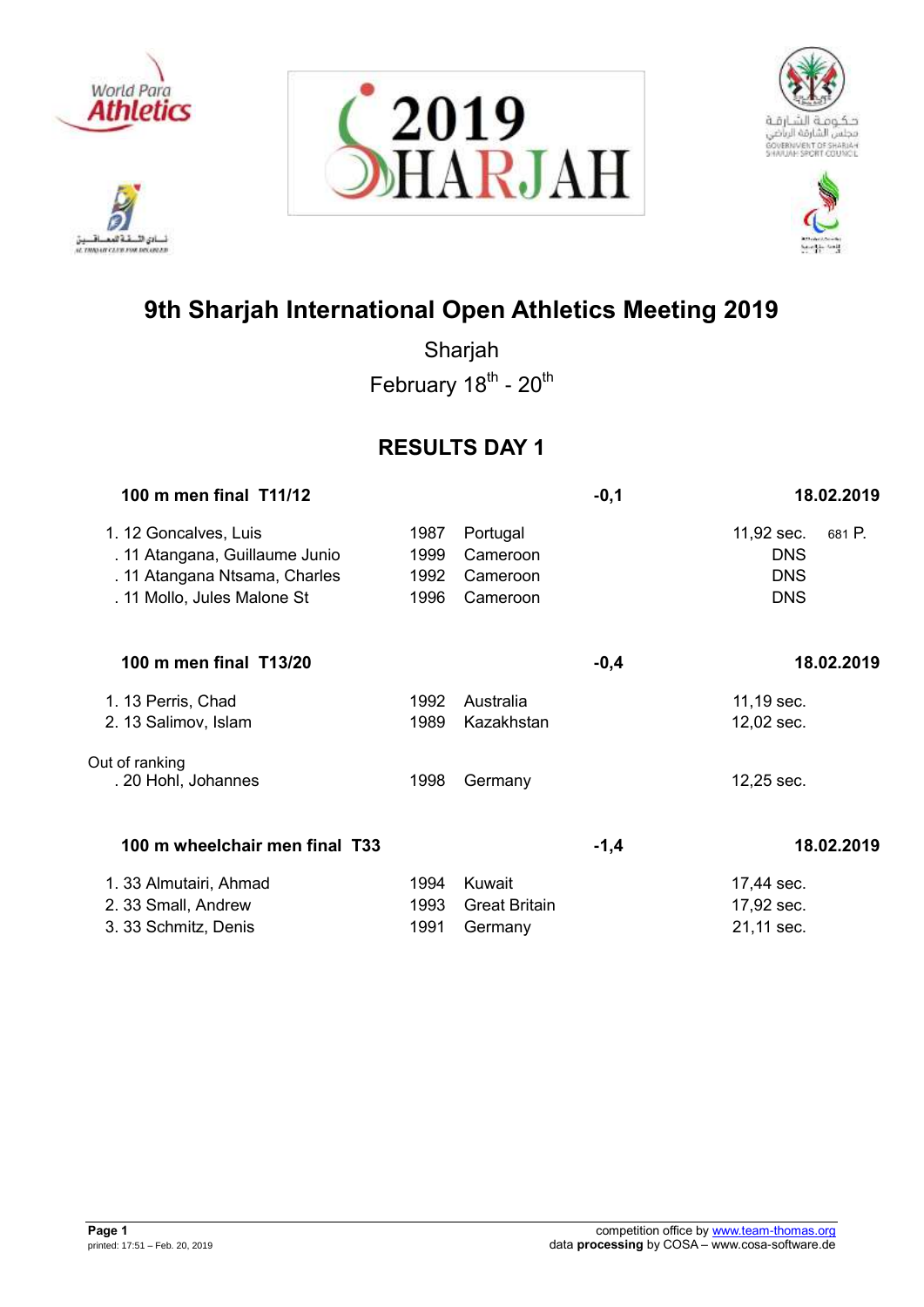

ادي الأ. تلافيد it mourcures exposure







# **9th Sharjah International Open Athletics Meeting 2019**

Sharjah February 18<sup>th</sup> - 20<sup>th</sup>

| 100 m wheelchair men time-race 1 T34 |      | $-1,3$          | 18.02.2019 |  |
|--------------------------------------|------|-----------------|------------|--|
| 1.34 Othman, Mohammed Yousef         | 1999 | Dubai club      | 18,03 sec. |  |
| 2. 34 Hirooka, Masaki                | 1995 | Japan           | 19,05 sec. |  |
| 3. 34 Alkindi, Abdulaziez            | 2002 | Khorfakkan Club | 19,07 sec. |  |
| 4. 34 Alblooshi, Humaid              | 2002 | Dubai club      | 19,59 sec. |  |
| 5. 34 Khaled, Abdah                  | 1999 | Dubai club      | 20,57 sec. |  |
| 6. 34 Alqassab, Mayed                | 2004 | Dubai club      | 25,80 sec. |  |
| . 34 Alkindi, Mohamed                | 1985 | Khorfakkan Club | <b>DNS</b> |  |
|                                      |      |                 |            |  |

## **100 m wheelchair men time-race 2 T34 -2,0 18.02.2019**

| 1.34 Ktila, Walid<br>2. 34 Hammadi, Mohamed<br>3. 34 Smeenk, Austin<br>4.34 Jasem, Ahmed<br>5. 34 Kobata, Atsuro<br>6. 34 Leclerc, Lee | 1985<br>1997<br>1993<br>1987 | Tunisia<br>1985 Althigah Club for Disabled<br>Canada<br>2003 Al Ain Club<br>Japan<br>Canada | 15,28 sec.<br>16,64 sec.<br>16,68 sec.<br>17,76 sec.<br>17,89 sec.<br>18,65 sec. |
|----------------------------------------------------------------------------------------------------------------------------------------|------------------------------|---------------------------------------------------------------------------------------------|----------------------------------------------------------------------------------|
| 7. 34 Kishita, Daisuke                                                                                                                 | 1994                         | Japan                                                                                       | 19,08 sec.                                                                       |
|                                                                                                                                        |                              |                                                                                             |                                                                                  |

## **100 m wheelchair men ranking time races T34 -2,0 18.02.2019**

| 1.34 Ktila, Walid             | 1985 | Tunisia                    | 15,28 sec. |
|-------------------------------|------|----------------------------|------------|
| 2. 34 Hammadi, Mohamed        | 1985 | Althigah Club for Disabled | 16,64 sec. |
| 3. 34 Smeenk, Austin          | 1997 | Canada                     | 16,68 sec. |
| 4.34 Jasem, Ahmed             | 2003 | Al Ain Club                | 17,76 sec. |
| 5. 34 Kobata, Atsuro          | 1993 | Japan                      | 17,89 sec. |
| 6. 34 Othman, Mohammed Yousef | 1999 | Dubai club                 | 18,03 sec. |
| 7.34 Leclerc, Lee             | 1987 | Canada                     | 18,65 sec. |
| 8. 34 Hirooka, Masaki         | 1995 | Japan                      | 19,05 sec. |
| 9. 34 Alkindi, Abdulaziez     | 2002 | Khorfakkan Club            | 19,07 sec. |
| 10. 34 Kishita, Daisuke       | 1994 | Japan                      | 19,08 sec. |
| 11. 34 Alblooshi, Humaid      | 2002 | Dubai club                 | 19,59 sec. |
| 12. 34 Khaled, Abdah          | 1999 | Dubai club                 | 20,57 sec. |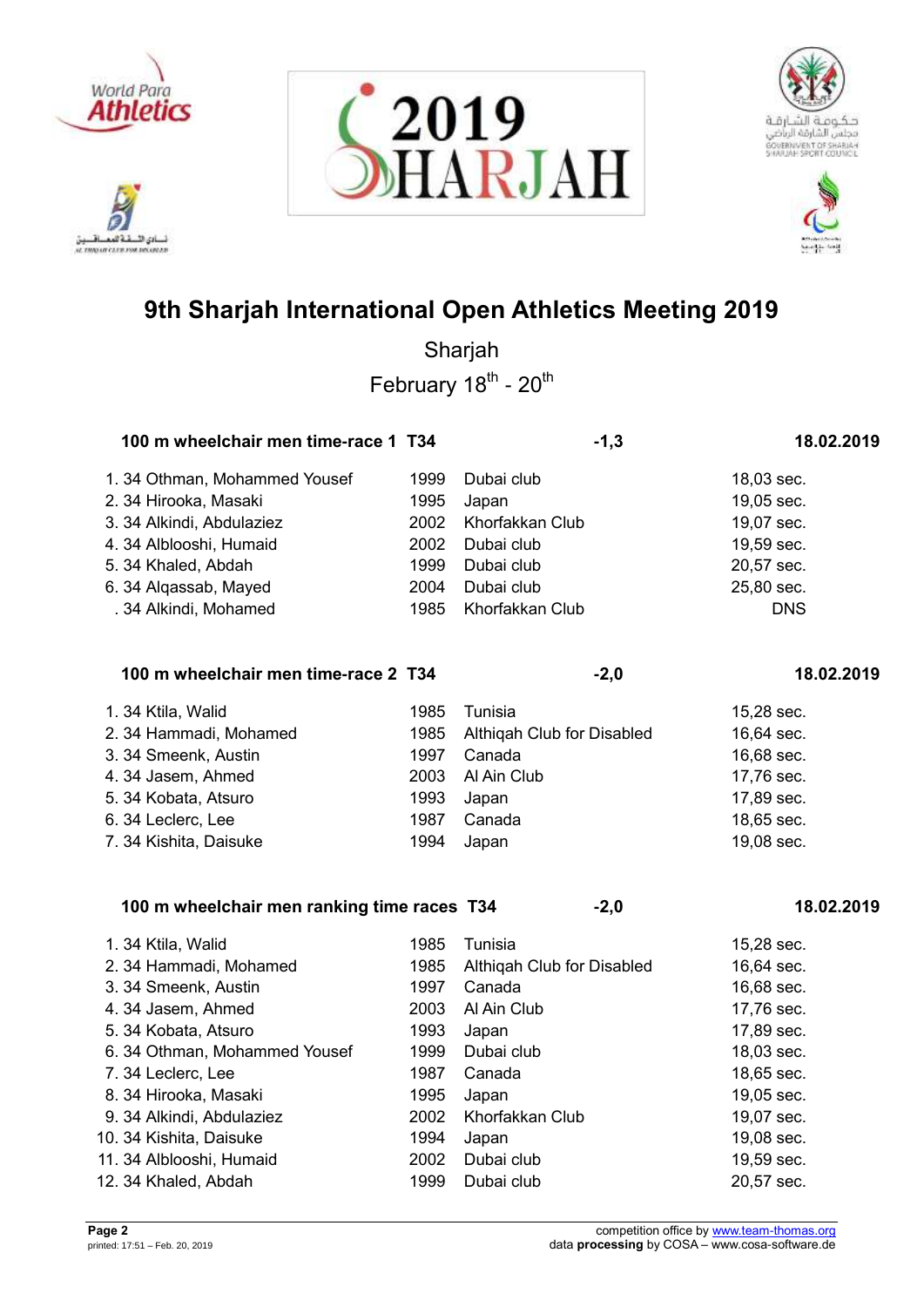

.<br>تانو الأ. تلافيد نسادي النسفية العمسافيين<br>ac responsive care response







# **9th Sharjah International Open Athletics Meeting 2019**

| 100 m men final T35-38/46         |      | $-1,2$                     |            | 18.02.2019 |
|-----------------------------------|------|----------------------------|------------|------------|
| 1. 37 Alnakhli, Ali               | 2000 | Saudi Arabia               | 12,15 sec. | 815 P.     |
| 2. 38 O'Hanlon, Evan              | 1988 | Australia                  | 11,70 sec. | 815 P.     |
| 3. 38 Chida, Mohamend Farha       | 1982 | Tunisia                    | 12,28 sec. | 608 P.     |
| 4.46 Alblooshi, Yahya             | 1994 | Althiqah Club for Disabled | 12,15 sec. | 564 P.     |
| 5. 35 Adawi, Ahmed                | 1998 | Saudi Arabia               | 14,66 sec. | 249 P.     |
| 100 m men final T40               |      | $-1,7$                     |            | 18.02.2019 |
| 1.40 Alsaif, Abdullah A.A.M.      | 1994 | Kuwait                     | 19,45 sec. |            |
| 2. 40 Lukutin, Alexey             | 1981 | Kazakhstan                 | 21,27 sec. |            |
| 3. 40 Kollangi Rajashetty,        | 1990 | India                      | 21,28 sec. |            |
| 4.40 Narayanappa, Nagesh          | 1984 | India                      | 26,37 sec. |            |
| 5.40 Alhosni, Anas                | 1982 | Althiqah Club for Disabled | 29,34 sec. |            |
| . 40 More, Devappa                | 1973 | India                      | <b>DQ</b>  |            |
| 100 m wheelchair men final T51/52 |      | $-3,0$                     |            | 18.02.2019 |
| 1.51 Genyn, Peter                 | 1976 | Belgium                    | 21,79 sec. | 779 P.     |
| 2.51 Piispanen, Toni              | 1976 | Finland                    | 21,81 sec. | 776 P.     |
| 3.52 Ito, Tatsuya                 | 1986 | Japan                      | 18,62 sec. | 697 P.     |
| 4.52 Trindade, Mario              | 1975 | Portugal                   | 19,89 sec. | 435 P.     |
| 5.52 Rungsri, Peth                | 1982 | Thailand                   | 20,58 sec. | 302 P.     |
| 6.51 Mestre, Helder               | 1967 | Portugal                   | 25,35 sec. | 205 P.     |
| 100 m wheelchair men final T53    |      | $+0,1$                     |            | 18.02.2019 |
| 1.53 Paeyo, Pongsakorn            | 1996 | Thailand                   | 15,06 sec. |            |
| 2. 53 Algnaidl, Fahad             | 1984 | Saudi Arabia               | 15,71 sec. |            |
| 3.53 Alqurashi, Adbulrahmen       | 1997 | Saudi Arabia               | 15,88 sec. |            |
| 4.53 Brignone, Nicolas            | 1989 | France                     | 15,95 sec. |            |
| 5.53 Aladwani, Hamad N. M. E.     | 1972 | Kuwait                     | 16,03 sec. |            |
| 6.53 Alenzei, Abdullah            | 1993 | Kuwait                     | 17,59 sec. |            |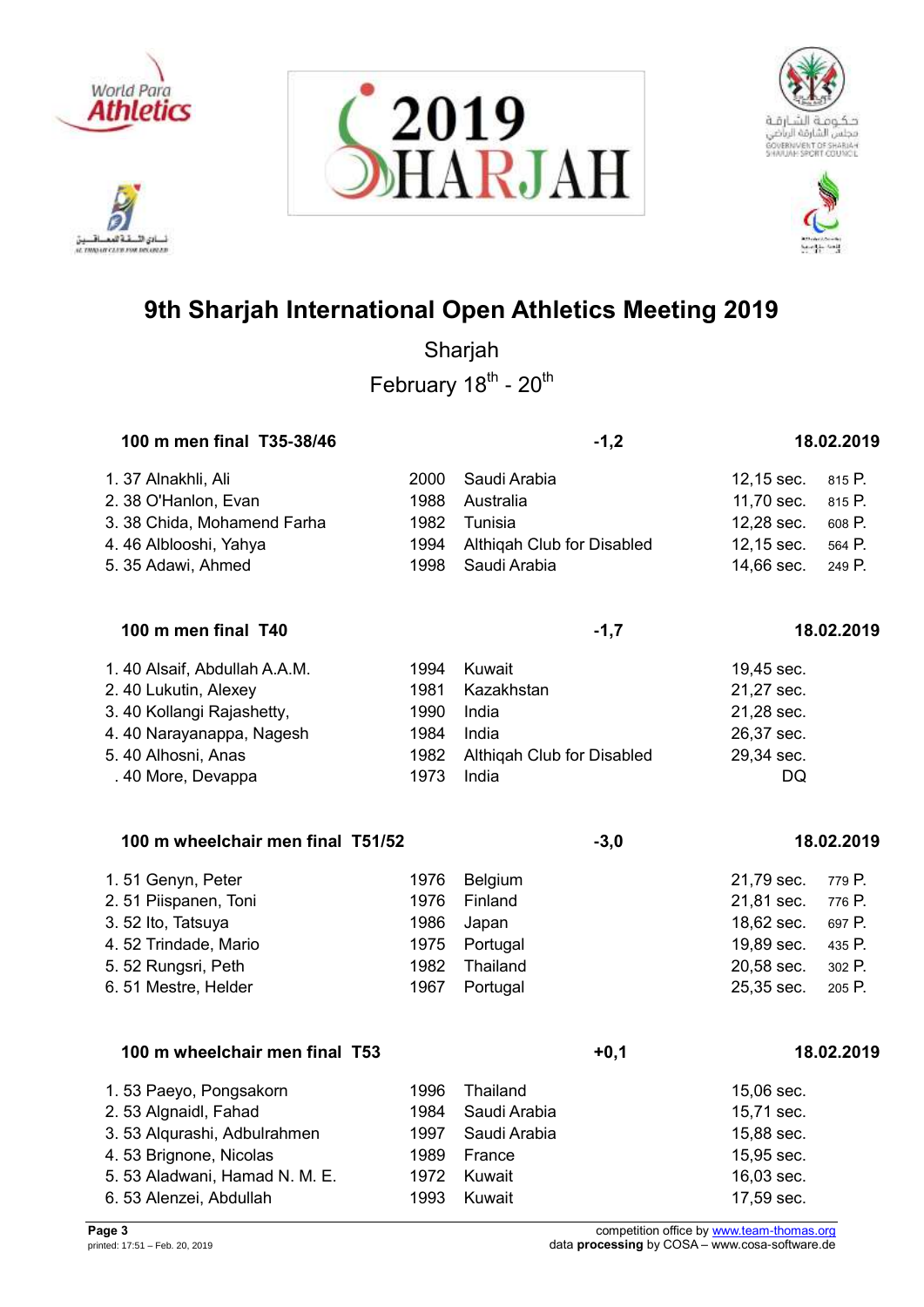







| 100 m wheelchair men time-race 1 T54 |      | $-1,1$                     | 18.02.2019 |
|--------------------------------------|------|----------------------------|------------|
| 1.54 Oozeer, Mehfooz                 | 1995 | <b>Mauritius</b>           | 17,22 sec. |
| 2.54 Dunne, Cillian                  | 1997 | Ireland                    | 17,28 sec. |
| 3.54 Albalooshi, Mahmood             | 1994 | Dubai club                 | 17,32 sec. |
| 4.54 Sasaki, Rinpei                  | 1995 | Japan                      | 17,43 sec. |
| 5.54 Alshehhi, Mohammed              | 1979 | Althiqah Club for Disabled | 21,29 sec. |
| 100 m wheelchair men time-race 2 T54 |      | $-1,3$                     | 18.02.2019 |
| 1.54 Ikoma, Tomoki                   | 1992 | Japan                      | 14,97 sec. |
| 2.54 Vahdani, Mohammad               | 1979 | Dubai club                 | 15,05 sec. |
| 2.54 Nishi, Yuki                     | 1994 | Japan                      | 15,05 sec. |

| 4.54 Gharbi, Yassine    | 1990- | Tunisia           | 15,24 sec. |
|-------------------------|-------|-------------------|------------|
| 5.54 Alzahrani, Jamaan  |       | 1995 Saudi Arabia | 15,29 sec. |
| 5. 54 Alrajehi, Faisal  |       | 1998 Kuwait       | 15,29 sec. |
| 7.54 Christophe, Isaiah |       | 1994 Canada       | 15,79 sec. |

| 100 m wheelchair men ranking time races |      | $-1,3$                     | 18.02.2019 |
|-----------------------------------------|------|----------------------------|------------|
| 1.54 Ikoma, Tomoki                      | 1992 | Japan                      | 14,97 sec. |
| 2.54 Vahdani, Mohammad                  | 1979 | Dubai club                 | 15,05 sec. |
| 2.54 Nishi, Yuki                        | 1994 | Japan                      | 15,05 sec. |
| 4.54 Gharbi, Yassine                    | 1990 | Tunisia                    | 15,24 sec. |
| 5.54 Alzahrani, Jamaan                  | 1995 | Saudi Arabia               | 15,29 sec. |
| 5. 54 Alrajehi, Faisal                  | 1998 | Kuwait                     | 15,29 sec. |
| 7.54 Christophe, Isaiah                 | 1994 | Canada                     | 15,79 sec. |
| 8.54 Oozeer, Mehfooz                    | 1995 | Mauritius                  | 17,22 sec. |
| 9.54 Dunne, Cillian                     | 1997 | Ireland                    | 17,28 sec. |
| 10.54 Albalooshi, Mahmood               | 1994 | Dubai club                 | 17,32 sec. |
| 11. 54 Sasaki, Rinpei                   | 1995 | Japan                      | 17,43 sec. |
| 12.54 Alshehhi, Mohammed                | 1979 | Althigah Club for Disabled | 21,29 sec. |

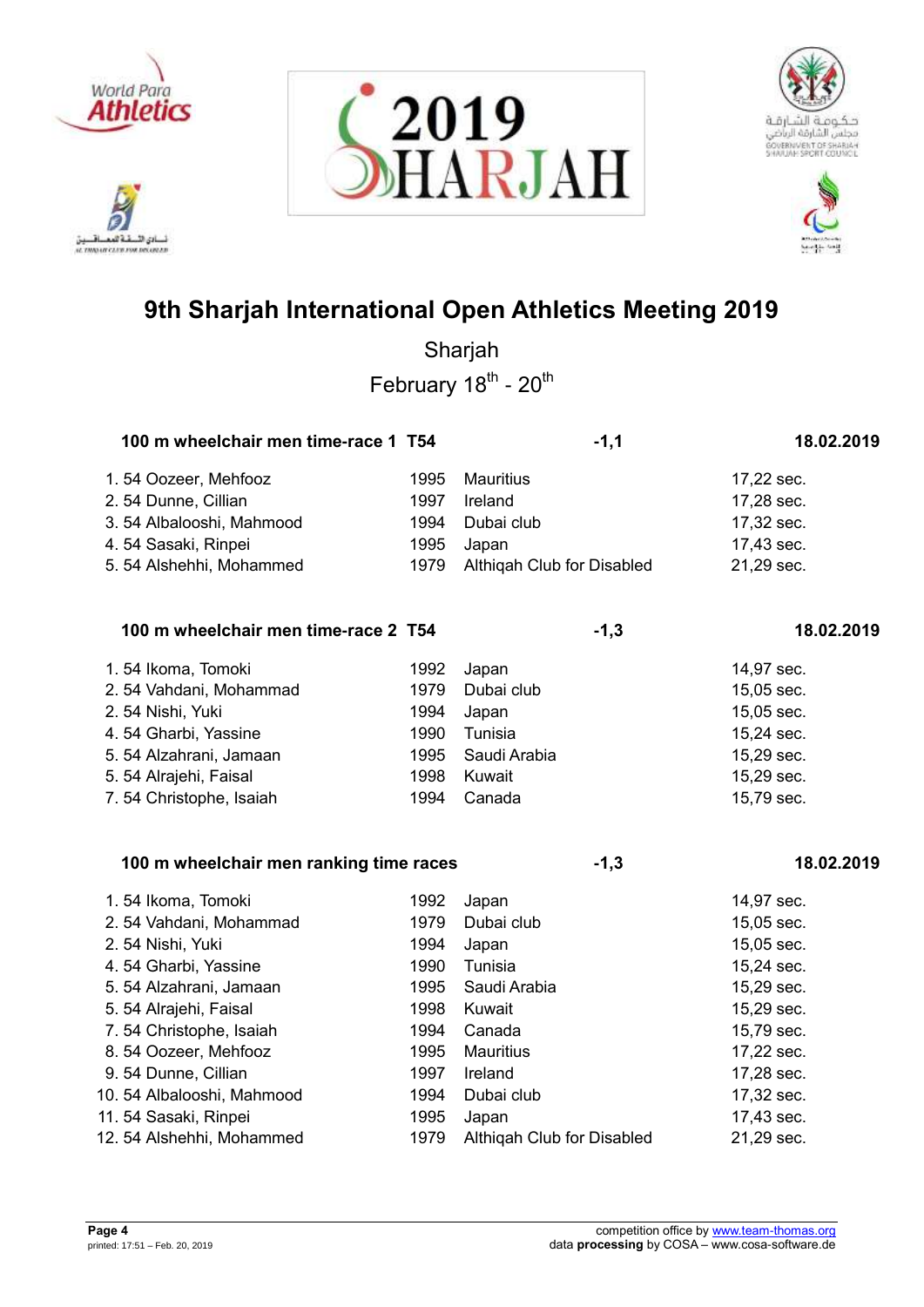

ادي الأ. تلافيد it mourcures exposure







# **9th Sharjah International Open Athletics Meeting 2019**

Sharjah February 18<sup>th</sup> - 20<sup>th</sup>

| 100 m men final T62/63       | $-1.7$ |           | 18.02.2019 |                   |  |
|------------------------------|--------|-----------|------------|-------------------|--|
| 1.63 Reardon, Scott          | 1990   | Australia |            | 12,86 sec. 758 P. |  |
| 2.63 Yamamoto, Atsushi       | 1982   | Japan     |            | 14,00 sec. 361 P. |  |
| 3.62 Malakopoulos, Stylianos | 1996   | Greece    |            | 12,73 sec. 301 P. |  |
|                              |        |           |            |                   |  |

## **100 m wheelchair men final RR2 +0,4 18.02.2019**

| 1. Lutken, Odd Markus | 1964 Norway      | 19,51 sec.  |
|-----------------------|------------------|-------------|
| 2. Alkarbi, Tannaf    | 2002 Al Ain Club | 1:03,96min. |

## **5000 m wheelchair men final T34/54 18.02.2019**

| 1.34 Ktila, Walid           | 1985 | Tunisia                    | 10:54,18min. | 1040 P. |
|-----------------------------|------|----------------------------|--------------|---------|
| 2.54 Khongrak, Putharet     | 1994 | Thailand                   | 10:52,89min. | 687 P.  |
| 3.54 Kubo, Kozo             | 1981 | Japan                      | 10:53,90min. | 682 P.  |
| 4.54 Gharbi, Yassine        | 1990 | Tunisia                    | 10:54,05min. | 681 P.  |
| 5.54 Balde, Alhassane       | 1985 | Germany                    | 10:54,28min. | 680 P.  |
| 5.54 Casoli, Julien         | 1982 | France                     | 10:54,33min. | 680 P.  |
| 8.54 Watanabe, Sho          | 1991 | Japan                      | 10:56,28min. | 670 P.  |
| 7.54 Alhosani, Badir Abbas  | 1985 | Althigah Club for Disabled | 10:56,30min. | 670 P.  |
| 9.54 Sianglam, Phiphatphong | 1993 | Thailand                   | 10:56,69min. | 668 P.  |
| 10. 54 Alrajehi, Faisal     | 1998 | Kuwait                     | 10:59,01min. | 656 P.  |
| . 54 Dupont, Alexandre      | 1985 | Canada                     | <b>DNF</b>   |         |
| . 54 Yasuoka, Choke         | 1973 | Japan                      | <b>DNF</b>   |         |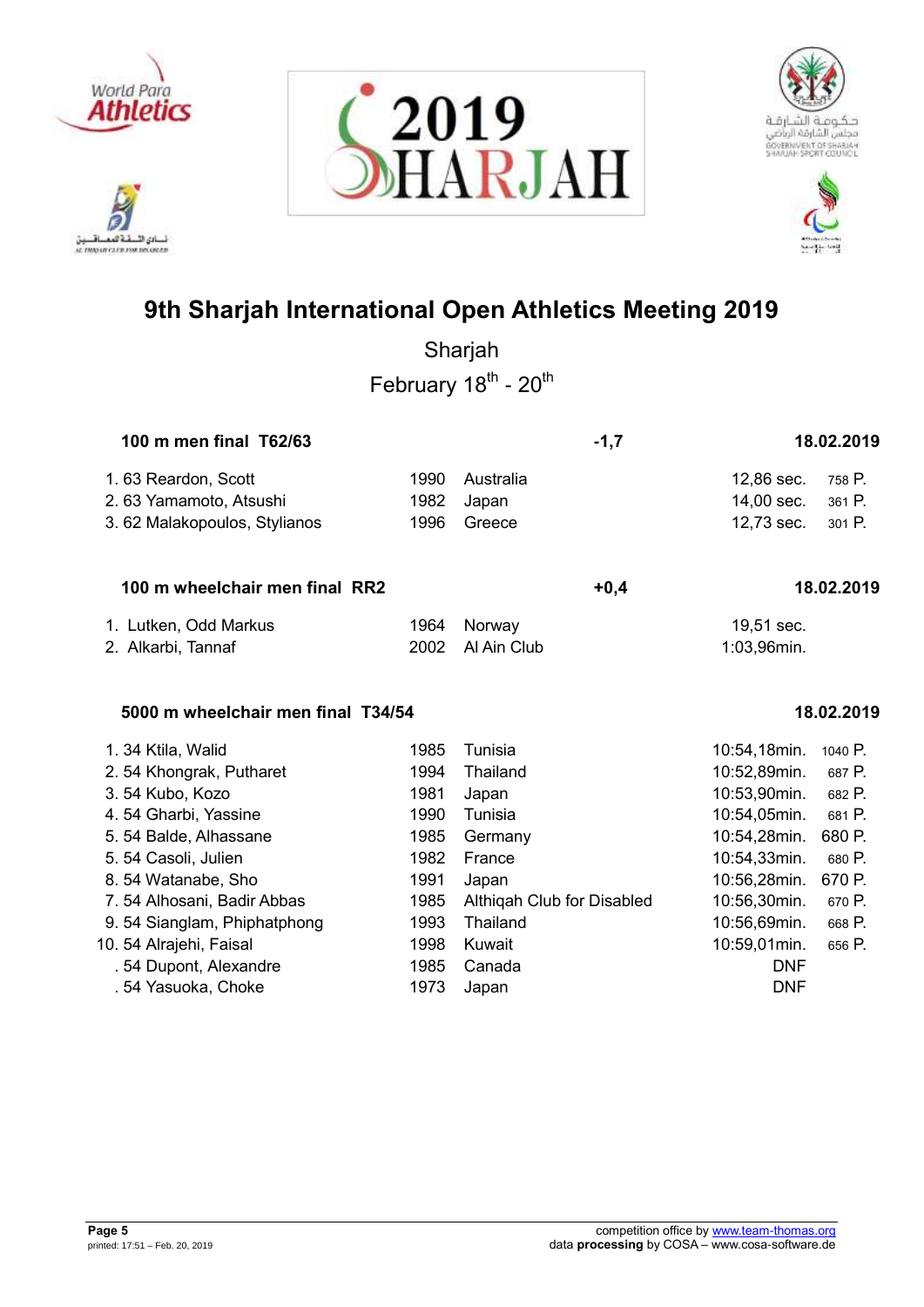









|    | high jump men final T20/44                                                                                                                                                          |                                              |                                                        |                    |                                                                                  | 18.02.2019 |
|----|-------------------------------------------------------------------------------------------------------------------------------------------------------------------------------------|----------------------------------------------|--------------------------------------------------------|--------------------|----------------------------------------------------------------------------------|------------|
| 1. | 44 Narita, Gurimu                                                                                                                                                                   | 1994                                         | Japan                                                  |                    | $1,73 \; m$                                                                      |            |
|    | shot put men final F11-13/20                                                                                                                                                        |                                              |                                                        |                    |                                                                                  | 18.02.2019 |
| 1. | 11 Asaad, Ali                                                                                                                                                                       | 1998                                         | Syria                                                  |                    | $10,94 \text{ m}$                                                                | 745 P      |
| 2. | 9,82<br>10,37<br>10,94<br>20 Seneque, Francois                                                                                                                                      | 10,74<br>1999                                | 10,84<br><b>Mauritius</b>                              | 9,97               | $9,77 \; m$                                                                      | 190 P      |
|    | 9,09<br>9,00<br>9,71                                                                                                                                                                | 9,77                                         | X                                                      | 8,81               |                                                                                  |            |
| 3. | 13 Salem Alsuwaidi, Khalid Mohamed<br>R.                                                                                                                                            | 1999                                         | Dubai club                                             |                    | 4,88 m                                                                           | 5P         |
| 4. | 4,00<br>4,88<br>$\mathsf{x}$<br>11 Ali, Sharif                                                                                                                                      | 4,84<br>1999                                 | X<br>Ajman club for disabled                           | X                  | 4,00 m                                                                           | $\pmb{0}$  |
|    | 4,00<br>3,83<br>3,13<br>12 Kengue Meli, Michael                                                                                                                                     | $\boldsymbol{\mathsf{X}}$<br>1995            | X<br>Cameroon                                          | 3,89               | <b>DNS</b>                                                                       |            |
|    | shot put men final F42-44/63                                                                                                                                                        |                                              |                                                        |                    |                                                                                  | 18.02.2019 |
|    | 1. 63 Habscheid, Tom<br>14,01<br>13,63<br>$\mathsf{x}$                                                                                                                              | 1986<br>14,39                                | Luxemburg<br>X                                         | $\pmb{\mathsf{x}}$ | 14,39 m                                                                          | 935 P      |
|    | 2. 42 Bassam Sawsan, Bassam<br>12,20<br>11,82<br>12,06                                                                                                                              | 1977<br>12,27                                | Syria<br>11,40                                         | 11,72              | $12,27 \; m$                                                                     | 695 P      |
| 3  | 44 Thangaraj, Kumar<br>7,04<br>7,53<br>6,93                                                                                                                                         | 1981<br>6,86                                 | India<br>6,73                                          | 6,47               | 7,53 m                                                                           | 25 P       |
| 4. | 44 Seege Mallappa, Devaraju<br>4,83<br>5,02<br>$\mathsf{x}$                                                                                                                         | 1962<br>X                                    | India<br>4,19                                          | X                  | $5,02 \; m$                                                                      | 0          |
|    | 63 Al-Joburi, Mohammad<br>43 Kappaarekoppalu, Shivalingaiah<br>42 Singh, Surjeet<br>42 Hosanagara Nagarajegowd, Girisha<br>44 Wandji Ngono, Loic<br>43 Karadakere Nagesh, Nagegowda | 1968<br>1974<br>1973<br>1988<br>1999<br>1988 | Sweden<br>India<br>India<br>India<br>Cameroon<br>India |                    | <b>DNS</b><br><b>DNS</b><br><b>DNS</b><br><b>DNS</b><br><b>DNS</b><br><b>DNS</b> |            |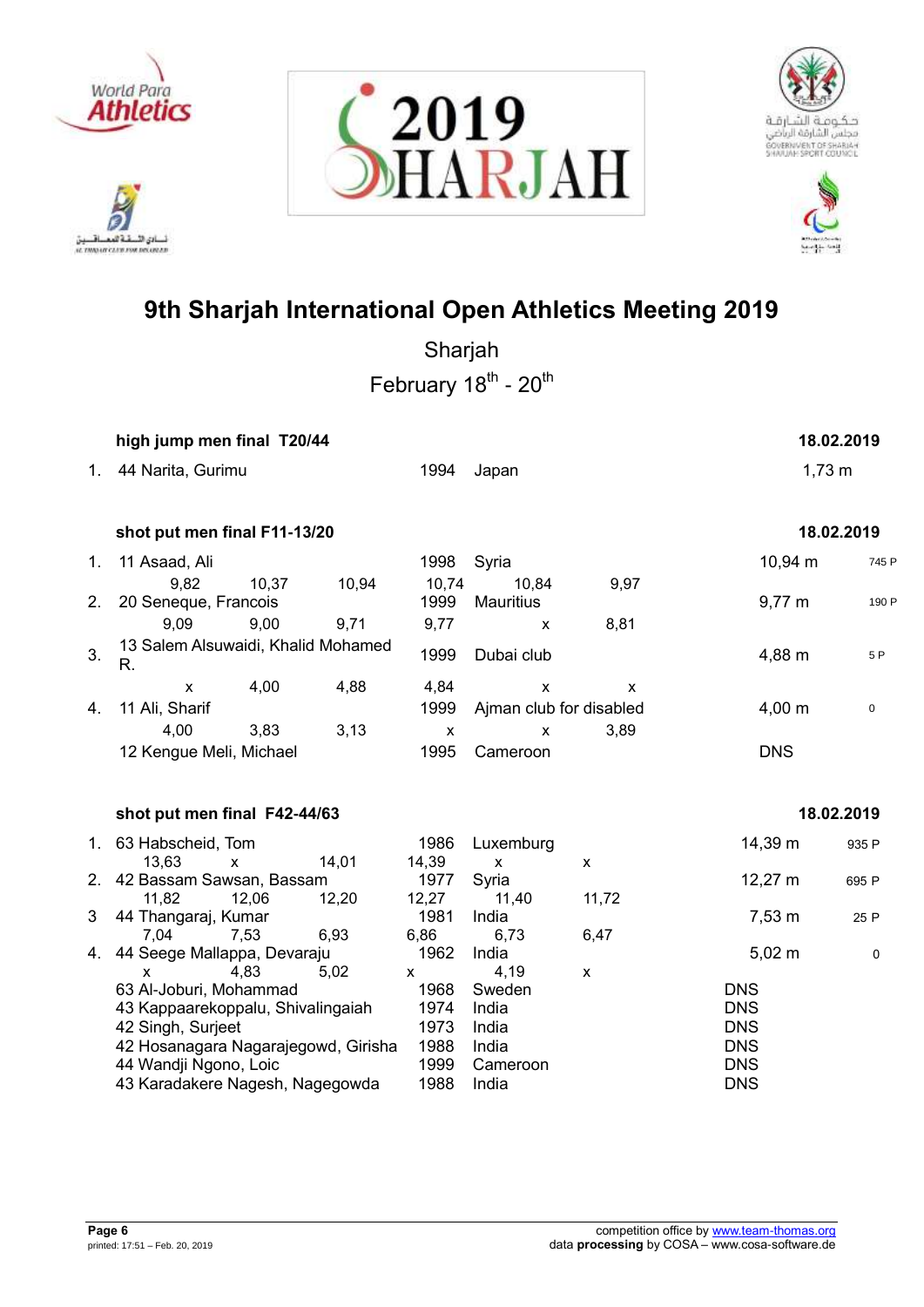

.<br>نائي الأ تلافيد نسادي النسفية العمسافيين<br>ac responsive care response







# **9th Sharjah International Open Athletics Meeting 2019**

| shot put men final F35-38 |                           |              |              |                            |                           | 18.02.2019         |       |
|---------------------------|---------------------------|--------------|--------------|----------------------------|---------------------------|--------------------|-------|
| 1. 37 Buti, Dhari         |                           |              |              | 1998 Kuwait                |                           | $11,76 \; m$       | 663 P |
| 11,02                     | 11,41                     | 11,46        | 11,05        | $\mathsf{X}$               | 11,76                     |                    |       |
| 2. 36 Al Kaabi, Mohammed  |                           |              | 1996         | Al Ain Club                |                           | $11,53 \; m$       | 639 P |
| 10,94 11,53               |                           | $\mathsf{x}$ | 10,93        | $\mathsf{x}$               | 11,47                     |                    |       |
| 3. 37 Pallag, Michal      |                           |              | 1989         | <b>Czech Republic</b>      |                           | $11,37 \; m$       | 603 P |
| 11,10                     | 11,37                     | $\mathsf{x}$ | $\mathsf{x}$ | 10,66                      | 10,14                     |                    |       |
| 4. 37 Ali, Hamad A.M.     |                           |              | 1989         | Kuwait                     |                           | $11,29 \; m$       | 590 P |
| 11,29                     | 10,95                     | $\mathsf{x}$ | $\mathsf{x}$ | $\mathsf{x}$               | 10,57                     |                    |       |
| 5. 38 Vratil, Petr        |                           |              | 1983         | <b>Czech Republic</b>      |                           | $10,38 \; m$       | 389 P |
| $\mathsf{x}$              | $\boldsymbol{\mathsf{x}}$ | $\mathsf{x}$ | 10,38        | $\mathsf{x}$               | $\boldsymbol{\mathsf{x}}$ |                    |       |
| 6. 36 Mubarak, Saeed      |                           |              | 1983         | Dubai club                 |                           | $9,52 \; m$        | 310 P |
| 9,52                      | 9.45                      | $\mathsf{x}$ | 8,00         | 9,33                       | X                         |                    |       |
| 7. 36 Dalam, Hassan       |                           |              | 1999         | Althigah Club for Disabled |                           | $7,50 \; \text{m}$ | 64 P  |
| 7,50                      | 7,09                      | 7,50         | X            | $\mathsf{x}$               | X                         |                    |       |
| 8. 35 O Dwyer, Raymond    |                           |              | 1990         | Ireland                    |                           | $7,62 \; m$        | 41 P  |
| 6,92                      | 7,13                      | $\mathsf{x}$ | 7,62         | 7,24                       | 7,30                      |                    |       |
| 35 O'Hare, Conor          |                           |              | 2000         | <b>Great Britain</b>       |                           | <b>DNS</b>         |       |

|                |                                    | shot put men final F40/41 |      |              |                |        |             |       |  |
|----------------|------------------------------------|---------------------------|------|--------------|----------------|--------|-------------|-------|--|
| 1.             | 40 Lukutin, Alexey                 |                           |      | 1981         | Kazakhstan     |        | 7,88 m      | 471 P |  |
| 2 <sub>1</sub> | 7,70<br>40 Alsaif, Abdullah A.A.M. | X                         | X    | 7,29<br>1994 | 7.55<br>Kuwait | 7,88   | $6,43 \; m$ | 171 P |  |
|                | 6,43                               | $\mathsf{x}$              | 6,43 | X            | X              | X      |             |       |  |
|                | 3. 41 Karuppaiah, Ganesan          |                           | 1981 | India        |                | 7,65 m | 150 P       |       |  |
|                | 7.20                               | 7.19                      | 7,64 | 7,65         | X              | 7,49   |             |       |  |
| 4.             | 41 Singaraja, Manoj                |                           |      | 1994         | India          |        | $7,43 \; m$ | 123 P |  |
|                | 6.88                               | 7.29                      | 7,03 | 7,29         | 6,80           | 7,43   |             |       |  |
| 5.             | 40 Maniraju, Prakash               |                           |      | 1989         | India          |        | 5,84 m      | 87 P  |  |
|                | 5.23                               | 4,99                      | 4,76 | 4,69         | 5,17           | 5,84   |             |       |  |
| 6.             | 40 Narayanappa, Nagesh             |                           |      | 1984         | India          |        | $4,04 \; m$ | 1 P   |  |
|                | 3.87                               | 3,11                      | 3.39 | 4,04         | 3.90           | 4,01   |             |       |  |
|                | 40 Devarajagowda, Madhusoodhana    |                           |      | 1976         | India          |        | <b>DNS</b>  |       |  |
|                | 41 Gangondahalli, Thulasidhara     |                           |      | 1968         | India          |        | <b>DNS</b>  |       |  |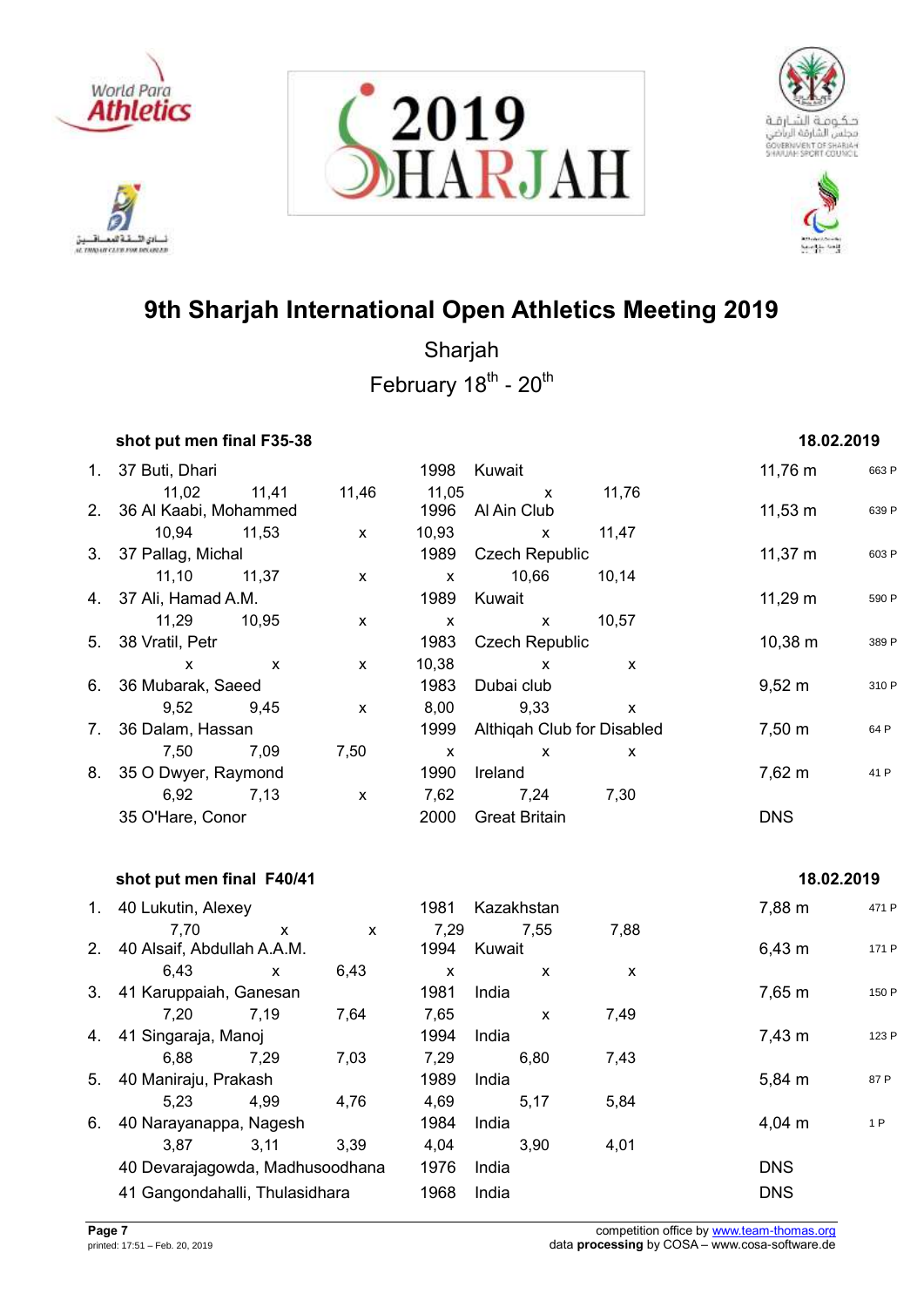

دی اللہ **IL TRANSIT CLED FOR DELINIER** 







# **9th Sharjah International Open Athletics Meeting 2019**

Sharjah February 18<sup>th</sup> - 20<sup>th</sup>

## **shot put men final F46 18.02.2019**

| 1.                       | 46 Mansurbayev, Ravil       |       |                           | 1984  | Kazakhstan   |              |                            | 14,37 m            |
|--------------------------|-----------------------------|-------|---------------------------|-------|--------------|--------------|----------------------------|--------------------|
|                          | 13,09                       | 14,37 | $\boldsymbol{\mathsf{x}}$ | 11.51 |              | X            | 11,92                      |                    |
| 2 <sub>1</sub>           | 46 Alsaleh, Abdullah S.A.S. |       |                           | 1981  | Kuwait       |              |                            | $13,84 \; m$       |
|                          | 12.66                       | 13,84 | 12,98                     | 12,28 |              | x            | X                          |                    |
| 3.                       | 46 Alzahrani, Sultan        |       |                           | 2000  | Saudi Arabia |              |                            | $9,04 \, \text{m}$ |
|                          | 8.84                        | 8,91  | X                         | 9.04  |              | X            | X                          |                    |
| 4.                       | 46 Kamishita, Tomu          |       |                           | 1990  | Japan        |              |                            | 8,37 m             |
|                          | 7.88                        | 8.17  | X                         | 8,37  |              | X            | 8.29                       |                    |
| 5.                       | 46 Iqbal, Farhan            |       |                           | 1997  |              |              | Althigah Club for Disabled | 7,94 m             |
|                          | X                           | 7.89  | 7.94                      | 7,81  |              | $\mathsf{x}$ | 7,36                       |                    |
| 46 Tumkur Venkateshappa, |                             |       |                           | 1979  | India        |              |                            | <b>DNS</b>         |

## **javelin wheelchair men final F33 18.02.2019**

| 1. 33 Alhousani, Ahmed          |         |      | 1987 Althiqah Club for Disal |                           |
|---------------------------------|---------|------|------------------------------|---------------------------|
| X.                              | x 17,37 | x    | $\mathsf{X}$                 | 18,00                     |
| 2. 33 Alnakhli, Hani            |         |      | 1986 Saudi Arabia            |                           |
| $16,95$ x                       | 16,76   |      | 17.42 15.80                  | $\boldsymbol{\mathsf{x}}$ |
| 3. 33 Malaleih, Hassan Ali Obai |         |      | 1984 Khorfakkan Club         |                           |
| 11.59 x                         | 15,31   | X.   | X                            | $\mathbf{x}$              |
| 4. 33 Aldhanhani, Mubarak       |         |      | 1975 Khorfakkan Club         |                           |
| $13,15$ x                       | 14,42   | X.   | 12,14 13,95                  |                           |
| 5. 33 Almaazmi, Hamid           |         | 1987 | Ajman club for disable       |                           |
| 9.20 8.38                       | 9.06    | 8,13 | 10,01 10,05                  |                           |
| 6. 33 Alenezi, Mohammed         |         |      | 1989 Ras Al Khaimah Club     |                           |
| 7,32 7,10                       | 7,64    | 7,88 | 8,56 8,69                    |                           |
| 7. 33 Soun, Bohumil             |         | 1991 | <b>Czech Republic</b>        |                           |
| 7,05 7,68 7,87                  |         |      | x 7,17 7,70                  |                           |

## 1987 Althiqah Club for Disabled 18,00 m x x 17,37 x x 18,00 1986 Saudi Arabia 17,42 m 16,95 x 16,76 17,42 15,80 x 1984 Khorfakkan Club 15,31 m 11,59 x 15,31 x x x 1975 Khorfakkan Club 14,42 m 13,15 x 14,42 x 12,14 13,95 1987 Ajman club for disabled 10,05 m 9,20 8,38 9,06 8,13 10,01 10,05 1989 Ras Al Khaimah Club 8,69 m 7,32 7,10 7,64 7,88 8,56 8,69 1991 Czech Republic 7,87 m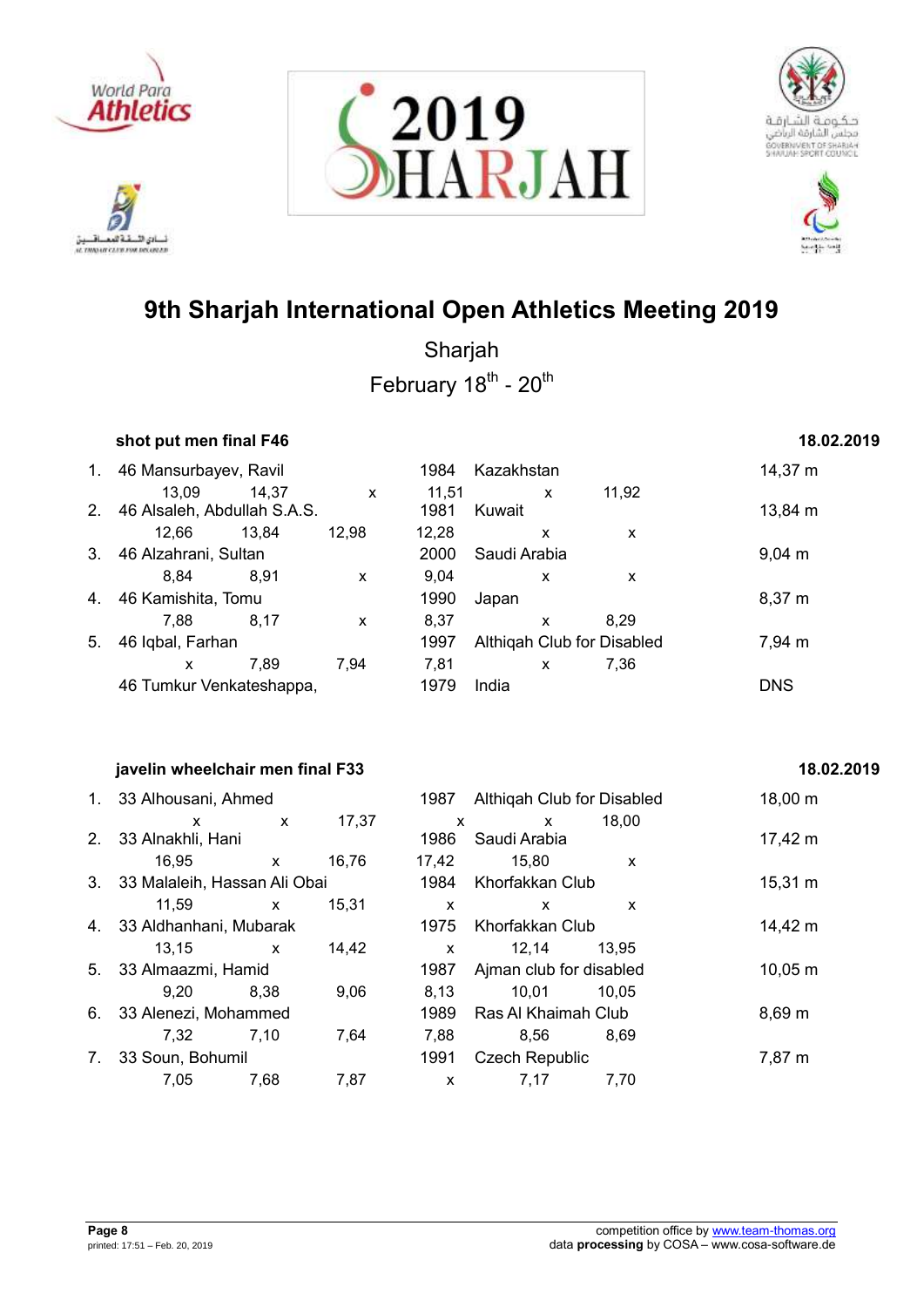

222 أدي الأ نسادي النسفية العمسافيين<br>ac responsive care response







# **9th Sharjah International Open Athletics Meeting 2019**

Sharjah February 18<sup>th</sup> - 20<sup>th</sup>

|     | javelin wheelchair men final F34    |                    | 18.02.2019         |                                |             |        |
|-----|-------------------------------------|--------------------|--------------------|--------------------------------|-------------|--------|
|     | 1. 34 Dvorak, Martin                |                    | 1994               | <b>Czech Republic</b>          | 15,64 m     |        |
|     | 13,53<br>14,66                      | X                  | 15,64              | 13,98<br>X                     |             |        |
| 2.  | 34 Majo, Jan                        |                    | 1981               | <b>Czech Republic</b>          | 14,63 m     |        |
|     | 10,46<br>X                          | $\pmb{\mathsf{X}}$ | 14,63              | 14,35<br>14,16                 |             |        |
| 3.  | 34 Douda, Marek                     |                    | 1999               | <b>Czech Republic</b>          | 13,53 m     |        |
|     | 13,53<br>X                          | 13,41              | X                  | 11,03<br>12,96                 |             |        |
| 4.  | 34 Horsky, Marek                    |                    | 1992               | <b>Czech Republic</b>          | 10,73 m     |        |
|     | 10,73<br>8,42                       | 9,37               | X                  | 8,53<br>9,78                   |             |        |
| 5.  | 34 Teichmann, Jaroslav              |                    | 1992               | <b>Czech Republic</b>          | $9,53 \; m$ |        |
|     | 9,31<br>9,35                        | 9,53               | 8,90               | 8,99<br>9,30                   |             |        |
| 6.  | 34 Almarzooqi, Khalid               |                    | 1967               | Althiqah Club for Disabled     | 7,88 m      |        |
|     | 7,80<br>7,88                        | X                  | $\pmb{\mathsf{X}}$ | X<br>X                         |             |        |
|     |                                     |                    |                    |                                |             |        |
|     | javelin wheelchair men final F53-55 |                    |                    |                                | 18.02.2019  |        |
|     | 1. 54 Tryputs, Aliaksandr           |                    | 1982               | <b>Belarus</b>                 | 29,11 m     | 1008 P |
|     | 28,37<br>X                          | 29,11              | 29,06              | 28,21<br>27,11                 |             |        |
| 2.  | 54 Stefanoudakis, Manolis           |                    | 1983               | Greece                         | 27,95 m     | 975 P  |
|     | 25,29<br>26,65                      | 27,95              | 27,74              | 27,56<br>26,48                 |             |        |
| 3.  | 53 Abdulsalam, Alaa                 |                    | 1993               | Syria                          | 18,38 m     | 804 P  |
|     | 18,16<br>18,18                      | $\pmb{\mathsf{X}}$ | 18,38              | 17,54<br>18,20                 |             |        |
| 4.  | 55 Younas, Omair                    |                    | 1996               | Dubai club                     | 22,19 m     | 625 P  |
|     | 20,21<br>21,28                      | 21,48              | 21,93              | 20,93<br>22,19                 |             |        |
| 5.  | 55 Scambura, Dusan                  |                    | 1966               | <b>Czech Republic</b>          | 21,86 m     | 607 P  |
|     | 21,86<br>X                          | 20,97              | 19,47              | 17,89<br>X                     |             |        |
| 6.  | 54 Al Masbahi, Abdulla              |                    | 1985               | Khorfakkan Club                | 17,76 m     | 462 P  |
|     | 16,90<br>X                          | 16,49              | 17,64              | 17,76<br>16,88                 |             |        |
| 7.  | 55 Dhanhani, Saeed                  |                    | 1980               | Khorfakkan Club                | 19,25 m     | 453 P  |
|     | 18,67<br>X                          | 17,48              | 19,25              | $\boldsymbol{\mathsf{x}}$<br>X |             |        |
| 8.  | 54 Nacin, Stanislav                 |                    | 1960               | <b>Czech Republic</b>          | 13,48 m     | 196 P  |
|     | 12,81<br>$\pmb{\mathsf{x}}$         | 13,48              | 13,48              | 12,38<br>X                     |             |        |
| 9.  | 55 Papadakis, Filippos              |                    | 1991               | Greece                         | 14,46 m     | 183 P  |
|     | 14,46<br>X                          | 13,97              | 14,16              | 13,17<br>13,91                 |             |        |
| 10. | 54 Alblooshi, Ali                   |                    | 1993               | Khorfakkan Club                | 12,49 m     | 147 P  |
|     | 12,11<br>12,49                      | X                  | 11,40              | 12,40<br>X                     |             |        |

**Page 9** competition office by [www.team-thomas.org](http://www.team-thomas.org/)<br>
printed: 17:51 – Feb. 20, 2019<br>
data **processing** by COSA – www.cosa-software.de data **processing** by COSA – www.cosa-software.de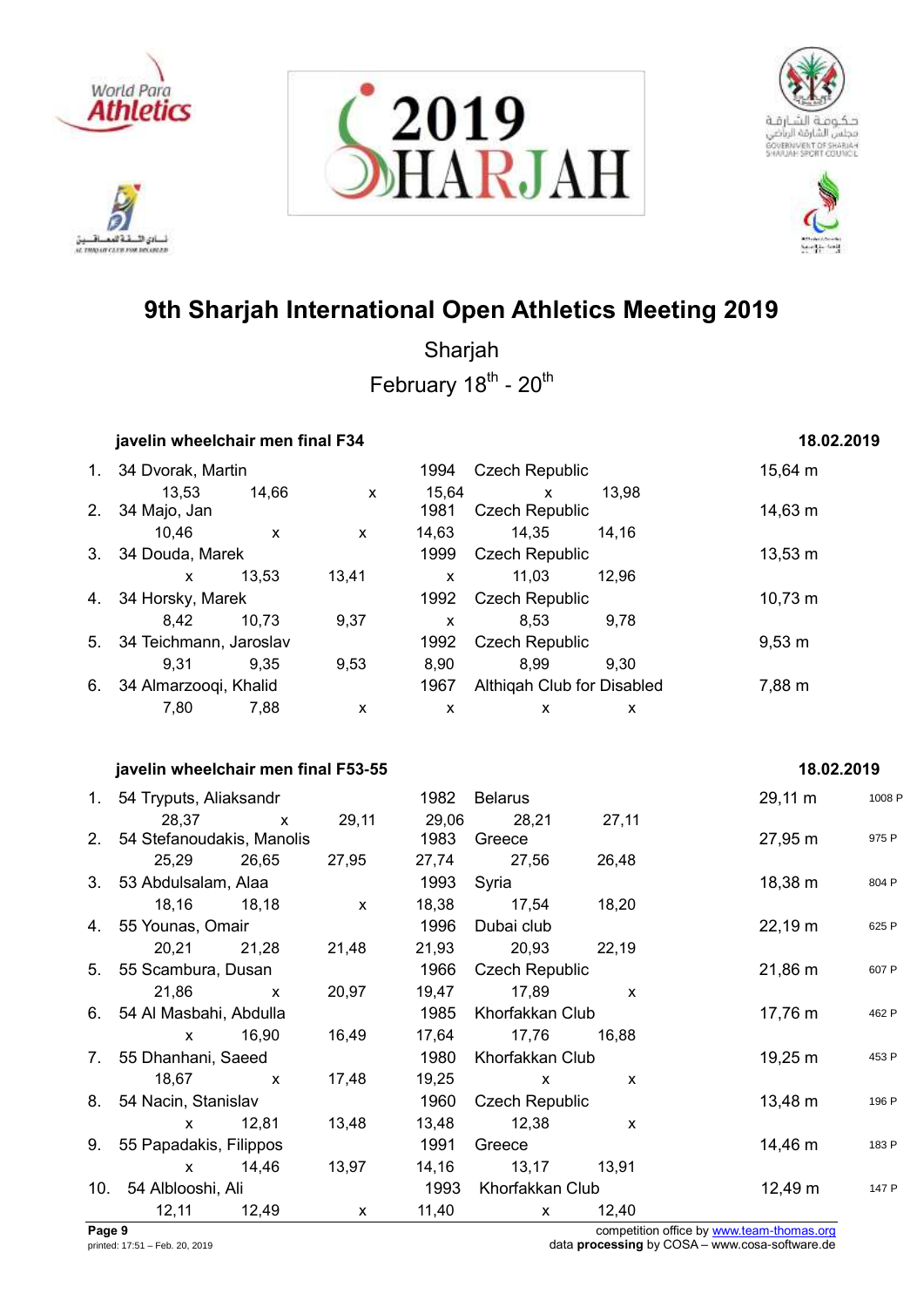

ادي الأ. تلافيد ئسادي اللسفة المعساقسين<br>a mourcane measures







# **9th Sharjah International Open Athletics Meeting 2019**

Sharjah February 18<sup>th</sup> - 20<sup>th</sup>

## **javelin wheelchair men final F56/57 18.02.2019**

| 1. 57 Mohamad, Mohamad                                        |                   |  |                              | 1984 Syria                      |                     | 44,04 m             | 990 F |
|---------------------------------------------------------------|-------------------|--|------------------------------|---------------------------------|---------------------|---------------------|-------|
|                                                               | 39,93 40,18 40,14 |  |                              | 42,91 44,04                     | $\mathsf{x}$        |                     |       |
| 2. 57 Petrous, Jaroslav                                       |                   |  |                              | 1977 Czech Republic             |                     | $26,92 \; m$        | 438 F |
|                                                               | 19,97 23,41 26,24 |  | 26,92                        | $\mathsf{X}$                    | $\mathsf{x}$        |                     |       |
| 3. 56 ZEYOUDI, RASHED AHMED                                   |                   |  |                              | 1982 Khorfakkan Club            |                     | $20,27 \; \text{m}$ | 414 F |
|                                                               | 19,60 19,45 20,27 |  |                              | 20,04 20,06                     | $\mathsf{X}$        |                     |       |
| 4. 57 Almehri, Saeed                                          |                   |  | 1976 Ajman club for disabled |                                 | $23,67 \; \text{m}$ | 302 F               |       |
|                                                               | 20,33 22,58 23,31 |  |                              | 22,22 23,67 22,65               |                     |                     |       |
| 5. 56 O Neill, Cian Matthew                                   |                   |  |                              | 1998 Ireland                    |                     | $18,01 \; \text{m}$ | 291 F |
|                                                               | 17,17 18,01 17,35 |  |                              | 17,56 17,56 17,48               |                     |                     |       |
| 6. 56 Kamzari, Abdulazeiz                                     |                   |  |                              | 1988 Khorfakkan Club            |                     | $17,53 \; \text{m}$ | 267 F |
|                                                               | x x 14,81         |  |                              |                                 |                     |                     |       |
| 7. 57 Curran, Shane                                           |                   |  |                              | 2001 Ireland                    |                     | $12,42 \text{ m}$   | 19 P  |
|                                                               | 10,65 12,42 11,57 |  |                              | 11,51 11,99 10,03               |                     |                     |       |
| 8. 57 Abdulaziz Rahmatalla, Saud 2001 Ajman club for disabled |                   |  |                              |                                 |                     | $10,28 \; \rm{m}$   | 7 P   |
|                                                               |                   |  |                              | 8,84 8,75 8,95 9,19 10,11 10,28 |                     |                     |       |
| 56 Kathuniya, Yogesh                                          |                   |  | 1997 India                   |                                 |                     | <b>DNS</b>          |       |

## **club 397g men final F32 18.02.2019**

| $1_{\cdot}$ |                         | 32 Miller, Stephen |       | 1980                  | <b>Great Britain</b>       | $30,18 \; m$      |
|-------------|-------------------------|--------------------|-------|-----------------------|----------------------------|-------------------|
|             | 27,70                   | 27,93              | 28,87 | 27,31                 | 30,18<br>29,78             |                   |
|             | 2. 32 Serbus, Frantisek |                    | 1985  | <b>Czech Republic</b> | 27,43 m                    |                   |
|             | 25,31                   | 27,43              | X     | 26,52                 | 25,35<br>X                 |                   |
|             | 3. 32 Alharthi, Zeyad   |                    |       | 1995                  | Abu Dhabi Club             | 23,66 m           |
|             | 20,56                   | 23,60              | 23,27 | 23,66                 | 23,46<br>23.29             |                   |
|             | 4. 32 Alsalamat, Ahmad  |                    |       | 1999                  | Althigah Club for Disabled | 19,72 m           |
|             | 16.53                   | 18.63              | 19,41 | 19.72                 | 18,48<br>18.13             |                   |
|             | 5. 32 Artur, Kisela     |                    |       | 2002                  | <b>Czech Republic</b>      | $17,08 \; m$      |
|             | 16,83                   | 17.08              | 16,51 | 17,00                 | 15,41<br>16,46             |                   |
| 6.          | 32 Alraesi, Ali         |                    |       | 1978                  | Althigah Club for Disabled | $15,02 \; m$      |
|             | 15.02                   | 14.75              | 12,37 | 4,63                  | 13.77<br>8.03              |                   |
| 7.          | 32 Khan, Aimal          |                    |       | 2007                  | Althigah Club for Disabled | $13,24 \text{ m}$ |
|             | 13,24                   | 11,14              | X     | 9,60                  | 10,87<br>10,55             |                   |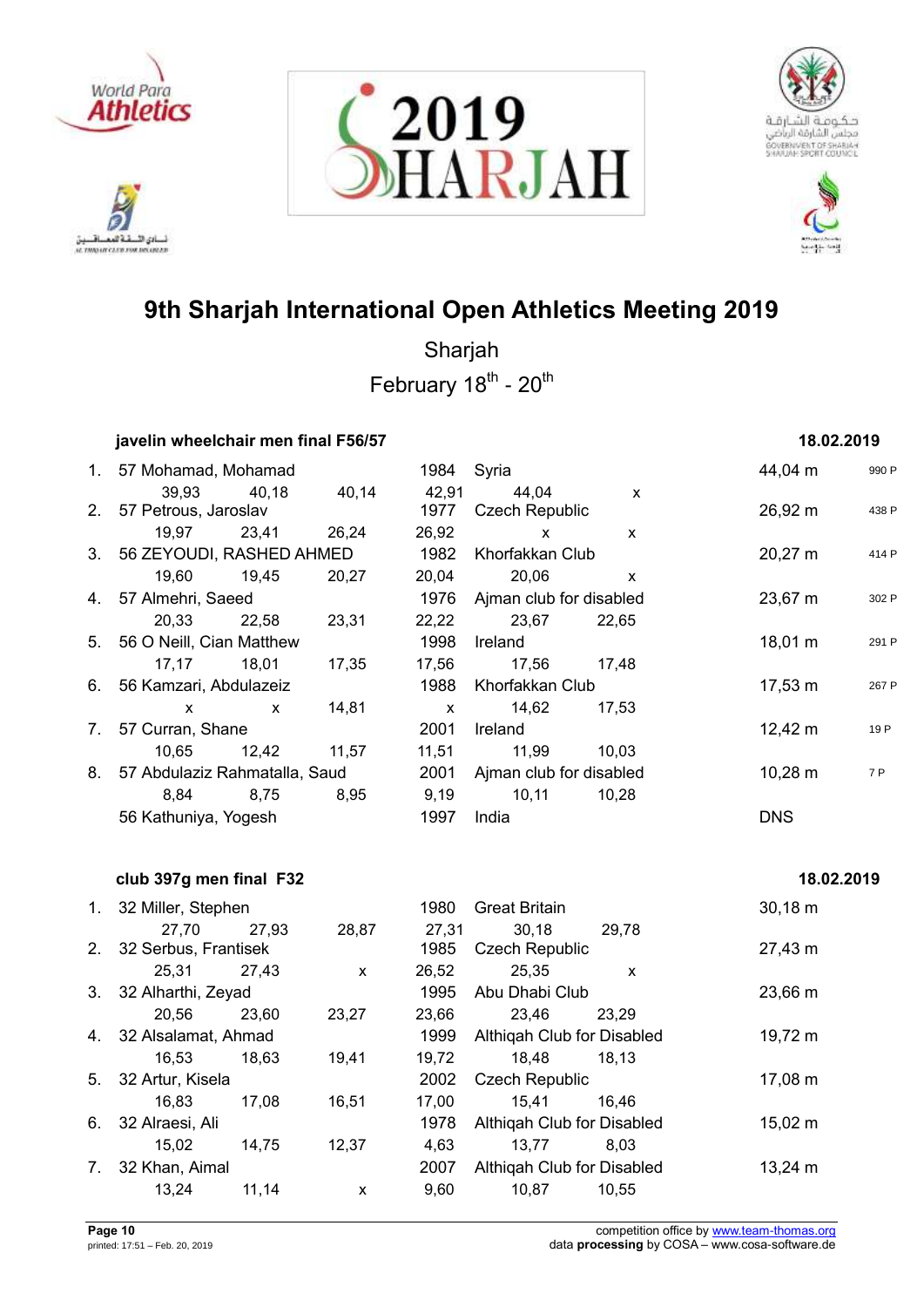

.<br>نائي الأ تلافيد نسادي النسفية العمسافيين<br>ac responsive care response







# **9th Sharjah International Open Athletics Meeting 2019**

| club 397g men final F51 | 18.02.2019 |
|-------------------------|------------|
|                         |            |

| $1_{\cdot}$    | 51 Beles, Radim             |       | <b>Czech Republic</b><br>1973 |       |                       | $25,62 \; m$ |                     |
|----------------|-----------------------------|-------|-------------------------------|-------|-----------------------|--------------|---------------------|
|                | 23,61                       | 24,68 | 23,76                         | 25.00 | 24,97                 | 25,62        |                     |
| 2 <sub>1</sub> | 51 Enge, Michal             |       |                               | 1985  | <b>Czech Republic</b> |              | $25,34 \, \text{m}$ |
|                | 24,26                       | 23,59 | 22,51                         | 25,34 | X                     | 22,20        |                     |
|                | 3. 51 Alharthi, Radhi       |       |                               | 1992  | Saudi Arabia          |              | 24,77 m             |
|                | 20.77                       | 22,86 | 23,62                         | 23.18 | 22.86                 | 24.77        |                     |
|                | 4. 51 Aldhaban, Abdulrahman |       |                               | 1996  | Saudi Arabia          |              | $12,04 \; m$        |
|                | 10.41                       | 10,25 | 11.59                         | 11.34 | 12,04                 | 11.26        |                     |
| 5.             | 51 Alzuwehri, Abdullah      |       |                               | 2000  | Saudi Arabia          |              | $10,97 \; m$        |
|                | x                           | x     | 10.97                         | 7.85  | x                     | х            |                     |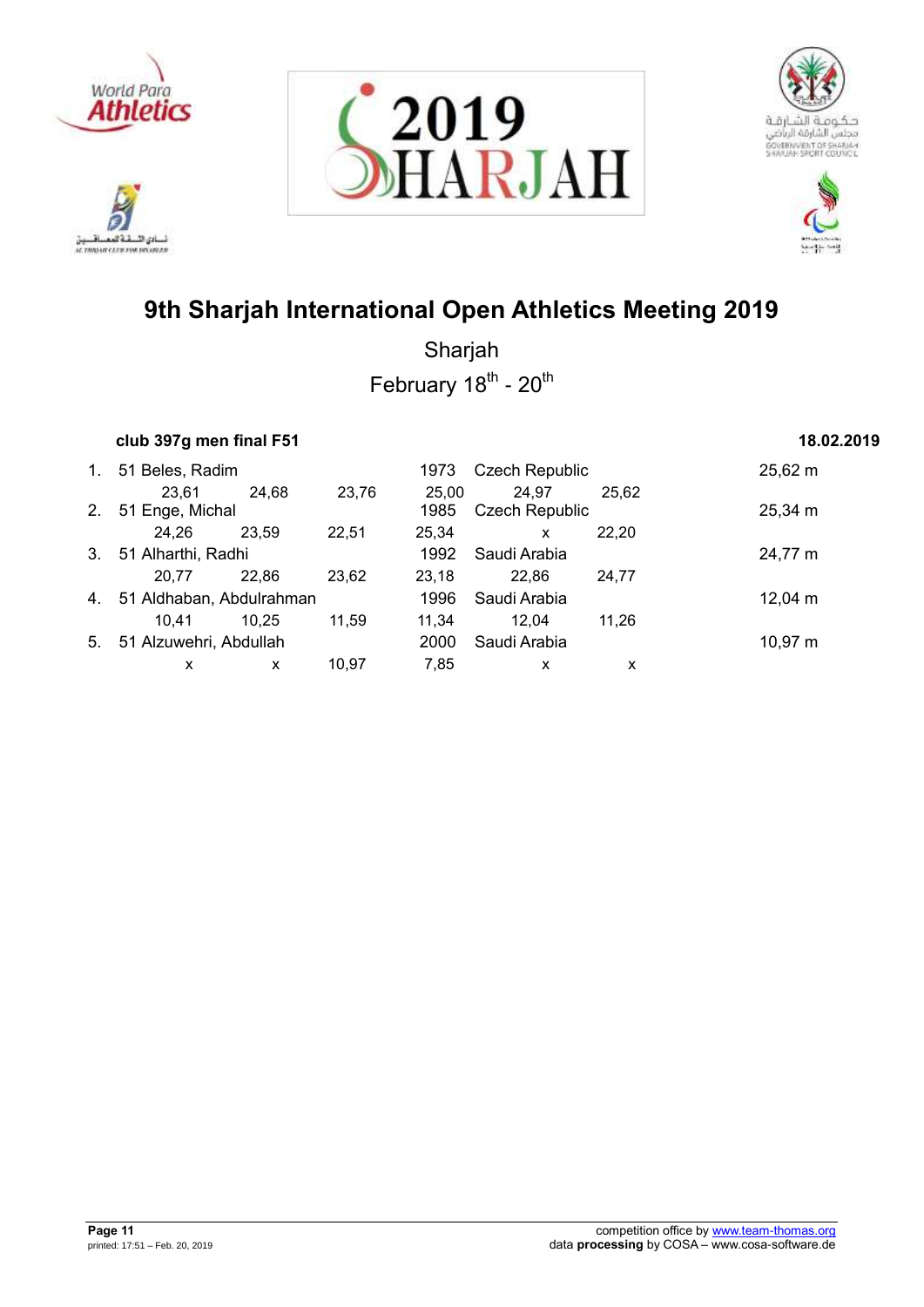







|                        | 100 m women final T11/13/37          |      | $+0,9$                     |                   | 18.02.2019 |
|------------------------|--------------------------------------|------|----------------------------|-------------------|------------|
| 1.38 Ave, Lindy        |                                      | 1998 | Germany                    | 13,52 sec.        | 886 P.     |
|                        | 2. 13 Engeleiter, Janne Sophie       | 1995 | Germany                    | 13,06 sec.        | 714 P.     |
|                        | 3. 37 Angeline, Anais Anne Lise      | 1999 | <b>Mauritius</b>           | 15,82 sec.        | 442 P.     |
| 4.37 Foerder, Isabelle |                                      | 1979 | Germany                    | 15,86 sec.        | 432 P.     |
| 5.63 Dalhaug, Anna     |                                      | 1999 | Norway                     | 18,30 sec.        | 338 P.     |
| 6. 36 Aljumaah, Sarah  |                                      | 1979 | Saudi Arabia               | 21,03 sec.        | 1 P.       |
| 7.37 Shuhud, Sheikh    |                                      | 1999 | Althiqah Club for Disabled | 21,28 sec.        | 0 P.       |
|                        | 100 m wheelchair women final T53/54  |      | $+0,7$                     |                   | 18.02.2019 |
|                        | 1. 54 Alphonse, Marie Emmanuelle     | 1995 | <b>Mauritius</b>           | 18,13 sec. 664 P. |            |
| 2. 53 Konishi, Keiko   |                                      | 1978 | Japan                      | 18,34 sec. 645 P. |            |
| 3. 54 Eriksson, Hanne  |                                      | 1994 | Norway                     | 27,43 sec.        | 0 P.       |
|                        | 100 m wheelchair women final RR1/2/3 |      | $-1,3$                     |                   | 18.02.2019 |
| 1. Saursaunet, Julie   |                                      | 1983 | Norway                     | 21,67 sec.        |            |
| 2. Aasvang, Marte      |                                      | 1994 | Norway                     | 35,01 sec.        |            |
|                        | 5000 m wheelchair women final T54    |      |                            |                   | 18.02.2019 |
|                        | 1.54 Alphonse, Marie Emmanuelle      | 1995 | <b>Mauritius</b>           | 14:37,40min.      |            |

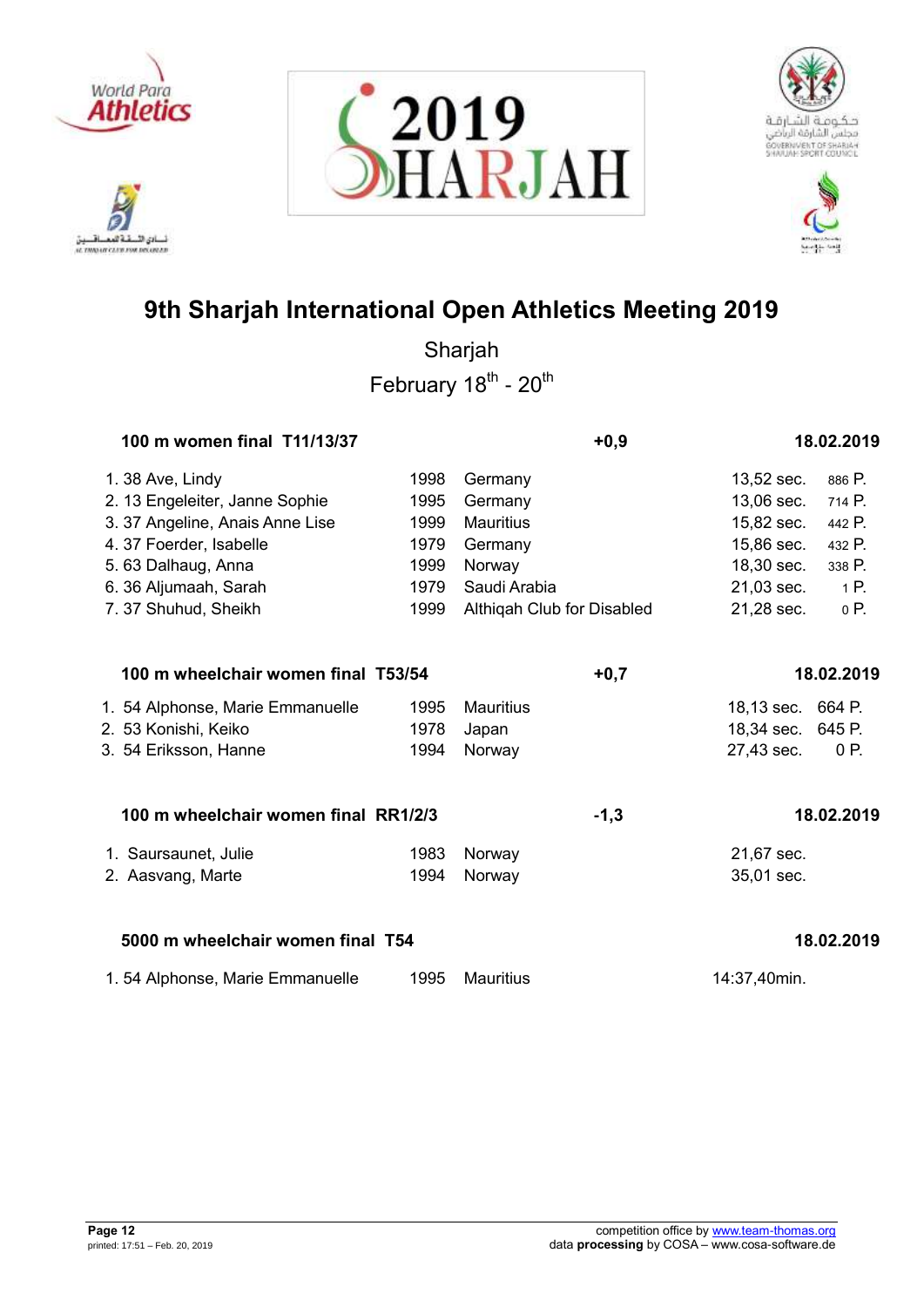

ادي الأ. تلافيد it mourcures exposure







# **9th Sharjah International Open Athletics Meeting 2019**

Sharjah February 18<sup>th</sup> - 20<sup>th</sup>

|                |                    | discus wheelchair women final F32 |       |       |                       |       |              |  |  |  |  |  |
|----------------|--------------------|-----------------------------------|-------|-------|-----------------------|-------|--------------|--|--|--|--|--|
| $1_{\cdot}$    | 32 Gasmi, Mounia   |                                   |       | 1990  | Algeria               |       | 11,67 $m$    |  |  |  |  |  |
|                | 11.67              | 11,39                             | X     | 8,42  | X                     | x     |              |  |  |  |  |  |
| 2 <sub>1</sub> | 32 Ibrahmi, Maroua |                                   |       | 1988  | Tunisia               |       | $11,55 \; m$ |  |  |  |  |  |
|                | 11.54              | 10,49                             | 10.61 | 11,49 | 8,08                  | 11,55 |              |  |  |  |  |  |
| 3.             | 32 Muzikova, Anna  |                                   |       | 1997  | <b>Czech Republic</b> |       | $8,07 \; m$  |  |  |  |  |  |
|                | 7.21               | 7,49                              | 7,80  | 7,69  | 7.72                  | 8,07  |              |  |  |  |  |  |
| 4.             | 32 Wichmann, Hanna |                                   |       | 1996  | Germany               |       | 8,06 m       |  |  |  |  |  |
|                | 7.91               | $\mathsf{x}$                      | 8,06  | X     | x                     | X     |              |  |  |  |  |  |
|                | 32 Alktebi, Noura  |                                   |       | 1992  | Al Ain Club           |       | <b>DNS</b>   |  |  |  |  |  |
|                | 32 Al Tala, Zahra  |                                   |       | 1986  | Saudi Arabia          |       | <b>DNS</b>   |  |  |  |  |  |
|                | 32 Alkaabi, Thekra |                                   |       | 2001  | Al Ain Club           |       | <b>DNS</b>   |  |  |  |  |  |
|                |                    |                                   |       |       |                       |       |              |  |  |  |  |  |

New Asian Record by Aishah Alkhaaldi, UAE

## **discus wheelchair women final F33/34 18.02.2019**

| 1. 33 Alkhaaldi, AISHAH SALEM |       |       |       | 1975 Khorfakkan Club       |       | $11,92 \; m$      | 811 P |
|-------------------------------|-------|-------|-------|----------------------------|-------|-------------------|-------|
| 10.69                         | 11.60 | 11.58 | 11.14 | 10.53                      | 11.92 |                   |       |
| 2. 34 Alzaabi, Thuraya        |       |       | 1970  | Althigah Club for Disabled |       | $12,73 \text{ m}$ | 316 P |
| 12.30                         | 11.74 | 12.17 | 11.71 | 11.50                      | 12.73 |                   |       |
| 3. 33 Abdulaziz, Shaikha      |       |       | 2001  | Althigah Club for Disabled |       | 6,47 m            | 165 P |
| 6.06                          | 5.85  | 5.32  | 6.47  | 5.76                       | 6.01  |                   |       |
| 4. 33 Abdulaziz, Shamma       |       |       | 2001  | Althigah Club for Disabled |       | 5,84 m            | 110 P |
| 5.79                          | 5.41  | 5.69  | 5.58  | 5.03                       | 5.84  |                   |       |
|                               |       |       |       |                            |       |                   |       |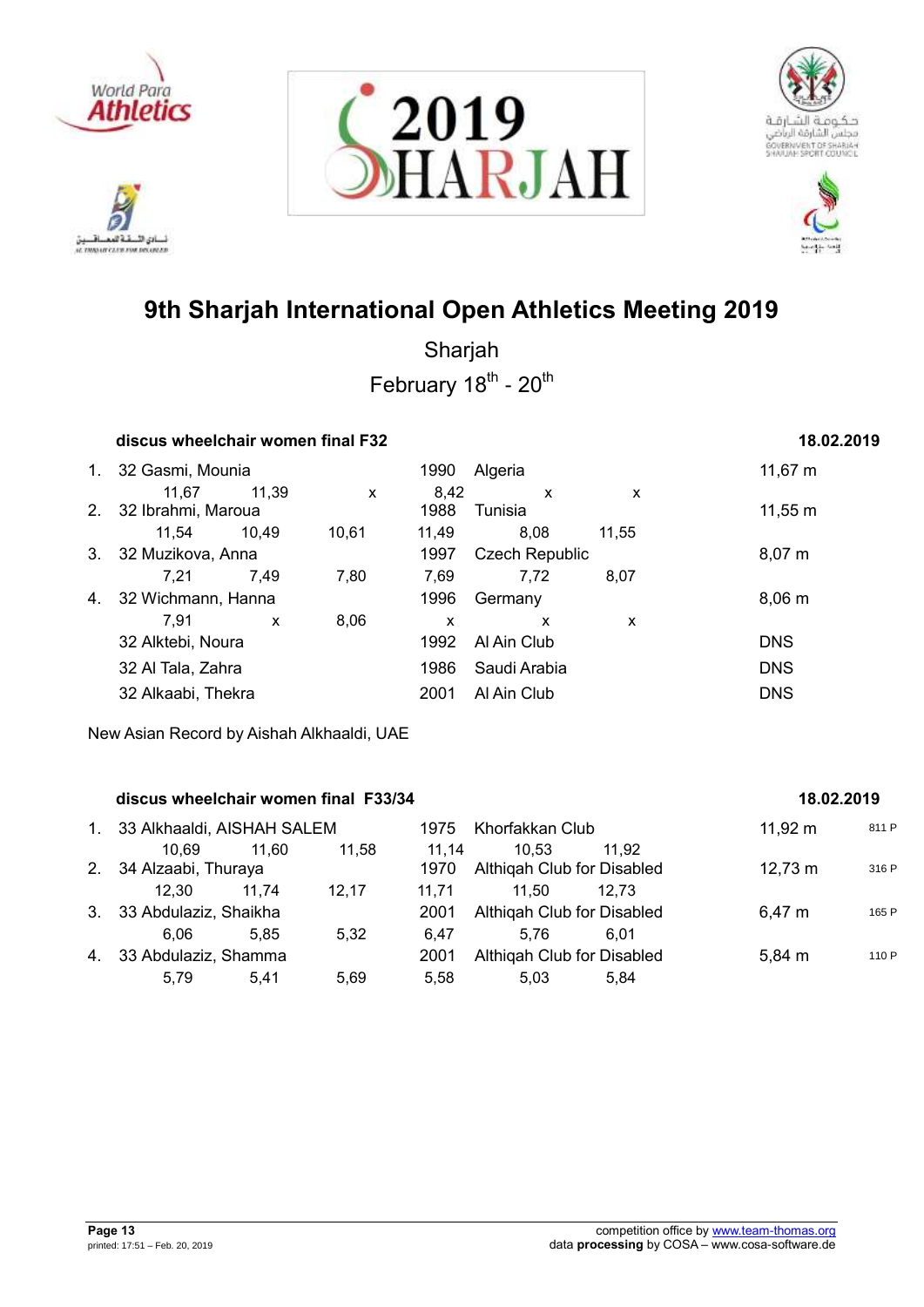

ادي الأ. تلافيد نسادي النسفية العمسافيين<br>ac responsive care response







# **9th Sharjah International Open Athletics Meeting 2019**

Sharjah February 18<sup>th</sup> - 20<sup>th</sup>

|    | discus wheelchair women final F54-57 |       |              |       |                       |              | 18.02.2019          |        |
|----|--------------------------------------|-------|--------------|-------|-----------------------|--------------|---------------------|--------|
|    | 1. 56 Medjmedj, Nadia                |       |              |       | 1974 Algeria          |              | 24,84 m             | 1037 P |
|    | $\mathsf{x}$                         | 23,98 | 24,11        | 24,84 | $\mathsf{x}$          | 24,67        |                     |        |
|    | 2. 57 Saifi, Nassima                 |       |              | 1988  | Algeria               |              | $32,09 \; m$        | 999 P  |
|    | 29,13 30,10                          |       | 31,01        | 30,18 | 30,46                 | 32,09        |                     |        |
|    | 3. 57 Djelal, Safia                  |       |              | 1983  | Algeria               |              | 27,06 m             | 838 P  |
|    | 23,99 22,88                          |       | $\mathsf{x}$ | 26,23 | 27,06                 | $\mathsf{x}$ |                     |        |
|    | 4. 56 Willing, Martina               |       |              | 1959  | Germany               |              | 19,49 m             | 815 P  |
|    | 19,29 19,36                          |       | 19,49        | 19,20 | 19,02                 | 19,27        |                     |        |
|    | 5. 56 Obrova, Miroslava              |       |              | 1975  | <b>Czech Republic</b> |              | 19,31 m             | 805 P  |
|    | 18,58 18,41                          |       | 18,59        | 19,31 | 18,10                 | 18,57        |                     |        |
|    | 6. 57 Alrasheedy, Siham              |       |              | 1982  | Dubai club            |              | $23,33 \, \text{m}$ | 664 P  |
|    | 22,61 22,99                          |       | 22,80        | 22,06 | 23,33                 | 22,69        |                     |        |
| 7. | 54 Kacanu, Eva                       |       |              | 1965  | <b>Czech Republic</b> |              | $10,45 \; m$        | 371 P  |
|    | 10,37                                | 9,45  | 9,54         | 9,20  | 8,99                  | 10,45        |                     |        |
|    | 55 Ghildial, Pragya                  |       |              | 1982  | India                 |              | <b>DNS</b>          |        |
|    | 54 Aidi, Hania                       |       |              | 1977  | Tunisia               |              | <b>DNS</b>          |        |
|    | javelin women final F37/44/46        |       |              |       |                       |              | 18.02.2019          |        |
|    | 1. 44 Nesse, Ida                     |       |              | 1992  | Norway                |              | $35,74 \; m$        | 894 P  |
|    | 35,74                                | 34,26 | 33,98        | 32,66 | 33,49                 | 32,22        |                     |        |
| 2. | 46 Matroushi, Mariam                 |       |              | 1986  | Khorfakkan Club       |              | 29,24 m             | 634 P  |
|    | 26,73                                | X     | 29,24        | X     | x                     | 27,43        |                     |        |

|    | 20.IJ                |       | 29.Z4 |       |                            | 21. <del>4</del> 0 |                  |      |
|----|----------------------|-------|-------|-------|----------------------------|--------------------|------------------|------|
|    | 3. 37 Shuhud, Sheikh |       |       | 1999  | Althigah Club for Disabled |                    | $9.99 \text{ m}$ | 61 F |
|    | 9.99                 | 9.63  | X     | 9.07  | 9.90                       | 9.37               |                  |      |
|    | 4. 37 Alahmari, Amal |       |       | 1977  | Saudi Arabia               |                    | $9.56 \text{ m}$ | 52 F |
|    | 7.71                 | 8.93  | 5.77  | 7.58  | 9.56                       | 6.61               |                  |      |
| 5. | 46 Elbechani, Hafida |       |       | 1988  | Althigah Club for Disabled |                    | 11,36 m          | 36 F |
|    | 10.92                | 11.36 | 11,35 | 11.17 | 10.65                      | 11.17              |                  |      |
|    |                      |       |       |       |                            |                    |                  |      |

New European Record by Ida Nesse, NOR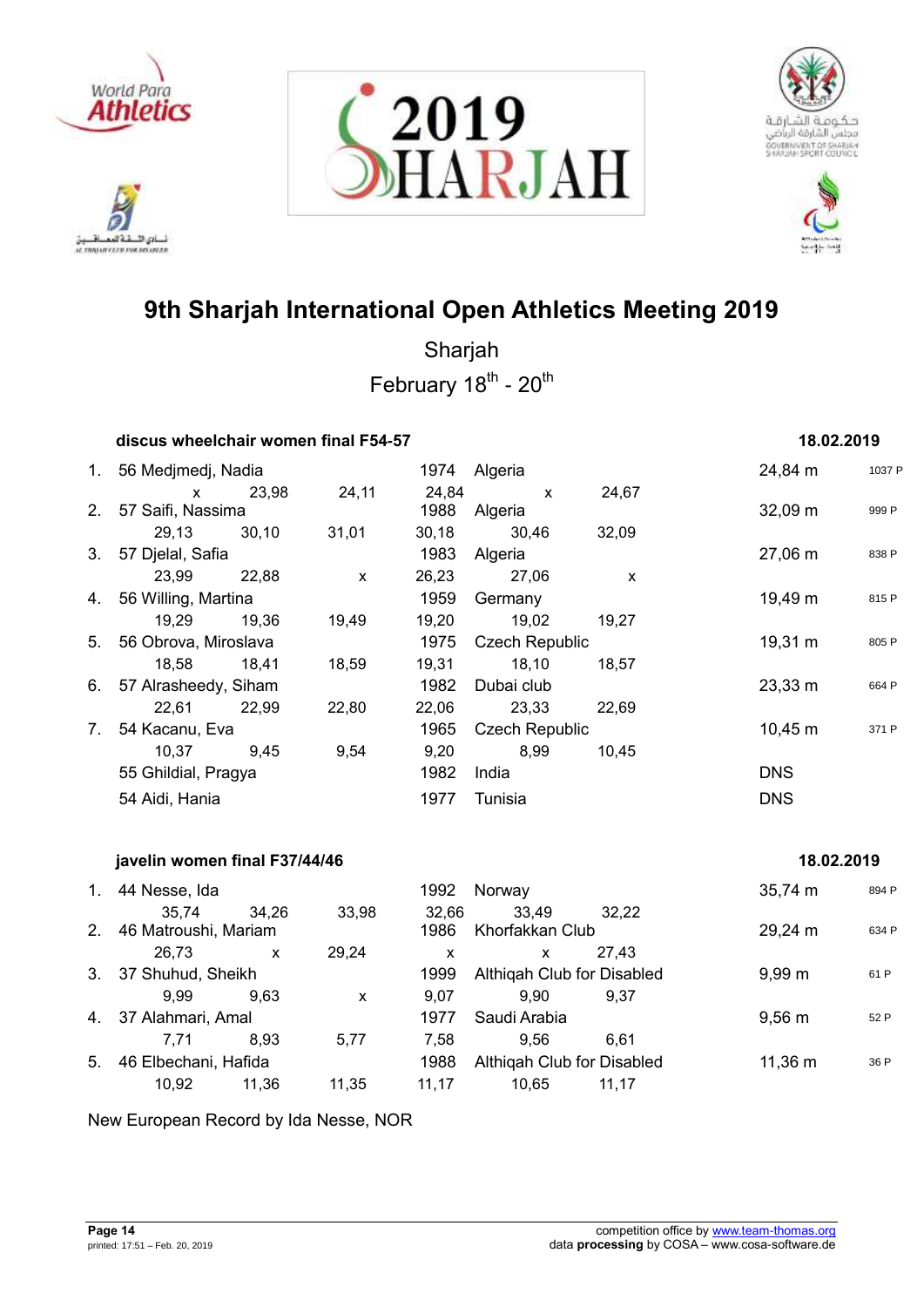









|                | javelin women final F40/41 | 18.02.2019 |       |       |                 |       |              |        |
|----------------|----------------------------|------------|-------|-------|-----------------|-------|--------------|--------|
| $\mathbf{1}$ . | 41 Tlili, Raoua            |            |       | 1989  | Tunisia         |       | 26,62 m      | 1029 P |
|                | 23.71                      | 24.32      | 22,93 | 26.62 | 23,74           | x     |              |        |
| 2.             | 40 Fitzsimons, Hayley      |            |       | 1995  | Ireland         |       | 17,32 m      | 681 P  |
|                | 16.77                      | 16.53      | X     | 17.27 | 17.32           | 17.27 |              |        |
| 3.             | 40 Alzeyoudi, Maryam       |            |       | 1995  | Khorfakkan Club |       | $15,19 \; m$ | 535 P  |
|                | x                          | 15.19      | 13.19 | 13.22 | X               | 13.14 |              |        |
| 4.             | 41 Keon, Sinead            |            |       | 1997  | Ireland         |       | $15,24 \; m$ | 475 P  |
|                | 15.24                      | 14.41      | X     | 14,93 | X               | 14,90 |              |        |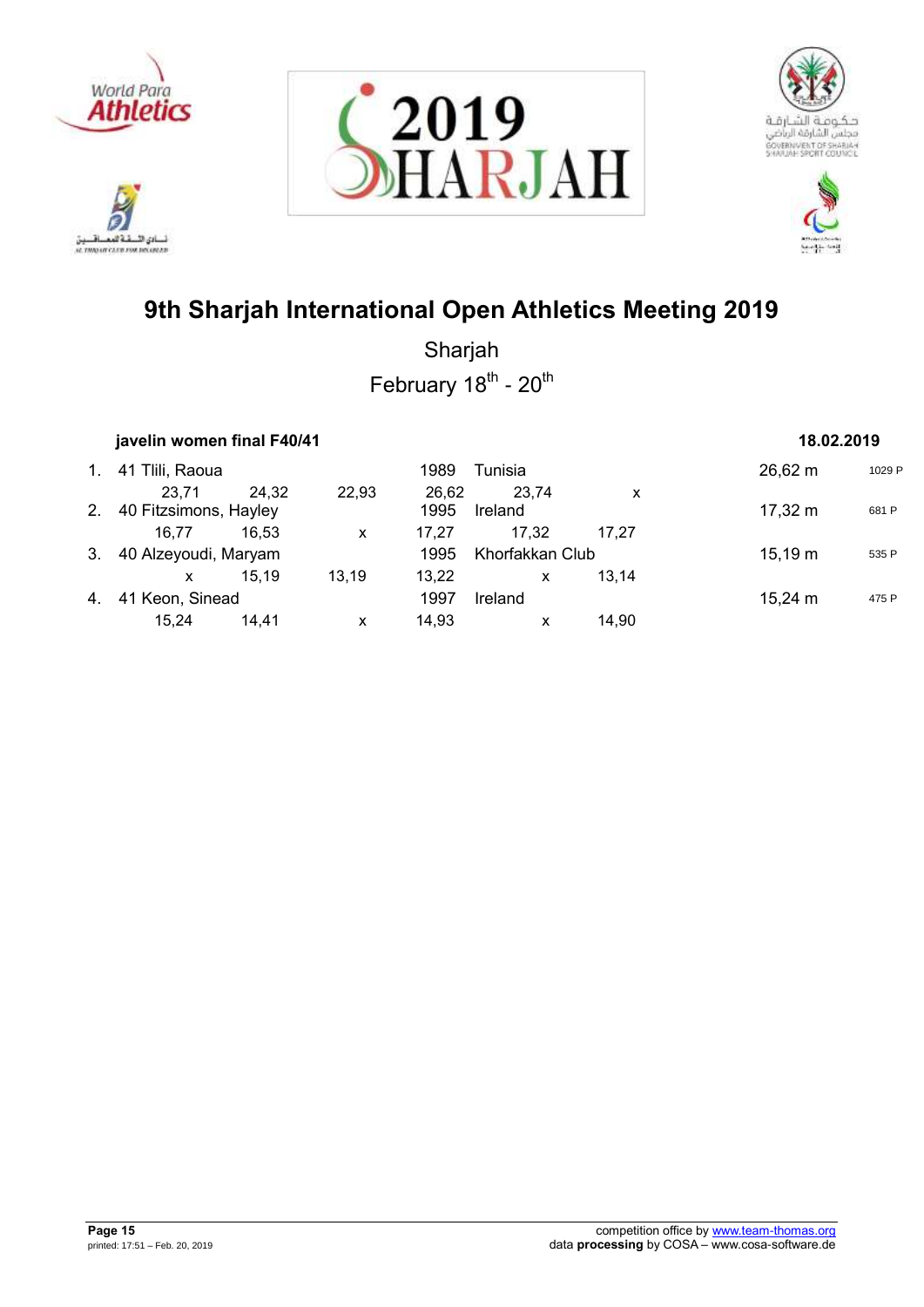

ادي الأ. تلافيد لسائق اللسفة العصافسين<br>a monocara rocrana







# **9th Sharjah International Open Athletics Meeting 2019**

Sharjah February 18<sup>th</sup> - 20<sup>th</sup>

## **RESULTS DAY 2**

| 200 m men final T12/13/20                                                       |                      | $+0,0$                                        |                                        | 19.02.2019                 |
|---------------------------------------------------------------------------------|----------------------|-----------------------------------------------|----------------------------------------|----------------------------|
| 1. 13 Perris, Chad<br>2. 13 Salimov, Islam                                      | 1992<br>1989         | Australia<br>Kazakhstan                       | 22,80 sec.<br>24,77 sec.               | 874 P.<br>539 P.           |
| Out of ranking<br>. 20 Hohl, Johannes                                           | 1998                 | Germany                                       | 24,17 sec.                             | 0 P.                       |
| 200 m wheelchair men final T33                                                  |                      | $-0,9$                                        |                                        | 19.02.2019                 |
| 1. 33 Almutairi, Ahmad<br>2. 33 Small, Andrew<br>3. 33 Schmitz, Denis           | 1994<br>1993<br>1991 | Kuwait<br><b>Great Britain</b><br>Germany     | 31,87 sec.<br>33,05 sec.<br>40,53 sec. |                            |
| 200 m men final T35/37/38                                                       |                      | $-1,1$                                        |                                        | 19.02.2019                 |
| 1. 37 Alnakhli, Ali<br>2. 38 Chida, Mohamend Farha<br>3. 35 Adawi, Ahmed        | 2000<br>1982<br>1998 | Saudi Arabia<br>Tunisia<br>Saudi Arabia       | 24,77 sec.<br>24,62 sec.<br>31,00 sec. | 792 P.<br>688 P.<br>130 P. |
| 200 m men final T46/62/63                                                       |                      | $+0,3$                                        |                                        | 19.02.2019                 |
| 1.63 Yamamoto, Atsushi<br>2.46 Alblooshi, Yahya<br>3.62 Malakopoulos, Stylianos | 1982<br>1994<br>1996 | Japan<br>Althiqah Club for Disabled<br>Greece | 27,61 sec.<br>25,16 sec.<br>24,64 sec. | 507 P.<br>466 P.<br>322 P. |

New World Record by Atsushi Yamamoto, JPN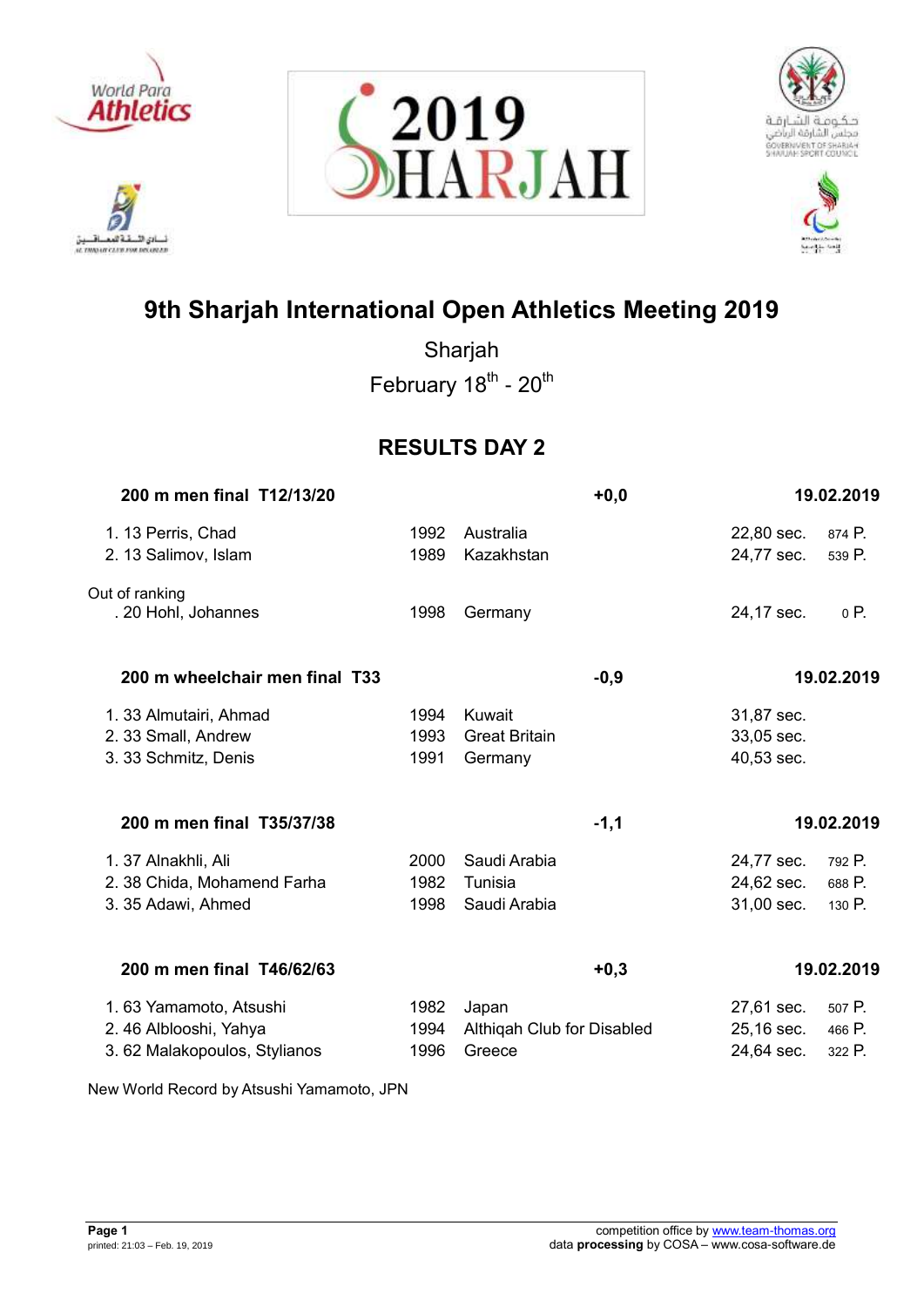







| 200 m wheelchair men time-race 1 T34        |      |                            | $-0,6$ | 19.02.2019 |
|---------------------------------------------|------|----------------------------|--------|------------|
| 1.34 Ktila, Walid                           | 1985 | Tunisia                    |        | 27,62 sec. |
| 2. 34 Hammadi, Mohamed                      | 1985 | Althiqah Club for Disabled |        | 28,18 sec. |
| 3. 34 Smeenk, Austin                        | 1997 | Canada                     |        | 28,80 sec. |
| 4.34 Leclerc, Lee                           | 1987 | Canada                     |        | 30,76 sec. |
| 5. 34 Kobata, Atsuro                        | 1993 | Japan                      |        | 31,01 sec. |
| 6. 34 Jasem, Ahmed                          | 2003 | Al Ain Club                |        | 31,73 sec. |
| 7.34 Othman, Mohammed Yousef                | 1999 | Dubai club                 |        | 32,77 sec. |
| 8. 34 Hirooka, Masaki                       | 1995 | Japan                      |        | 34,01 sec. |
| 200 m wheelchair men time-race 2 T34        |      |                            | $-0,6$ | 19.02.2019 |
| 1. 34 Alblooshi, Humaid                     | 2002 | Dubai club                 |        | 36,05 sec. |
| 2. 34 Alkindi, Abdulaziez                   | 2002 | Khorfakkan Club            |        | 36,18 sec. |
| 3. 34 Khaled, Abdah                         | 1999 | Dubai club                 |        | 37,37 sec. |
| 200 m wheelchair men ranking time races T34 |      |                            | $-0,6$ | 19.02.2019 |
| 1.34 Ktila, Walid                           | 1985 | Tunisia                    |        | 27,62 sec. |
| 2. 34 Hammadi, Mohamed                      | 1985 | Althiqah Club for Disabled |        | 28,18 sec. |
| 3. 34 Smeenk, Austin                        | 1997 | Canada                     |        | 28,80 sec. |
| 4.34 Leclerc, Lee                           | 1987 | Canada                     |        | 30,76 sec. |
| 5. 34 Kobata, Atsuro                        | 1993 | Japan                      |        | 31,01 sec. |
| 6. 34 Jasem, Ahmed                          | 2003 | Al Ain Club                |        | 31,73 sec. |
| 7.34 Othman, Mohammed Yousef                | 1999 | Dubai club                 |        | 32,77 sec. |
| 8. 34 Hirooka, Masaki                       | 1995 | Japan                      |        | 34,01 sec. |
| 9. 34 Alblooshi, Humaid                     | 2002 | Dubai club                 |        | 36,05 sec. |
| 10. 34 Alkindi, Abdulaziez                  | 2002 | Khorfakkan Club            |        | 36,18 sec. |
| 11. 34 Khaled, Abdah                        | 1999 | Dubai club                 |        | 37,37 sec. |

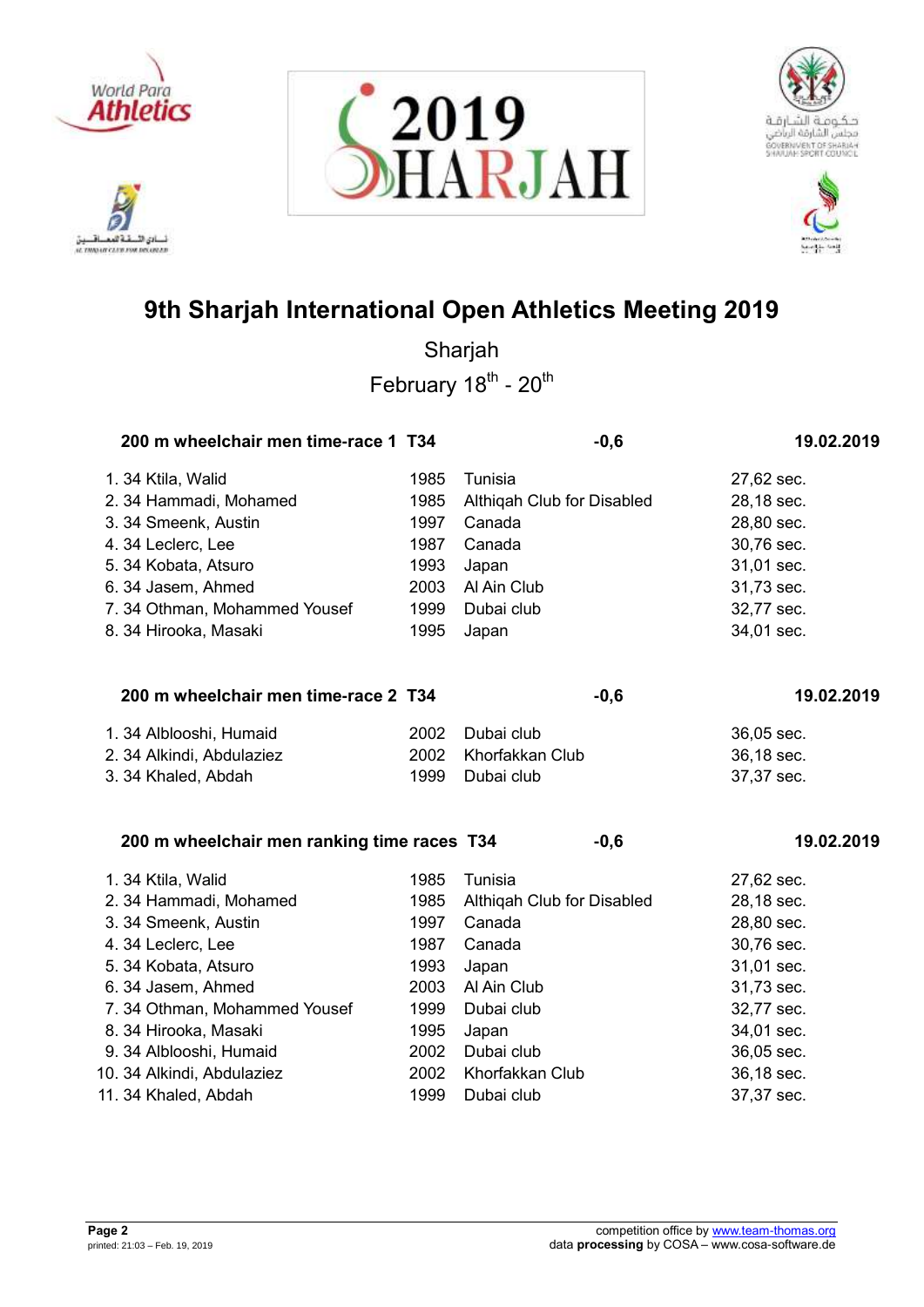

تلافيد أدي الأ نسادي النسفية العمسافيين<br>ac responsive care response







# **9th Sharjah International Open Athletics Meeting 2019**

| 200 m wheelchair men final T51/52 |      |          | $-0,4$ |            | 19.02.2019 |
|-----------------------------------|------|----------|--------|------------|------------|
| 1.51 Genyn, Peter                 | 1976 | Belgium  |        | 39,65 sec. | 834 P.     |
| 2.51 Piispanen, Toni              | 1976 | Finland  |        | 39,92 sec. | 813 P.     |
| 3.52 Ito, Tatsuya                 | 1986 | Japan    |        | 34,74 sec. | 601 P.     |
| 4.52 Rungsri, Peth                | 1982 | Thailand |        | 35,00 sec. | 572 P.     |
| 5.52 Trindade, Mario              | 1975 | Portugal |        | 35,60 sec. | 507 P.     |
| .51 Mestre, Helder                | 1967 | Portugal |        | DQ         |            |
| 200 m wheelchair men final T53    |      |          | $+0,0$ |            | 19.02.2019 |

| 1.53 Paeyo, Pongsakorn        | 1996 Thailand        | 26,75 sec. |
|-------------------------------|----------------------|------------|
| 2.53 Brignone, Nicolas        | France<br>1989       | 28,22 sec. |
| 3.53 Algurashi, Adbulrahmen   | 1997 Saudi Arabia    | 28,32 sec. |
| 4.53 Aladwani, Hamad N. M. E. | Kuwait<br>1972       | 29,62 sec. |
| 5. 53 Alenzei, Abdullah       | Kuwait<br>1993       | 32,07 sec. |
| .53 Algnaidl, Fahad           | Saudi Arabia<br>1984 | <b>DNF</b> |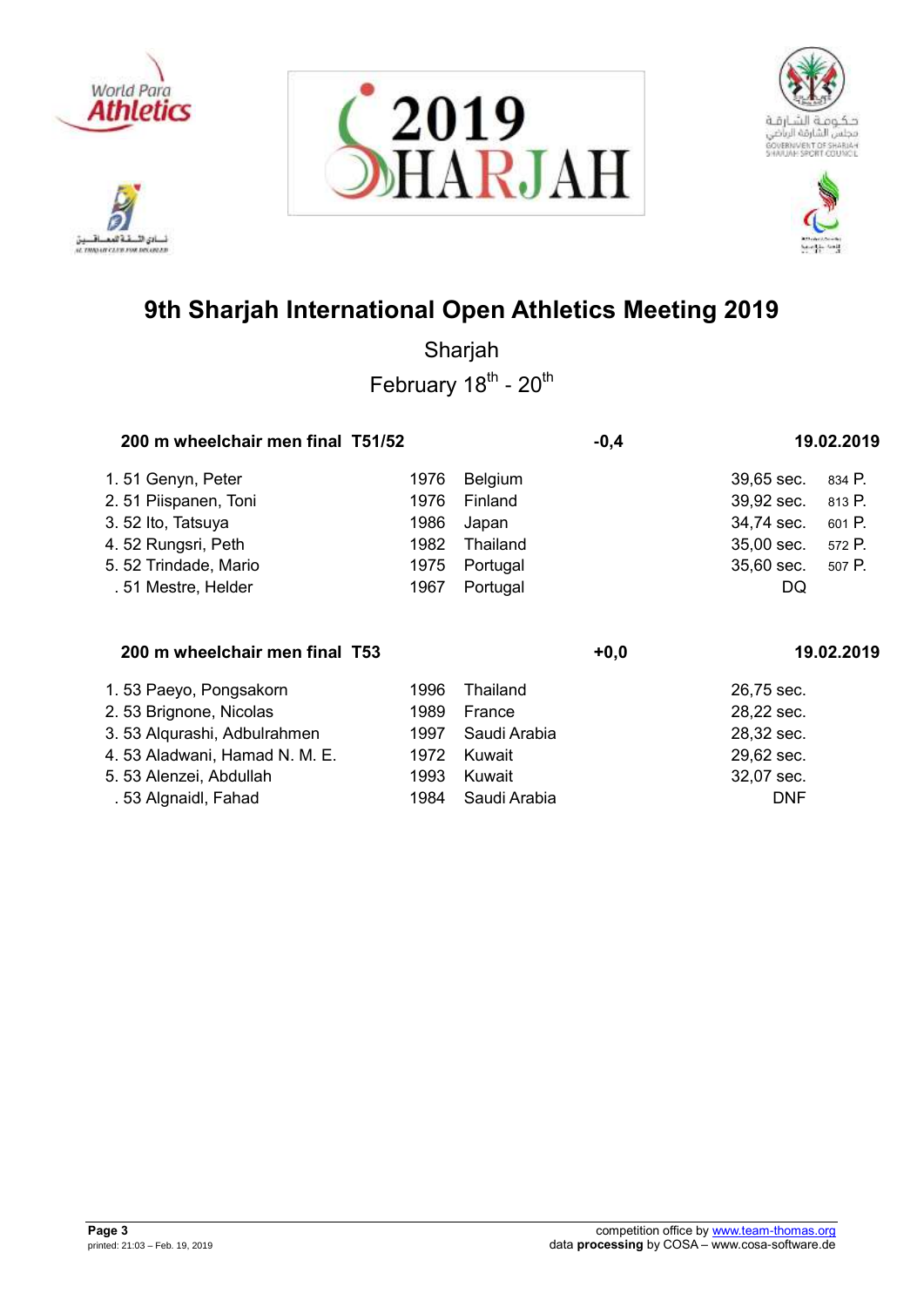

ادي الأ. تلافيد لسائن السقة العصافسين<br>st mosm cars rou recover







# **9th Sharjah International Open Athletics Meeting 2019**

Sharjah February 18<sup>th</sup> - 20<sup>th</sup>

| 200 m wheelchair men time-race 1 T54        |      | $+0,2$                     | 19.02.2019 |
|---------------------------------------------|------|----------------------------|------------|
| 1.54 Gharbi, Yassine                        | 1990 | Tunisia                    | 25,51 sec. |
| 2.54 Ikoma, Tomoki                          | 1992 | Japan                      | 26,54 sec. |
| 3.54 Vahdani, Mohammad                      | 1979 | Dubai club                 | 26,57 sec. |
| 4.54 Alrajehi, Faisal                       | 1998 | Kuwait                     | 27,05 sec. |
| 5.54 Alzahrani, Jamaan                      | 1995 | Saudi Arabia               | 27,98 sec. |
| 6.54 Christophe, Isaiah                     | 1994 | Canada                     | 28,32 sec. |
| 7.54 Dunne, Cillian                         | 1997 | Ireland                    | 30,39 sec. |
| 8.54 Albalooshi, Mahmood                    | 1994 | Dubai club                 | 31,63 sec. |
| 200 m wheelchair men time-race 2 T54        |      |                            | 19.02.2019 |
|                                             |      |                            |            |
| 1.54 Sasaki, Rinpei                         | 1995 | Japan                      | 32,27 sec. |
| 2.54 Alshehhi, Mohammed                     | 1979 | Althiqah Club for Disabled | 40,16 sec. |
| 200 m wheelchair men ranking time races T54 |      | $+0,2$                     | 19.02.2019 |
| 1.54 Gharbi, Yassine                        | 1990 | Tunisia                    | 25,51 sec. |
| 2.54 Ikoma, Tomoki                          | 1992 | Japan                      | 26,54 sec. |
| 3.54 Vahdani, Mohammad                      | 1979 | Dubai club                 | 26,57 sec. |
| 4.54 Alrajehi, Faisal                       | 1998 | Kuwait                     | 27,05 sec. |
| 5.54 Alzahrani, Jamaan                      | 1995 | Saudi Arabia               | 27,98 sec. |
| 6.54 Christophe, Isaiah                     | 1994 | Canada                     | 28,32 sec. |
| 7.54 Dunne, Cillian                         | 1997 | Ireland                    | 30,39 sec. |
| 8.54 Albalooshi, Mahmood                    | 1994 | Dubai club                 | 31,63 sec. |
| 9.54 Sasaki, Rinpei                         | 1995 | Japan                      | 32,27 sec. |
| 10. 54 Alshehhi, Mohammed                   | 1979 | Althiqah Club for Disabled | 40,16 sec. |
|                                             |      |                            |            |

| . R2 Alkarbi, Tannaf | 2002 Al Ain Club | <b>DNS</b> |
|----------------------|------------------|------------|

**200 m wheelchair men final RR2 +0,0 19.02.2019**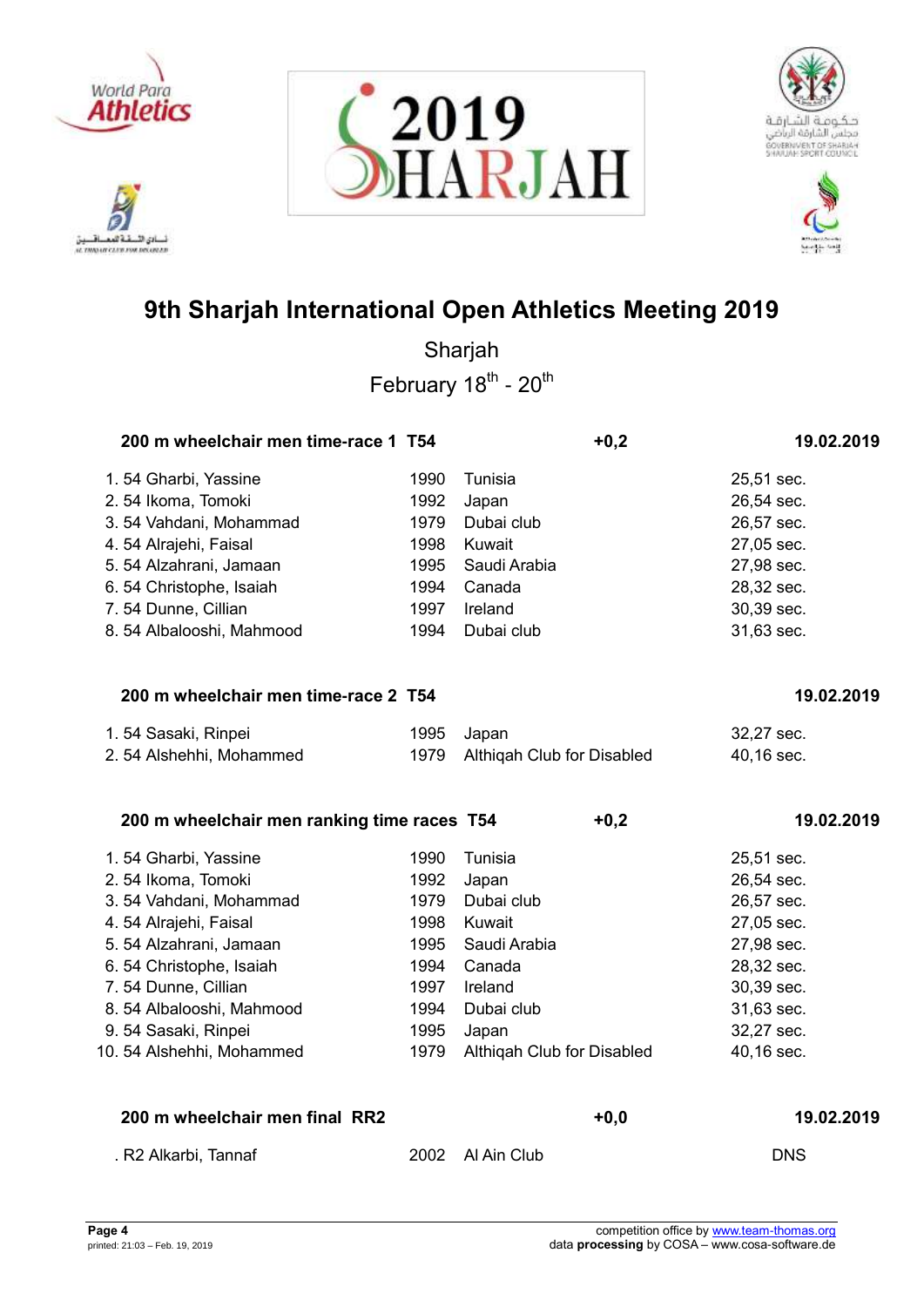

ادي الأ. **IL TRANSIT CLED FOR DELINIER** 









## **9th Sharjah International Open Athletics Meeting 2019**

Sharjah February 18<sup>th</sup> - 20<sup>th</sup>

## **800 m men final T11-13/20 19.02.2019**

| 1. 20 Uemura, Yuki | 1994 Japan   | 2:07,36min. 537 P. |  |
|--------------------|--------------|--------------------|--|
| 2. 13 Aloui, Bilel | 1990 Tunisia | 2:06,30min. 485 P. |  |

## **800 m wheelchair men final T33 19.02.2019**

| 1. 33 Small, Andrew  | 1993 Great Britain | 2:22,05min. |
|----------------------|--------------------|-------------|
| 2. 33 Schmitz, Denis | 1991 Germany       | 2:32,23min. |

## **800 m wheelchair men final T34 19.02.2019**

| 1.34 Hammadi, Mohamed  | 1985 | Althigah Club for Disabled | $1:53,45$ min. |
|------------------------|------|----------------------------|----------------|
| 2. 34 Ktila, Walid     | 1985 | Tunisia                    | 1:54,38min.    |
| 3. 34 Smeenk, Austin   | 1997 | Canada                     | 1:56,46min.    |
| 4.34 Leclerc, Lee      | 1987 | Canada                     | 1:57,34min.    |
| 5. 34 Kobata, Atsuro   | 1993 | Japan                      | 2:00,18min.    |
| 6.34 Jasem, Ahmed      | 2003 | Al Ain Club                | 2:03,66min.    |
| 7. 34 Kishita, Daisuke | 1994 | Japan                      | 2:09,26min.    |
| 8. 34 Hirooka, Masaki  | 1995 | Japan                      | 2:14,09min.    |

## **800 m men final T36/38/46 19.02.2019**

| 1.38 Chida, Mohamend Farha | 1982 Tunisia    | 2:20,97min. 325 P. |  |
|----------------------------|-----------------|--------------------|--|
| 2. 36 Yelibayev, Bagdat    | 1990 Kazakhstan | 2:33,16min. 165 P. |  |
| . 46 Meiirzhan, Makshat    | 1997 Kazakhstan | <b>DNS</b>         |  |

## **800 m wheelchair men final T53 19.02.2019**

## 1. 53 Paeyo, Pongsakorn 1996 Thailand 1:41,20min. 2. 53 Matsunaga, Hitoshi 1972 Japan 1:45,58min. 3. 53 Brignone, Nicolas 1989 France 1:45,76min. 4. 53 Alqurashi, Adbulrahmen 1997 Saudi Arabia 1:54,71min.

**Page 5** competition office by [www.team-thomas.org](http://www.team-thomas.org/)<br>
printed: 21:03 – Feb. 19, 2019<br>
data **processing** by COSA – www.cosa-software.de data **processing** by COSA – www.cosa-software.de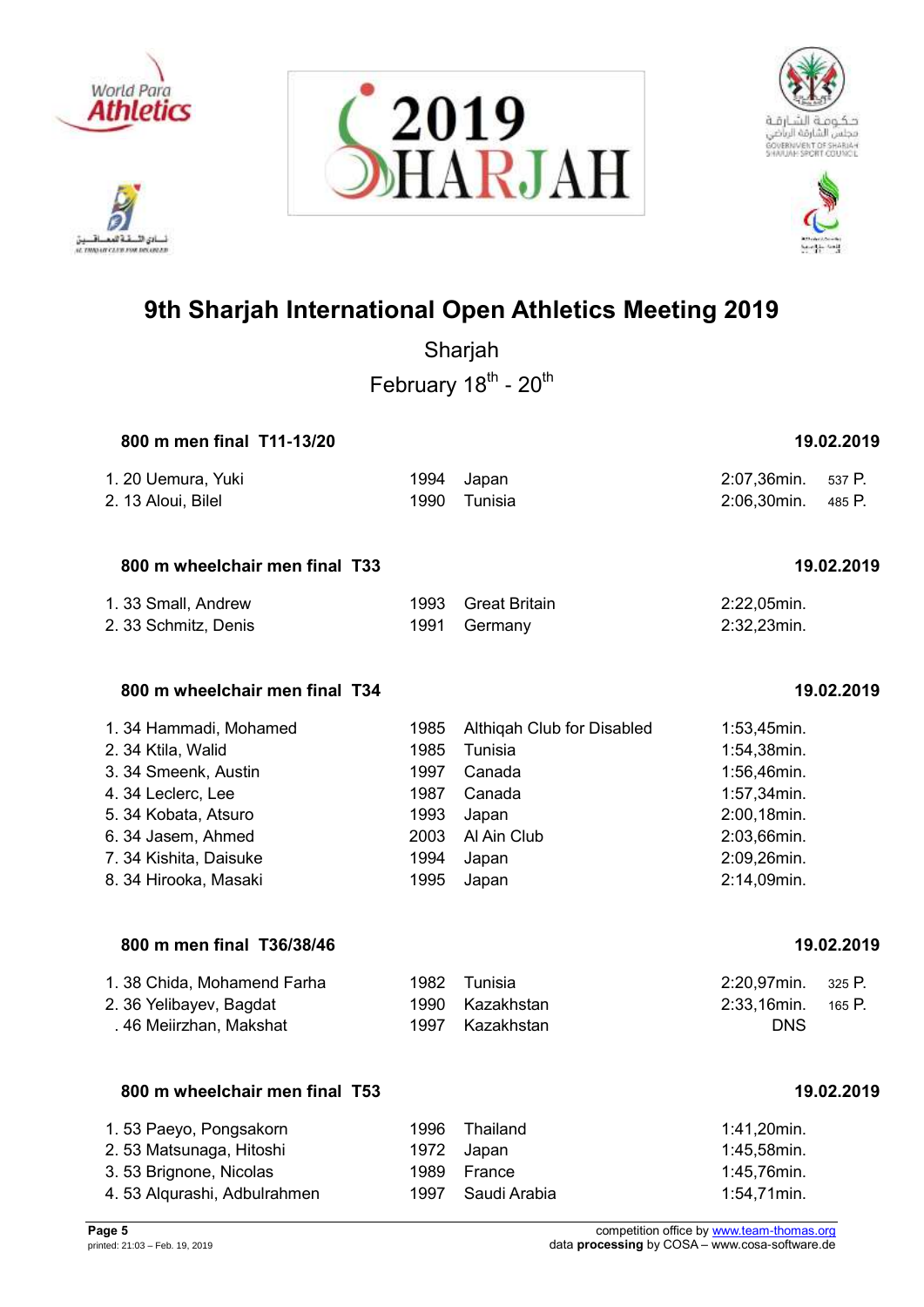

ادي الأ. تلافيد AL TRADAY CLEW FOR DELINIAR







# **9th Sharjah International Open Athletics Meeting 2019**

Sharjah February 18<sup>th</sup> - 20<sup>th</sup>

## **800 m wheelchair men time-race 1 T54 19.02.2019**

| 1.54 Khongrak, Putharet     | 1994 | Thailand                        | $1:36,94$ min. |
|-----------------------------|------|---------------------------------|----------------|
| 2.54 Alhosani, Badir Abbas  |      | 1985 Althigah Club for Disabled | 1:41,55min.    |
| 3.54 Sianglam, Phiphatphong | 1993 | Thailand                        | 1:42,56min.    |
| 4.54 Yasuoka, Choke         | 1973 | Japan                           | $1:43,07$ min. |
| 5.54 Christophe, Isaiah     | 1994 | Canada                          | 1:47,89min.    |
| 6.54 Dunne, Cillian         | 1997 | Ireland                         | 1:59,64min.    |
| 7.54 Oozeer, Mehfooz        | 1995 | <b>Mauritius</b>                | 2:08,28min.    |

## **800 m wheelchair men time-race 2 T54 19.02.2019**

| 1.54 Gharbi, Yassine   | 1990 | Tunisia | 1:36,07min.    |
|------------------------|------|---------|----------------|
| 2.54 Alrajehi, Faisal  | 1998 | Kuwait  | $1:37,54$ min. |
| 3.54 Balde, Alhassane  | 1985 | Germany | $1:37,54$ min. |
| 4.54 Watanabe, Sho     | 1991 | Japan   | 1:37,85min.    |
| 5. 54 Suzuki, Tomoki   | 1994 | Japan   | $1:38,17$ min. |
| 6.54 Nishi, Yuki       | 1994 | Japan   | $1:38,55$ min. |
| 7.54 Casoli, Julien    | 1982 | France  | $1:38,58$ min. |
| 8.54 Dupont, Alexandre | 1985 | Canada  | $1:38,60$ min. |

## **800 m wheelchair men ranking time races T54 19.02.2019**

| $\mathbf{1}$ . | 54 Gharbi, Yassine            | 1990 | Tunisia                    | 1:36,07min.    |
|----------------|-------------------------------|------|----------------------------|----------------|
| 2.             | 54 Khongrak, Putharet         | 1994 | Thailand                   | $1:36,94$ min. |
| 3.             | 54 Alrajehi, Faisal           | 1998 | Kuwait                     | $1:37,54$ min. |
| 4.             | 54 Balde, Alhassane           | 1985 | Germany                    | 1:37,54min.    |
| 5.             | 54 Watanabe, Sho              | 1991 | Japan                      | 1:37,85min.    |
| 6.             | 54 Suzuki, Tomoki             | 1994 | Japan                      | $1:38,17$ min. |
| 7.             | 54 Nishi, Yuki                | 1994 | Japan                      | $1:38,55$ min. |
| 8.             | 54 Casoli, Julien             | 1982 | France                     | 1:38,58min.    |
| 9.             | 54 Dupont, Alexandre          | 1985 | Canada                     | 1:38,60min.    |
|                | 10. 54 Alhosani, Badir Abbas  | 1985 | Althigah Club for Disabled | 1:41,55min.    |
|                | 11. 54 Sianglam, Phiphatphong | 1993 | Thailand                   | 1:42,56min.    |
|                | 12. 54 Yasuoka, Choke         | 1973 | Japan                      | 1:43,07min.    |
|                | 13. 54 Christophe, Isaiah     | 1994 | Canada                     | 1:47,89min.    |
|                | 14. 54 Dunne, Cillian         | 1997 | Ireland                    | 1:59,64min.    |
|                | 15. 54 Oozeer, Mehfooz        | 1995 | Mauritius                  | 2:08,28min.    |

**Page 6** competition office by [www.team-thomas.org](http://www.team-thomas.org/)<br>
printed: 21:03 – Feb. 19, 2019<br>
data **processing** by COSA – www.cosa-software.de data **processing** by COSA – www.cosa-software.de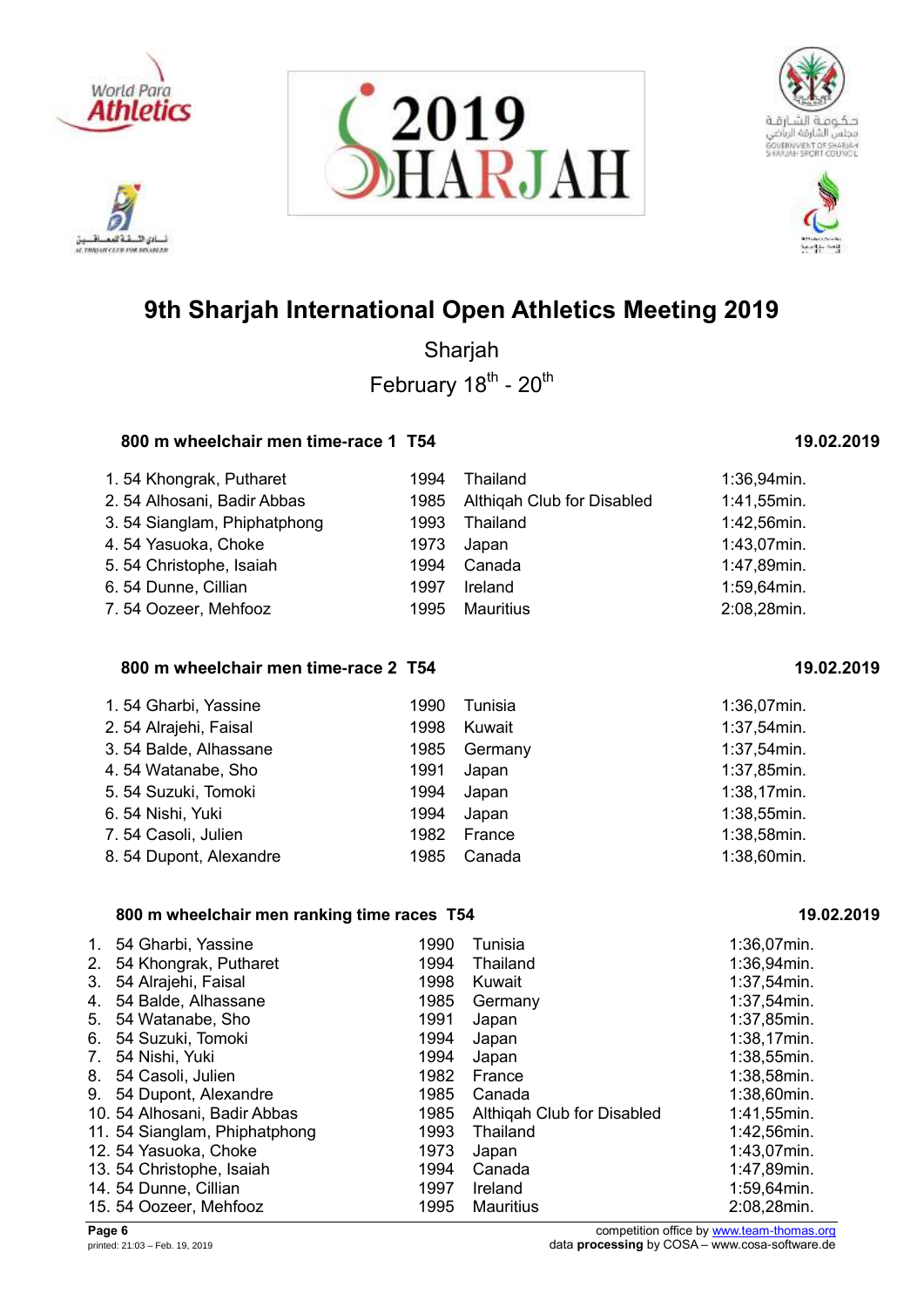

ادي الأ. تلافيد لسائن السقة العصافسين<br>st mosm cars rou recover







# **9th Sharjah International Open Athletics Meeting 2019**

Sharjah February 18<sup>th</sup> - 20<sup>th</sup>

## **shot put wheelchair men final F32/33 19.02.2019**

| 1. 33 Scheil, Daniel            |              |      | 1973 Germany                    | 10,14 m            | 847 P |
|---------------------------------|--------------|------|---------------------------------|--------------------|-------|
| 9,71 9,43                       | 9,31         |      | 9,90 9,90 10,14                 |                    |       |
| 2. 33 Alnakhli, Hani            |              |      | 1986  Saudi Arabia              | $9,33 \, \text{m}$ | 738 P |
| 8,93 9,33                       | 9,31         |      | 9,19 9,25 x                     |                    |       |
| 3. 33 Alshekaili, Abdulaziz     |              | 1986 | Al Ain Club                     | 8,92 m             | 674 P |
| 7,50 8,92                       | 8,63         |      | 8,40 8,21 8,48                  |                    |       |
| 4. 33 Alhousani, Ahmed          |              |      | 1987 Althiqah Club for Disabled | $8,56 \text{ m}$   | 615 P |
| 8,28 8,39                       | 8,30         |      | 8,33 8,03 8,56                  |                    |       |
| 5. 33 Malaleih, Hassan Ali Obai |              | 1984 | Khorfakkan Club                 | $6,81 \; m$        | 302 P |
| x 6,81                          | 6,48         |      | 6,81 6,80 6,81                  |                    |       |
| 6. 33 Soun, Bohumil             |              |      | 1991 Czech Republic             | $5,61 \; m$        | 125 P |
| 5,55 5,31                       | 5,61         |      | 5,55 5,38 5,37                  |                    |       |
| 7. 33 Almaazmi, Hamid           |              |      | 1987 Ajman club for disabled    | $5,34 \; m$        | 95 P  |
| $x = 4,84$                      | 5,34         |      | $5,00 \quad x \quad 4,85$       |                    |       |
| 8. 33 Ali, Juma Salem           |              |      | 1978 Dubai club                 | $5,25 \; m$        | 87 P  |
| 5,02 4,97                       | 5,25         |      | 4,91 5,03 5,03                  |                    |       |
| 9. 33 Alenezi, Mohammed         |              |      | 1989 Ras Al Khaimah Club        | 4,89 m             | 57 P  |
| 4,30 4,54                       | 4,61         |      | 4,89 4,54 4,60                  |                    |       |
| 10. 33 Bagaber, Ahmed           |              |      | 1996 Althiqah Club for Disabled | $4,76 \; m$        | 48 P  |
| 4,76<br>$\mathsf{X}$            | $\mathsf{x}$ |      | $x = 4,58$ 4,44                 |                    |       |
| 11. 33 Alhammadi, Humaid        |              |      | 1997 Abu Dhabi Club             | $3,78 \; m$        | 9 P   |
| 3,78 3,66                       | 3,73         |      | 3,68 x 3,74                     |                    |       |
| 12. 33 Mohamad, Abdallah        |              |      | 1992 Althigah Club for Disabled | $3,55 \, \text{m}$ | 6 P   |
| $3,54$ $3,18$                   | 3,17         |      | 3,04 3,48 3,55                  |                    |       |
| 32 Alraesi, Ali                 |              |      | 1978 Althigah Club for Disabled | <b>DNS</b>         |       |
|                                 |              |      |                                 |                    |       |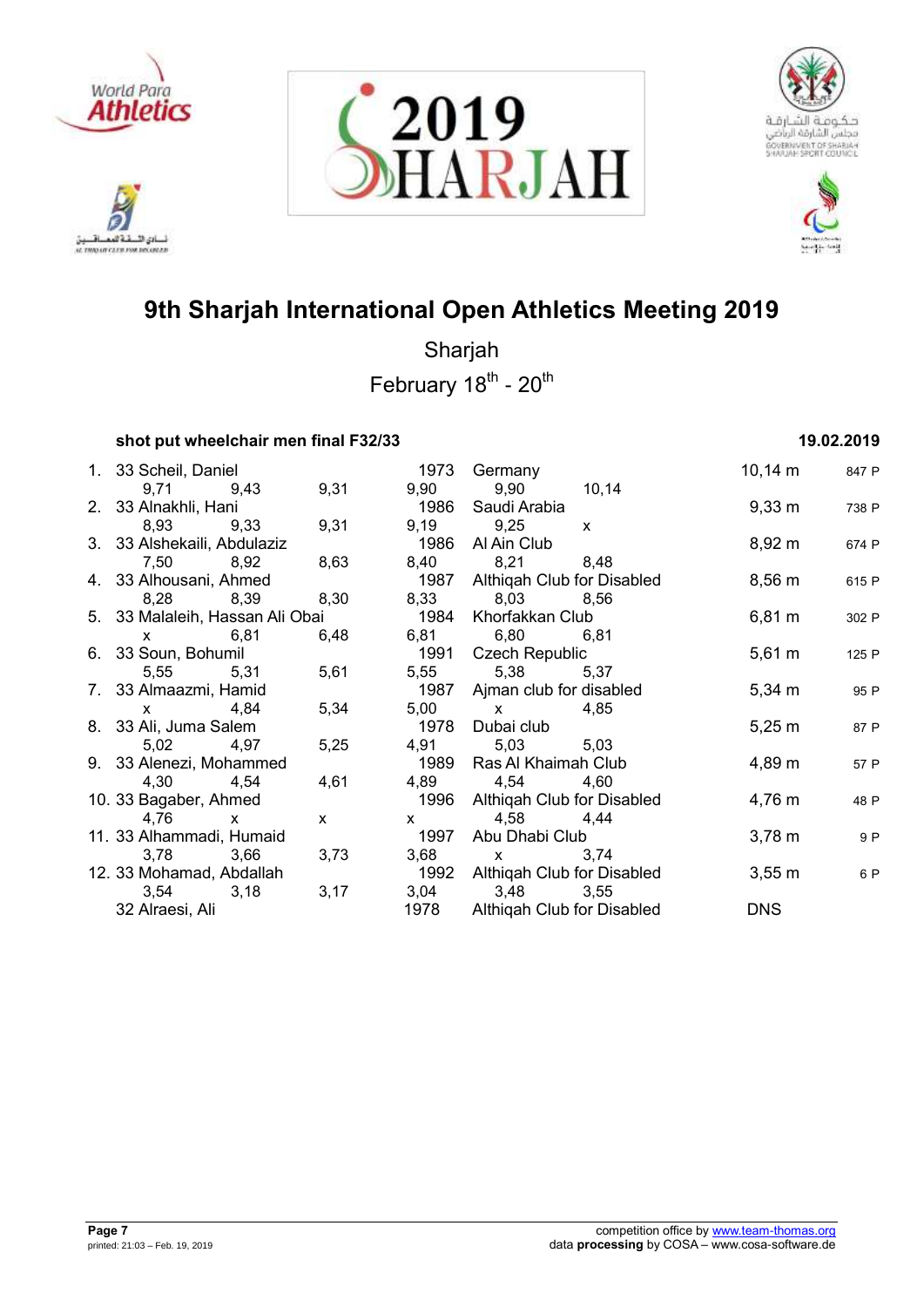

.<br>نائي الأ تلافيد لسائن السقة العصافسين<br>st mosm cars rou recover







# **9th Sharjah International Open Athletics Meeting 2019**

Sharjah February 18<sup>th</sup> - 20<sup>th</sup>

## **shot put wheelchair men final F34 19.02.2019**

|    | 1. 34 Dvorak, Martin                   |              |      | 1994         | <b>Czech Republic</b> | 7,63 m       |             |
|----|----------------------------------------|--------------|------|--------------|-----------------------|--------------|-------------|
|    | 6,92                                   | 6,05         | 7,59 | 7,43         | 7,63                  | 7,54         |             |
|    | 2. 34 Hussain, Ali                     |              |      | 2000         | Dubai club            |              | $7,14 \; m$ |
|    | 6,74                                   | 6,87         | 6,74 | 6,97         | 6,89                  | 7,14         |             |
|    | 3. 34 Douda, Marek                     |              |      | 1999         | <b>Czech Republic</b> |              | $6,17 \; m$ |
|    | 5,92                                   | 5,94         | X    | 6,17         | $\mathsf{x}$          | 5,99         |             |
|    | 4. 34 Alnaqbi, Ahmed                   |              |      | 1985         | Khorfakkan Club       |              | 5,70 m      |
|    | 5,07                                   | $\mathsf{x}$ | X    | 5,70         | 5,64                  | $\mathsf{x}$ |             |
| 5. | 34 Majo, Jan                           |              |      | 1981         | <b>Czech Republic</b> |              | $5,65 \; m$ |
|    | 5,15                                   | $\mathsf{x}$ | 5,43 | 4,79         | 5,65                  | 5,42         |             |
| 6. | 34 Hassan Ashoor, Tariq Mohammad<br>А. |              |      | 1999         | Dubai club            |              | 4,80 m      |
|    | 4,58                                   | 4,75         | 4,50 | 4,62         | 4,67                  | 4,80         |             |
|    | 7. 34 Teichmann, Jaroslav              |              |      | 1992         | <b>Czech Republic</b> |              | $4,61 \; m$ |
|    | 4,43                                   | 4,40         | 4,41 | $\mathsf{x}$ | 4,61                  | 4,55         |             |
| 8. | 34 Horsky, Marek                       |              |      | 1992         | <b>Czech Republic</b> |              | $4,10 \; m$ |
|    | $\mathsf{x}$                           | 3,56         | 3,64 | 3,87         | 4,10                  | 4,08         |             |
| 9. | 34 Alkhayat, Eaas Hassan M. M.         |              |      | 1999         | Dubai club            |              | $4,02 \; m$ |
|    | 4,02                                   | $\mathsf{x}$ | X    | $\mathsf{x}$ | 3,99                  | X            |             |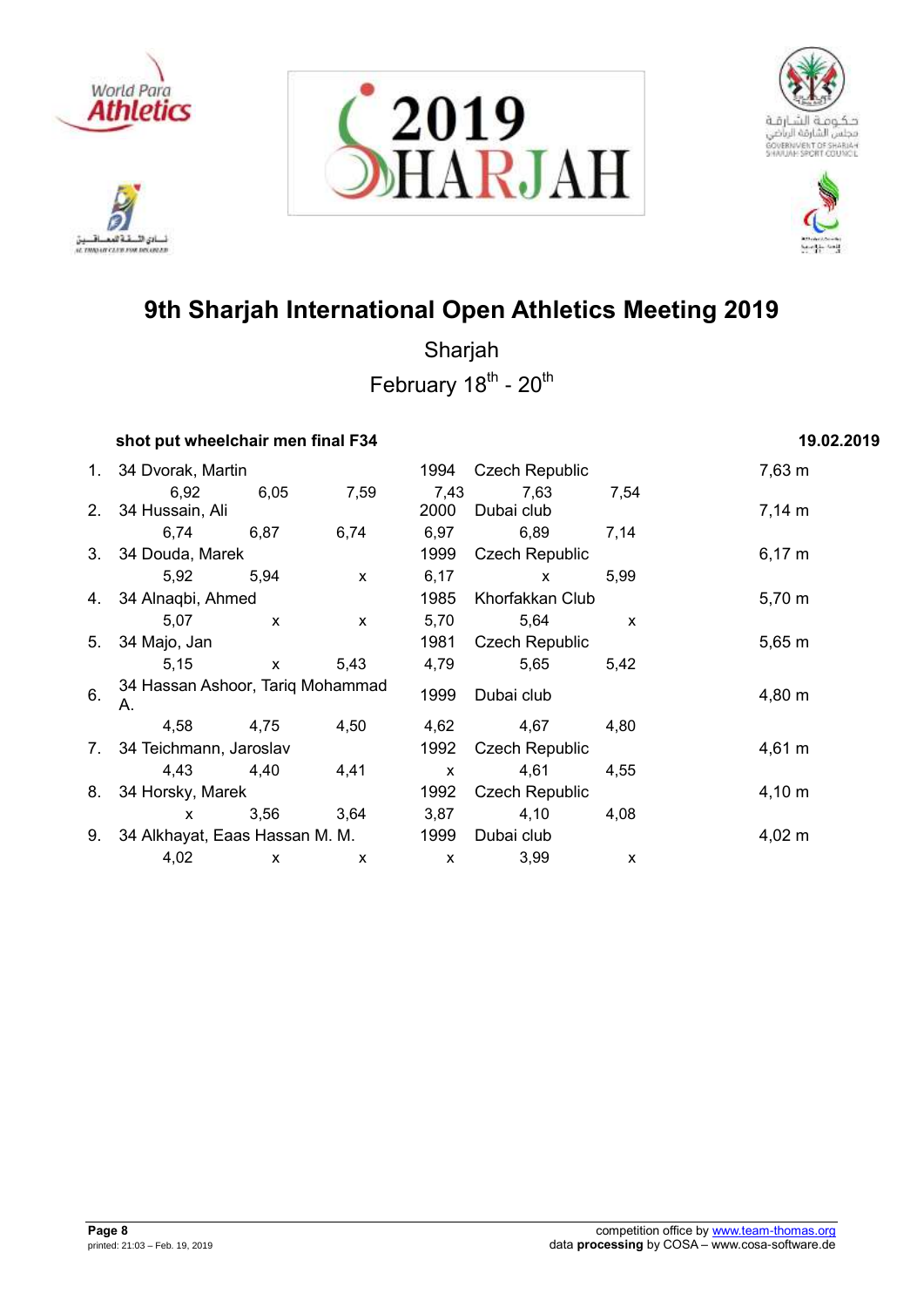









| shot put wheelchair men final F53-55 |              |              |              |                       |              | 19.02.2019          |       |
|--------------------------------------|--------------|--------------|--------------|-----------------------|--------------|---------------------|-------|
| 1. 53 Abdulsalam, Alaa               |              |              | 1993 Syria   |                       |              | $7,21 \text{ m}$    | 746 P |
| 7,21                                 | $\mathsf{x}$ | 6,76         | $\mathsf{x}$ | 7,03                  | $\mathsf{x}$ |                     |       |
| 2. 54 Stefanoudakis, Manolis         |              |              | 1983         | Greece                |              | 7,88 m              | 699 P |
| $\mathsf{x}$                         | 7,54         | $\mathsf{x}$ | 7,40         | $\mathsf{x}$          | 7,88         |                     |       |
| 3. 53 Jaber, Yaser                   |              |              |              | 1967 Kuwait           |              | $6,46 \; m$         | 589 P |
| 6,46                                 | $\mathsf{X}$ | $\mathsf{x}$ | $\mathsf{X}$ | 6,15                  | $\mathsf{x}$ |                     |       |
| 4. 55 Alrezk, Wasim                  |              |              | 1980         | Syria                 |              | 7,98 m              | 462 P |
| 7,98                                 | $\mathbf{x}$ | 7,79         | $\mathsf{X}$ | $\mathsf{x}$          | $\mathsf{x}$ |                     |       |
| 5. 55 Scambura, Dusan                |              |              | 1966         | <b>Czech Republic</b> |              | 7,81 m              | 432 P |
| 7,56 7,48                            |              | 7,48         | $\mathsf{X}$ | 7,44                  | 7,81         |                     |       |
| 6. 54 Nacin, Stanislav               |              |              | 1960         | <b>Czech Republic</b> |              | $5,65 \; m$         | 252 P |
| 5,50                                 | $\mathbf{x}$ | 5,27         | 5,65         | $\mathsf{x}$          | 5,24         |                     |       |
| 7. 55 Papadakis, Filippos            |              |              | 1991         | Greece                |              | $5,71 \,\mathrm{m}$ | 113 P |
| $\mathsf{x}$                         | 5,71         | 5,52         | $\mathsf{X}$ | 5,26                  | 5,64         |                     |       |
| 8. 55 Younas, Omair                  |              |              | 1996         | Dubai club            |              | $5,66 \; m$         | 108 P |
| 5,66                                 | $\mathsf{X}$ | 5,02         | $\mathsf{x}$ | 4,96                  | 5,35         |                     |       |
| 9. 54 Alblooshi, Ali                 |              |              | 1993         | Khorfakkan Club       |              | $4,24 \, m$         | 56 P  |
| $\mathsf{X}$                         | 4,10         | 4,24         | $\mathsf{X}$ | 4,21                  | 4,19         |                     |       |
| 54 Gopikrishnan, Vijayasarathy       |              |              | 1984         | India                 |              | <b>DNS</b>          |       |
| 53 Basappa Chikkannavar,             |              |              | 1983         | India                 |              | <b>DNS</b>          |       |
|                                      |              |              |              |                       |              |                     |       |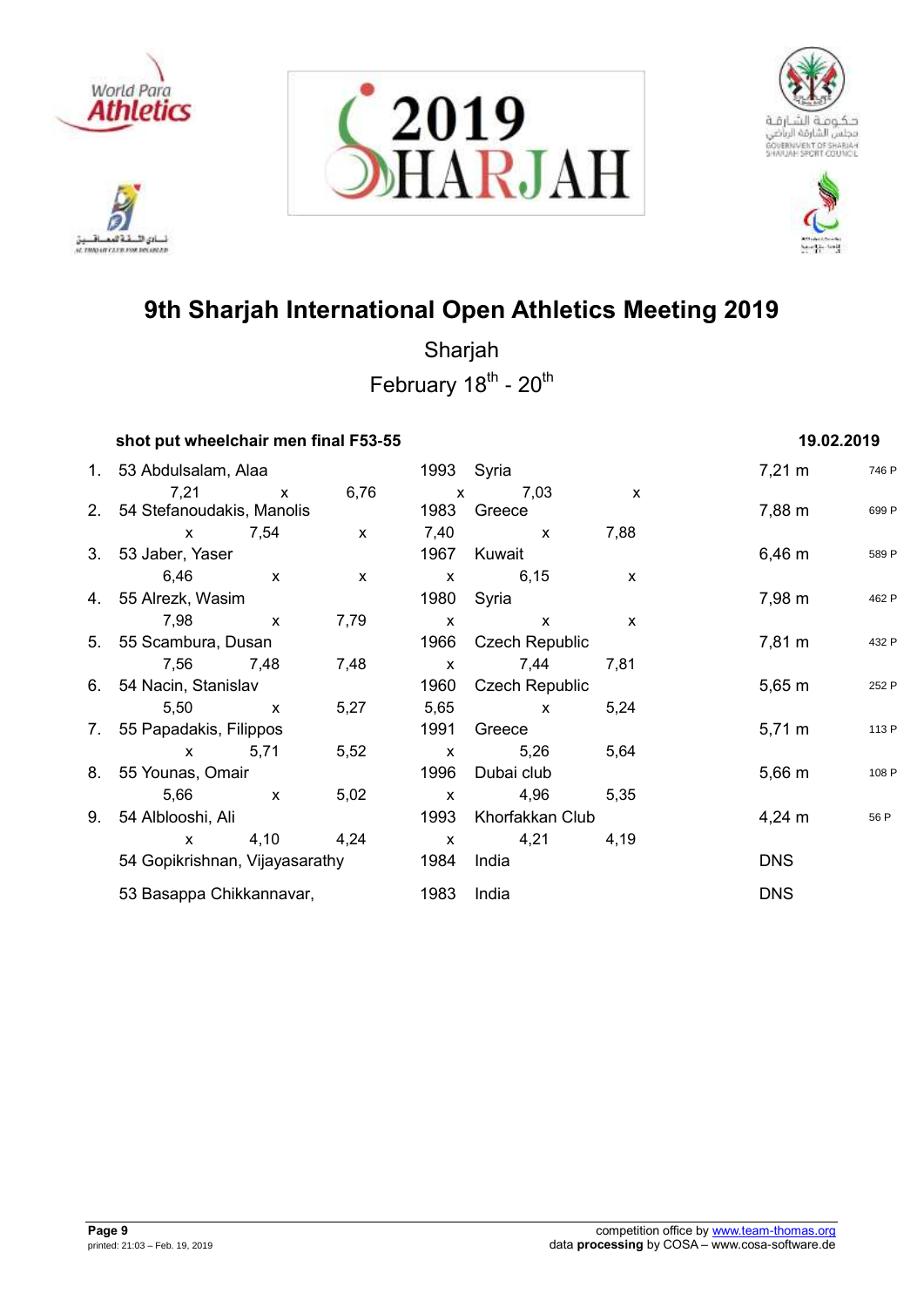

ادي الأ. تلافيد نسادي النسفية العمسافيين<br>ac responsive care response







# **9th Sharjah International Open Athletics Meeting 2019**

| shot put wheelchair men final F56/57 |             |                   |               |                                |                              | 19.02.2019          |       |
|--------------------------------------|-------------|-------------------|---------------|--------------------------------|------------------------------|---------------------|-------|
| 1. 57 Mohamad, Mohamad               |             |                   | 1984 Syria    |                                |                              | $13,70 \; \text{m}$ | 966 P |
| 13,51<br>2. 57 Petrous, Jaroslav     | $x = 13,24$ |                   | 12,91<br>1977 | 13,70<br><b>Czech Republic</b> | $\mathsf{X}$                 | $11,68 \; m$        | 779 P |
|                                      |             | 11,22 10,91 11,25 | 11,68         | 10,90                          | 11,16                        |                     |       |
| 3. 56 Albakur, Abd Allhakem          |             |                   |               | 1993 Syria                     |                              | 8,47 m              | 539 P |
|                                      | 7,77 8,10   | 8,19              | 8,20          | 8,47 8,41                      |                              |                     |       |
| 4. 57 Aldhanhani, Abdulla Ahmed      |             |                   | 1979          | Khorfakkan Club                |                              | $9,26 \, \text{m}$  | 449 P |
| 8,90                                 | 9,26        | $\mathbf{x}$      | $\mathsf{X}$  | 9,10                           | 9,15                         |                     |       |
| 5. 57 Almehri, Saeed                 |             |                   |               |                                | 1976 Ajman club for disabled |                     | 313 P |
|                                      | 7,86 8,04   | 8,34              | 7,77          | 7,75                           | $\mathsf{x}$                 |                     |       |
| 6. 56 O Neill, Cian Matthew          |             |                   | 1998          | Ireland                        |                              | 6,20 m              | 168 P |
| 5,91                                 | 5,88        | 6,01              | 6,20          | 6,08                           | 6,01                         |                     |       |
| 7. 56 Kamzari, Abdulazeiz            |             |                   | 1988          | Khorfakkan Club                |                              | $5,80 \; m$         | 119 P |
|                                      | 5,45 5,63   | 5,80              | 5,57          | $\mathsf{x}$                   | $\mathsf{x}$                 |                     |       |
| 8. 57 Curran, Shane                  |             |                   | 2001          | Ireland                        |                              | $6,17 \; m$         | 72 P  |
|                                      | 5,68 5,59   | 5,57              | 5,66          | 5,82                           | 6,17                         |                     |       |
| 9. 57 Abdulaziz Rahmatalla, Saud     |             |                   |               | 2001 Ajman club for disabled   |                              | $5,05 \; m$         | 19 P  |
|                                      | 4,22 4,18   | 4,82              | 4,08          | 4,73                           | 5,05                         |                     |       |
| discus men final F44/63              |             |                   |               |                                |                              | 19.02.2019          |       |

| 1. 63 Habscheid, Tom        |       |       | 1986  | Luxemburg            |       | $42,65 \; \mathrm{m}$ | 901 P |
|-----------------------------|-------|-------|-------|----------------------|-------|-----------------------|-------|
| 42.65                       | 39.90 | 41.97 | 39.80 | 41.94                |       |                       |       |
| 2. 44 Nicholls, Michael     |       |       | 1988  | <b>Great Britain</b> |       | 44,53 m               | 660 P |
| 44.53                       | 31.00 | x     | 43.78 | x                    | 44.16 |                       |       |
| 3. 44 Thangaraj, Kumar      |       |       | 1981  | India                |       | 20,83 m               | 15 P  |
|                             | 17.67 | x     | х     |                      | 20.83 |                       |       |
| 44 Seege Mallappa, Devaraju |       |       | 1962  | <b>DNS</b><br>India  |       |                       |       |
|                             |       |       |       |                      |       |                       |       |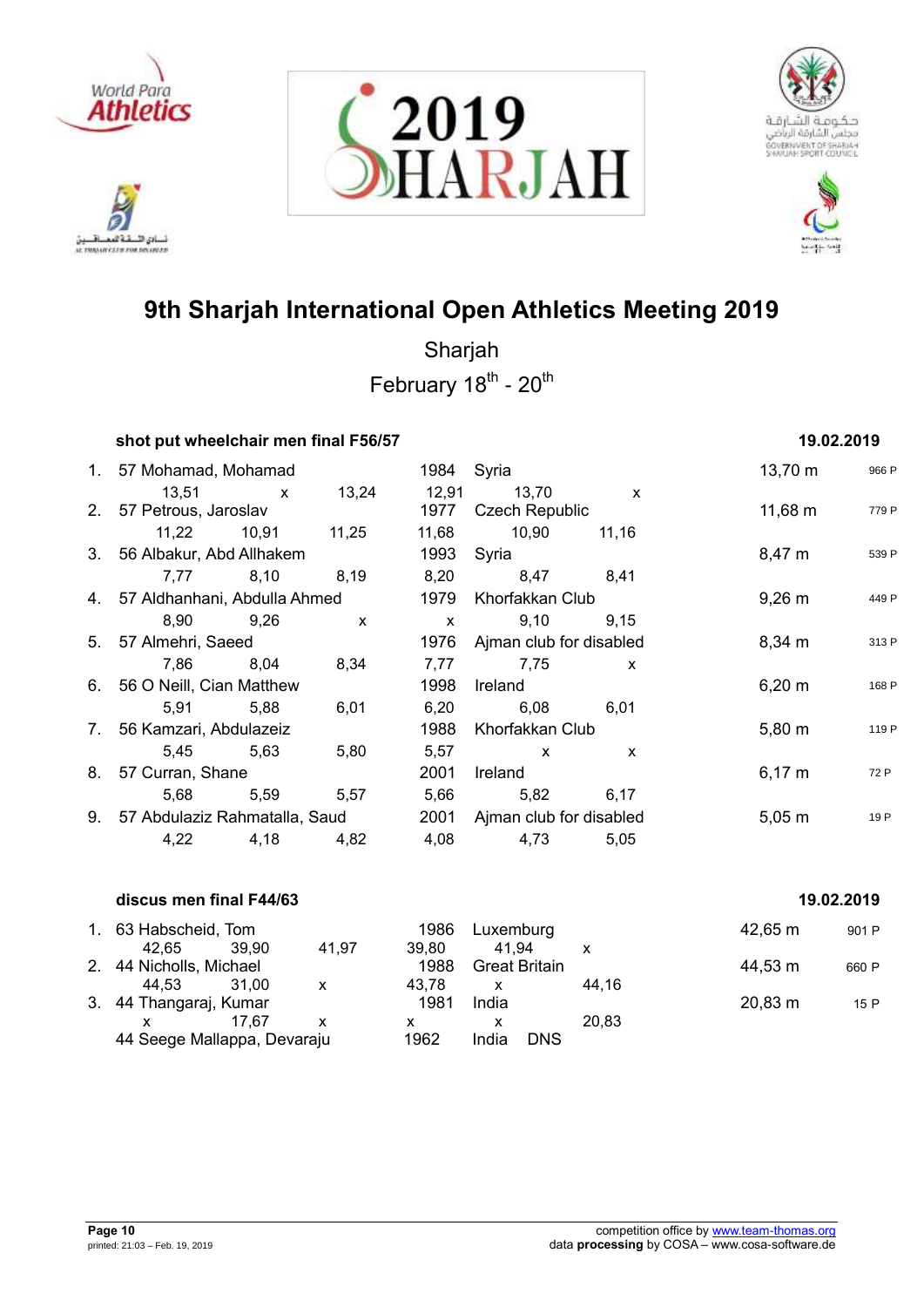

222 أدي الأ نسادي النسفية العمسافيين<br>ac responsive care response







# **9th Sharjah International Open Athletics Meeting 2019**

|    | javelin men final F35/37/38         |              |                    |               |                                |       | 19.02.2019   |       |
|----|-------------------------------------|--------------|--------------------|---------------|--------------------------------|-------|--------------|-------|
|    | 1. 38 Sawyer, Jayden                |              |                    | 1993          | Australia                      |       | 47,75 m      | 886 P |
| 2. | 47,75<br>38 Vratil, Petr            | $\mathsf{x}$ | 44,57              | 44,19<br>1983 | 44,22<br><b>Czech Republic</b> | 43,93 | 40,48 m      | 684 P |
|    | 39,63                               | 40,08        | 40,48              | X             | 40,04                          | 40,24 |              |       |
| 3. | 37 Zholaman, Yelaman                |              |                    | 1995          | Kazakhstan                     |       | 33,58 m      | 522 P |
|    | 32,29                               | 32,40        | 33,58              | 33,41         | 31,41                          | 32,45 |              |       |
| 4. | 37 Wael, Sayed                      |              |                    | 1999          | Ajman club for disabled        |       | $30,34 \; m$ | 393 P |
|    | 29,38                               | 30,34        | 28,61              | 26,85         | 28,51                          | 29,67 |              |       |
|    | 5. 35 O'Hare, Conor                 |              |                    | 2000          | <b>Great Britain</b>           |       | 21,49 m      | 247 P |
|    | X                                   | 21,49        | $\pmb{\mathsf{X}}$ | $\mathsf{x}$  | 17,30                          | X     |              |       |
|    |                                     |              |                    |               |                                |       |              |       |
|    | javelin men final F40/46/42         |              |                    |               |                                |       | 19.02.2019   |       |
|    | 1. 42 Bassam Sawsan, Bassam         |              |                    | 1977          | Syria                          |       | 42,10 m      | 761 P |
|    | 40,58                               | 41,07        | 42,10              | 41,69         | 40,17                          | 41,12 |              |       |
|    | 2. 40 Alsaif, Abdullah A.A.M.       |              |                    | 1994          | Kuwait                         |       | 27,06 m      | 637 P |
|    | 24,49                               | 23,99        | 23,89              | 27,06         | 24,94                          | 23,71 |              |       |
| 3. | 46 Iqbal, Farhan                    |              |                    | 1997          | Althiqah Club for Disabled     |       | 35,66 m      | 384 P |
|    | 33,81                               | 34,52        | 35,66              | 31,81         | 32,47                          | 29,97 |              |       |
|    | 4. 46 Bakbergen, Kolganat           |              |                    | 1996          | Kazakhstan                     |       | 33,82 m      | 323 P |
|    | 33,82                               | 31,50        | 31,74              | $\mathsf{x}$  | 26,79                          |       |              |       |
| 5. | 46 Kamishita, Tomu                  |              |                    | 1990          | Japan                          |       | 29,30 m      | 188 P |
|    | 26,83                               | $\mathsf{x}$ | 29,30              | $\mathsf{x}$  | $\mathsf{x}$                   | 25,86 |              |       |
| 6. | 40 Alhosni, Anas                    |              |                    | 1982          | Althiqah Club for Disabled     |       | 7,47 m       | 1 P   |
|    | 6,59                                | 7,47         | $\pmb{\mathsf{X}}$ | 5,86          | 6,07                           | 7,35  |              |       |
|    | 40 Kollangi Rajashetty,             |              |                    | 1990          | India                          |       | <b>DNS</b>   |       |
|    | 40 More, Devappa                    |              |                    | 1973          | India                          |       | <b>DNS</b>   |       |
|    | 40 Chamanahalli Venkataram, Rajanna |              |                    | 1974          | India                          |       | <b>DNS</b>   |       |
|    | 40 Narayanappa, Nagesh              |              |                    | 1984          | India                          |       | <b>DNS</b>   |       |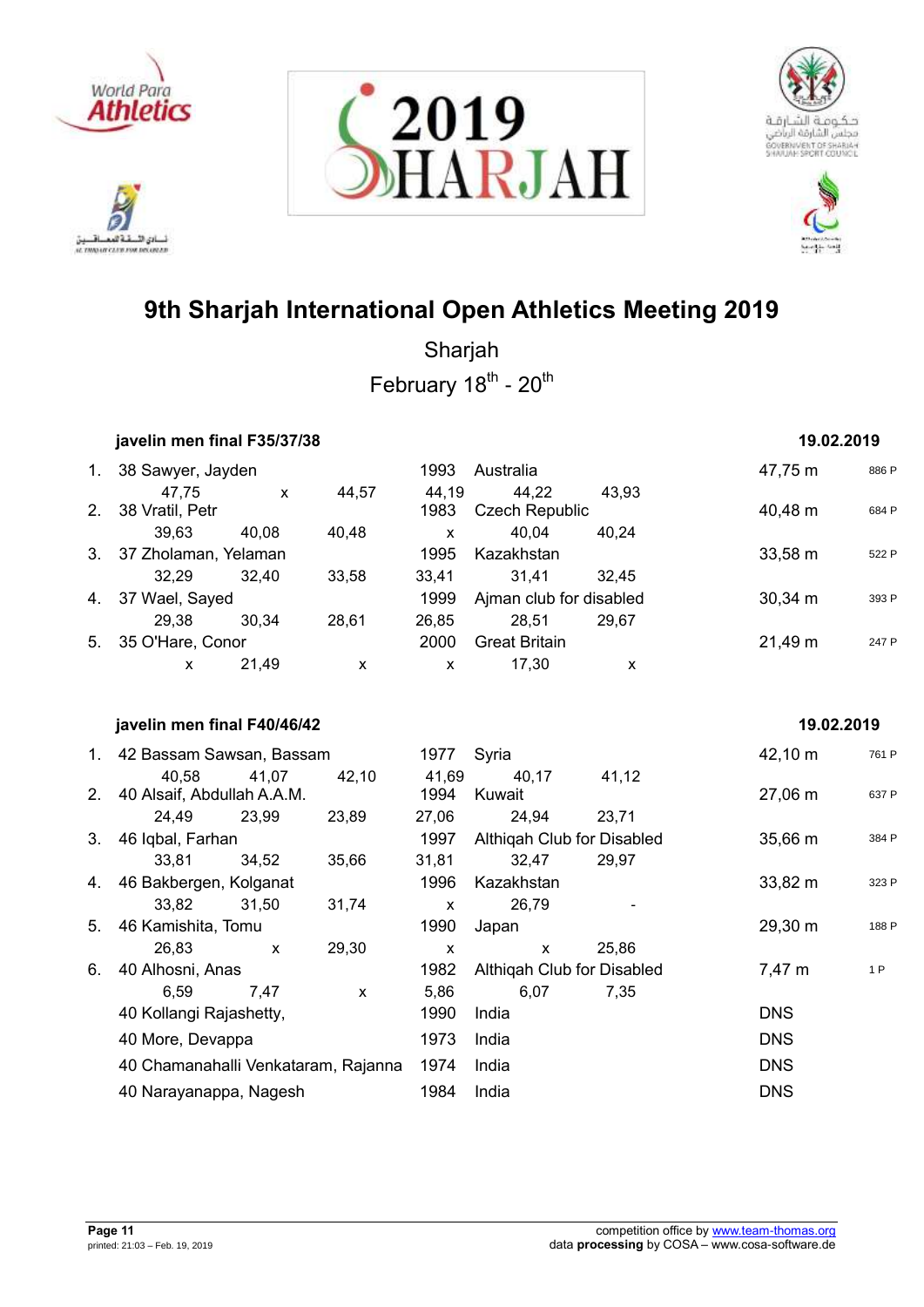

ادي الأ. تلافيد نسادی النسفیه العمسافسین<br>at movements rou reconter







# **9th Sharjah International Open Athletics Meeting 2019**

Sharjah February 18<sup>th</sup> - 20<sup>th</sup>

|    | 200 m women final T11/13/37                                                                                     |       |                    |                              |                                                   | $+0,5$ |                                                      | 19.02.2019                           |
|----|-----------------------------------------------------------------------------------------------------------------|-------|--------------------|------------------------------|---------------------------------------------------|--------|------------------------------------------------------|--------------------------------------|
|    | 1.38 Ave, Lindy<br>2. 37 Angeline, Anais Anne Lise<br>3. 13 Engeleiter, Janne Sophie<br>4. 37 Foerder, Isabelle |       |                    | 1998<br>1999<br>1995<br>1979 | Germany<br><b>Mauritius</b><br>Germany<br>Germany |        | 27,86 sec.<br>32,23 sec.<br>27,86 sec.<br>35,01 sec. | 907 P.<br>588 P.<br>588 P.<br>276 P. |
|    | 200 m wheelchair women final T53                                                                                |       |                    |                              |                                                   | $-0,6$ |                                                      | 19.02.2019                           |
|    | 1.53 Konishi, Keiko                                                                                             |       |                    | 1978                         | Japan                                             |        | 34,27 sec.                                           |                                      |
|    | 800 m wheelchair women final T54                                                                                |       |                    |                              |                                                   |        |                                                      | 19.02.2019                           |
|    | 1.54 Alphonse, Marie Emmanuelle                                                                                 |       |                    | 1995                         | <b>Mauritius</b>                                  |        | 2:04,36min.                                          |                                      |
|    | discus women final F36-38/44                                                                                    |       |                    |                              |                                                   |        | 19.02.2019                                           |                                      |
| 1. | 38 Kruger, Simone                                                                                               |       |                    | 2005                         | Rep. of South Africa                              |        | $31,55 \; m$                                         | 954 P                                |
| 2. | 30,42<br>37 Datinska, Eva                                                                                       | 29,76 | 29,06              | 30,06<br>1986                | 30,75<br><b>Czech Republic</b>                    | 31,55  | 27,22 m                                              | 714 P                                |
|    | 25,87                                                                                                           | X     | 25,24              | 27,22                        | X                                                 | 24,82  |                                                      |                                      |
| 3. | 44 Nesse, Ida                                                                                                   |       |                    | 1992                         | Norway                                            |        | 30,64 m                                              | 704 P                                |
| 4. | 30,64<br>46 Matroushi, Mariam                                                                                   | 6,29  | $\pmb{\mathsf{X}}$ | 30,61<br>1986                | 28,59<br>Khorfakkan Club                          | X      | 26,07 m                                              | 580 P                                |
|    | 25,54                                                                                                           | X     | 26,07              | 22,78                        | 22,64                                             | 23,91  |                                                      |                                      |
| 5. | 44 Hoffmann, Mandilene                                                                                          |       |                    | 2003                         | Rep. of South Africa                              |        | 26,80 m                                              | 528 P                                |
|    | 25,95                                                                                                           | 26,40 | 23,53              | X                            | 26,42                                             | 26,80  |                                                      |                                      |
| 6. | 36 Aljumaah, Sarah                                                                                              |       |                    | 1979                         | Saudi Arabia                                      |        | $10,32 \; m$                                         | 58 P                                 |
|    | 9,56                                                                                                            | 9,27  | $\pmb{\times}$     | 10,32                        | 10,29                                             | 9,90   |                                                      |                                      |
| 7. | 37 Alahmari, Amal                                                                                               |       |                    | 1977                         | Saudi Arabia                                      |        | 10,06 m                                              | 12 P                                 |
|    | 6,80                                                                                                            | 8,29  | 8,68               | 10,06                        | 8,58                                              | 8,87   |                                                      |                                      |

New African record by Simone Kruger, RSA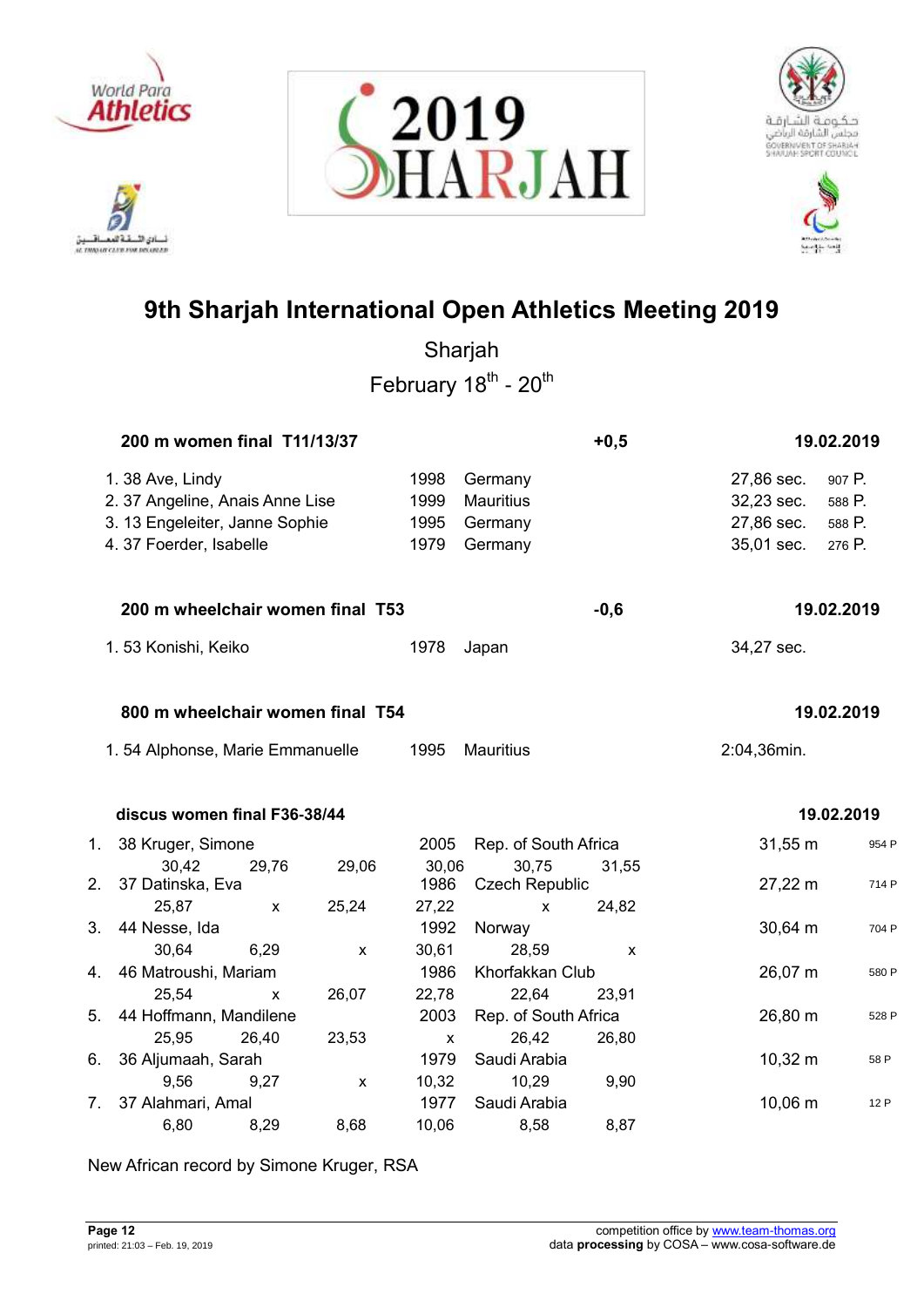

ادي الأ. تلافيد لسائق اللسفة العصافسين<br>a monocara rocrana







# **9th Sharjah International Open Athletics Meeting 2019**

Sharjah February 18<sup>th</sup> - 20<sup>th</sup>

| discus women final F40/41 |       |                                                                   |       |         |       |                 |            |
|---------------------------|-------|-------------------------------------------------------------------|-------|---------|-------|-----------------|------------|
| 41 Tlili, Raoua           |       |                                                                   | 1989  | Tunisia |       | $32,22 \, m$    | 1000 F     |
| 28.65                     | X     | 31.49                                                             | X     | 32.12   | 32,22 |                 |            |
|                           |       |                                                                   | 1995  | Ireland |       | 15,74 m         | 596 P      |
| 14.68                     | 15.71 | 15.05                                                             | 14.96 | 14.97   | 15.74 |                 |            |
|                           |       |                                                                   | 1995  |         |       | 14,88 m         | 522 P      |
| 14.88                     | 13.46 | 14,06                                                             | X     | 12.86   | 14.43 |                 |            |
|                           |       |                                                                   | 1988  | Tunisia |       | 14,74 m         | 510 P      |
| x                         | 14.24 | 13.17                                                             | 14.23 | 14,26   | 14,74 |                 |            |
|                           |       | 40 Fitzsimons, Hayley<br>40 Alzeyoudi, Maryam<br>40 Abdelli, Rima |       |         |       | Khorfakkan Club | 19.02.2019 |

## **javelin wheelchair women final F33/34 19.02.2019**

|    | 1. 33 Boudjadar, Asmahan      |       |              | 1980         | Algeria                    |              | $11,90 \; m$       | 830 P |
|----|-------------------------------|-------|--------------|--------------|----------------------------|--------------|--------------------|-------|
|    | $\mathsf{x}$                  | 10,36 | 10,04        | $\mathsf{x}$ | 10,32                      | 11,90        |                    |       |
|    | 2. 34 Herrmann, Frances       |       |              | 1989         | Germany                    |              | $16,42 \; m$       | 703 P |
|    | 15,50                         | 15,69 | 15.59        | 16.40        | 16,39                      | 16.42        |                    |       |
|    | 3. 33 Alkhaaldi, AISHAH SALEM |       |              | 1975         | Khorfakkan Club            |              | 8,94 m             | 463 P |
|    | X                             | 8.24  | 8,83         | 8,43         | X                          | 8.94         |                    |       |
|    | 4. 33 Thabit, Tasneen         |       |              | 2000         | Althigah Club for Disabled |              | 7,63 m             | 281 P |
|    | 6.58                          | 6.84  | 7,12         | 7.63         | 6.77                       | 7.01         |                    |       |
|    | 5. 34 Alzaabi, Thuraya        |       |              | 1970         | Althigah Club for Disabled |              | $10,47 \; m$       | 185 P |
|    | 9.61                          | 10.12 | $\mathsf{x}$ | 10.38        | 10.47                      | $\mathsf{x}$ |                    |       |
| 6. | 34 Najim, Basimah             |       |              | 1967         | Kuwait                     |              | $9,40 \; \text{m}$ | 116 P |
|    | 8.76                          | 8.81  | 9,20         | 9,40         | X                          | x            |                    |       |
|    | 7. 34 Sheik, Eman             |       |              | 1990         | Althigah Club for Disabled |              | $6,13 \; m$        | 11 P  |
|    | 5.75                          | 5,88  | 5,99         | 6.13         | 5,79                       | 6,05         |                    |       |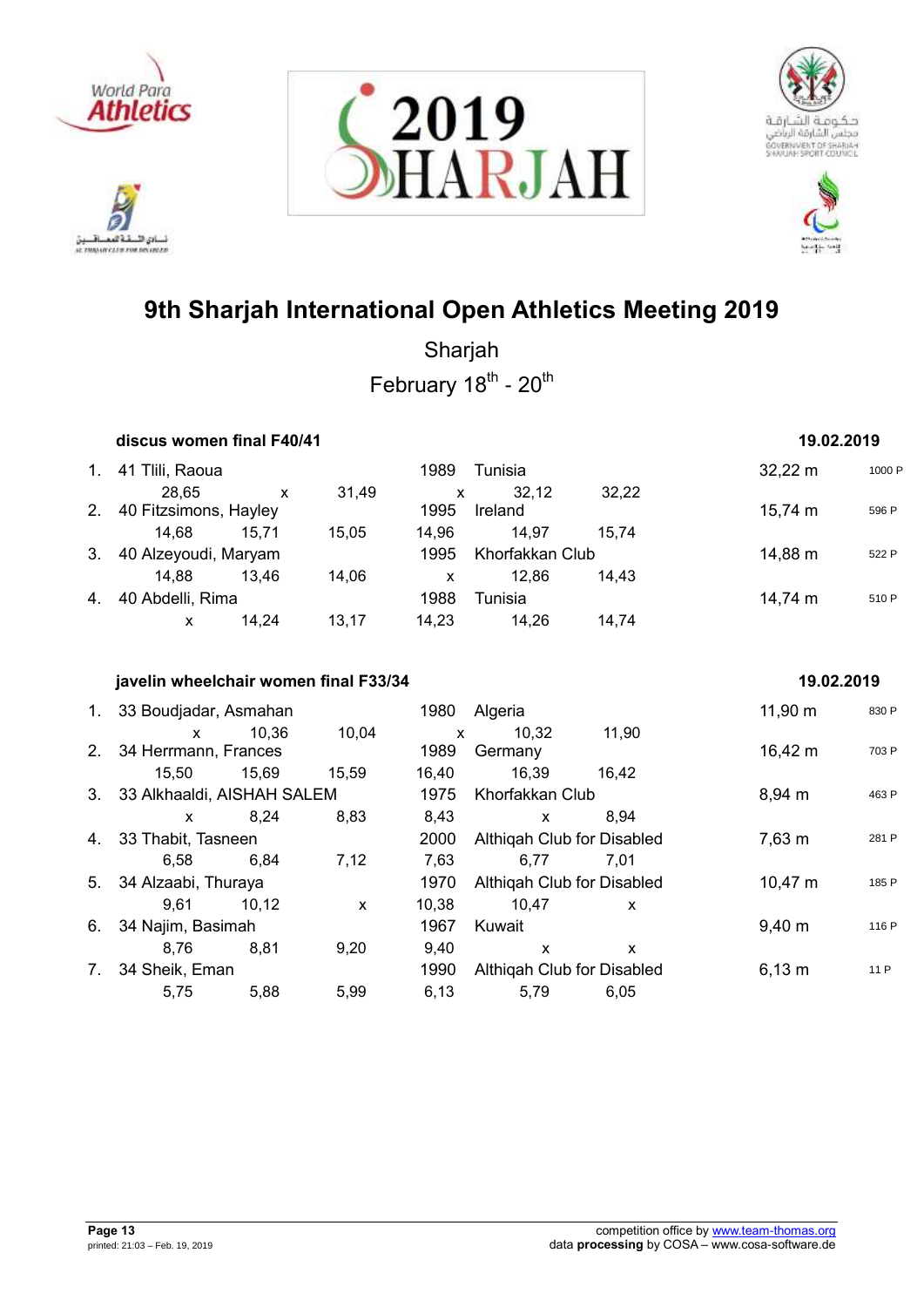

222 أدي الأ نسادي النسفية العمسافيين<br>ac responsive care response







# **9th Sharjah International Open Athletics Meeting 2019**

|    | javelin wheelchair women final F54-57 |              |                           |               |                                |              | 18.02.2019        |        |
|----|---------------------------------------|--------------|---------------------------|---------------|--------------------------------|--------------|-------------------|--------|
|    | 1. 56 Willing, Martina                |              |                           | 1959          | Germany                        |              | $21,73 \text{ m}$ | 951 P  |
| 2. | 21,73<br>54 Aidi, Hania               | 21,32        | 21,65                     | 21,70<br>1977 | 21,57<br>Tunisia               | 21,28        | 17,65 m           | 943 P  |
|    | $\mathsf{x}$                          | 17,43        | 17,30                     | 17,65         | $\mathsf{X}$                   | 17,46        |                   |        |
|    | 3. 56 Medjmedj, Nadia                 |              |                           | 1974          | Algeria                        |              | 19,24 m           | 820 P  |
|    | $\mathsf{x}$                          | 17,54        | 18,69                     | $\mathsf{x}$  | 19,24                          | 18,88        |                   |        |
|    | 4. 57 Alrasheedy, Siham               |              |                           | 1982          | Dubai club                     |              | 15,24 m           | 450 P  |
|    | 14,95                                 | 14,53        | 15,24                     | $\mathsf{x}$  | $\mathsf{x}$                   | 14,97        |                   |        |
| 5. | 56 Obrova, Miroslava                  |              |                           | 1975          | <b>Czech Republic</b>          |              | 14,28 m           | 437 P  |
|    | 12,90                                 | 12,68        | 14,28                     | $\mathsf{x}$  | $\mathsf{x}$                   | $\mathsf{x}$ |                   |        |
| 6. | 54 Kacanu, Eva                        |              |                           | 1965          | <b>Czech Republic</b>          |              | $8,58 \; m$       | 141 P  |
|    | 7,86                                  | 7,67         | 8,33                      | 8,06          | 8,21                           | 8,58         |                   |        |
|    | club 397g women final F32/51          |              |                           |               |                                |              | 19.02.2019        |        |
|    | 1. 32 Ibrahmi, Maroua                 |              |                           | 1988          | Tunisia                        |              | 24,58 m           | 1022 P |
| 2. | 17,20<br>32 Muzikova, Anna            | 23,40        | 24,58                     | 22,31<br>1997 | 21,76<br><b>Czech Republic</b> | 23,64        | 15,49 m           | 481 P  |
|    | 14,88  15,35                          |              | 15,49                     | 14,80         | 15,31                          | 15,41        |                   |        |
|    | 3. 32 Wichmann, Hanna                 |              |                           | 1996          | Germany                        |              | $11,91 \; m$      | 195 P  |
|    | $\mathsf{x}$                          | $\mathsf{x}$ | $\mathsf{x}$              | $\mathsf{x}$  | 11,91                          | 11,56        |                   |        |
| 4. | 32 Alsaidi, Amani                     |              |                           | 1999          | Kuwait                         |              | $6,61 \; m$       | 8 P    |
|    | 5,29                                  | 6,61         | $\boldsymbol{\mathsf{x}}$ | 5,37          | 5,93                           | 6,32         |                   |        |
| 5. | 51 Al Tala, Zahra                     |              |                           | 1986          | Saudi Arabia                   |              | $6,26 \; m$       | 5P     |
|    | 5,15                                  | 5,47         | 5,72                      | 6,26          | 5,32                           | 6,18         |                   |        |
|    | 32 Albraiki, Zenab                    |              |                           | 1996          | Abu Dhabi Club                 |              | <b>DNS</b>        |        |
|    | 32 Gasmi, Mounia                      |              |                           | 1990          | Algeria                        |              | <b>DNS</b>        |        |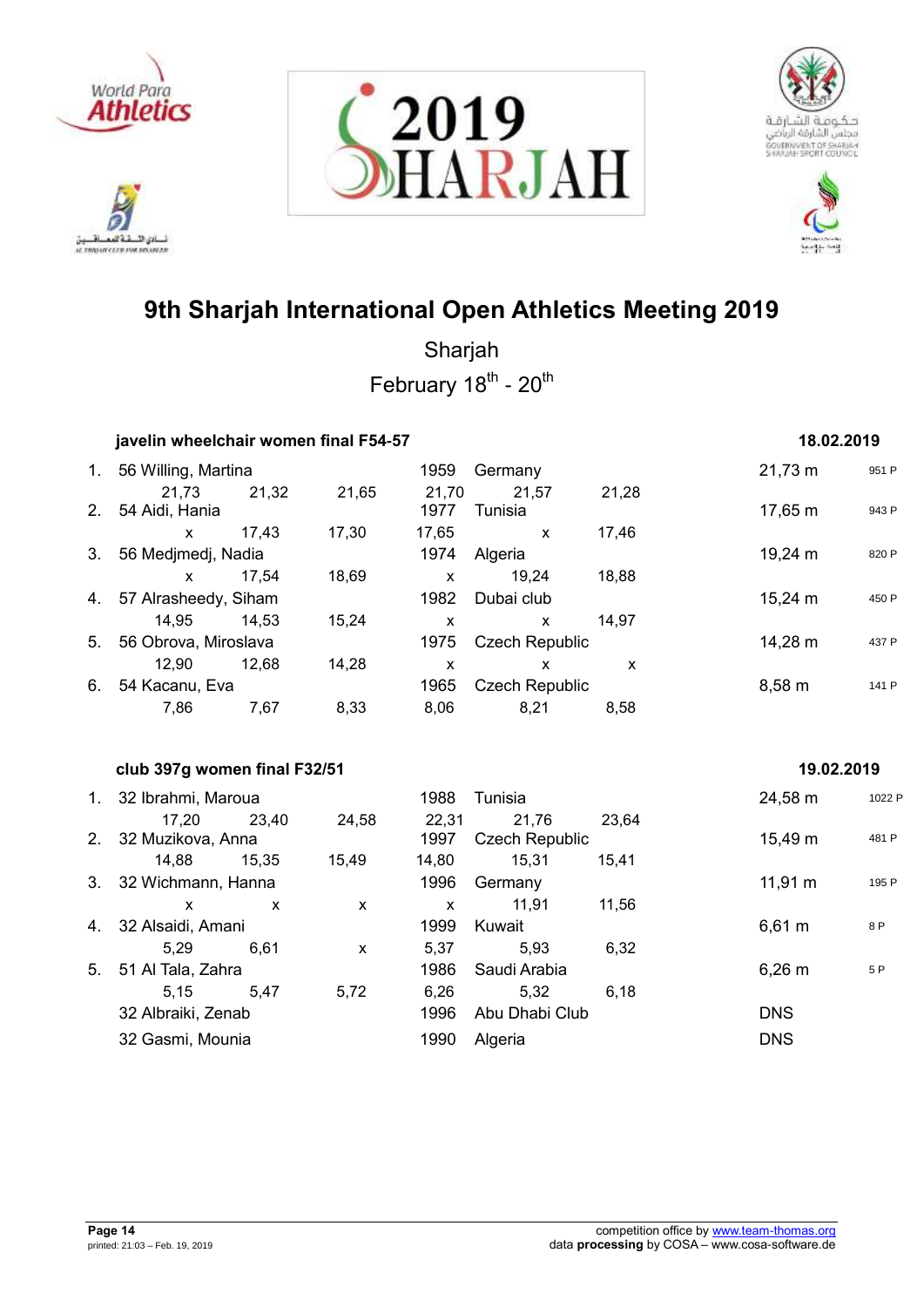

ادي الأ. تلافيد AL TRADAY CLEW FOR DELINIAR







# **9th Sharjah International Open Athletics Meeting 2019**

Sharjah February 18<sup>th</sup> - 20<sup>th</sup>

## **RESULTS DAY 3**

## **400 m men final T12/13/20 20.02.2019**

| 1. 12 Goncalves, Luis         |      | 1987 Portugal  | $51,20$ sec. $843$ P. |        |
|-------------------------------|------|----------------|-----------------------|--------|
| 2. 20 Hohl, Johannes          |      | 1998 Germany   | 51,96 sec. 777 P.     |        |
| 3. 20 Rabaye, Louis Denovan J |      | 1998 Mauritius | 53,07 sec. 697 P.     |        |
| 4. 20 Uemura, Yuki            |      | 1994 Japan     | 54,98 sec.            | 550 P. |
| 5. 13 Aloui, Bilel            | 1990 | Tunisia        | 55,29 sec. 515 P.     |        |

## **400 m wheelchair men final T33/51/52 20.02.2019**

| 1.51 Genyn, Peter    |      | 1976 Belgium       | $1:18,37$ min. | 934 P. |
|----------------------|------|--------------------|----------------|--------|
| 2.52 Rungsri, Peth   | 1982 | Thailand           | $1:03,27$ min. | 741 P. |
| 3. 33 Small, Andrew  |      | 1993 Great Britain | 1:03,45min.    | 695 P. |
| 4.52 Trindade, Mario |      | 1975 Portugal      | 1:05,99min.    | 594 P. |
| 5.51 Mestre, Helder  |      | 1967 Portugal      | 1:27,67min.    | 591 P. |
| 6. 33 Schmitz, Denis | 1991 | Germany            | $1:15,33$ min. | 124 P. |

## **400 m wheelchair men final T34 20.02.2019**

| 1. 34 Ktila, Walid        | 1985 | Tunisia                    | 49,24 sec.     |
|---------------------------|------|----------------------------|----------------|
| 2. 34 Hammadi, Mohamed    | 1985 | Althigah Club for Disabled | 50,95 sec.     |
| 3. 34 Smeenk, Austin      | 1997 | Canada                     | 52,28 sec.     |
| 4.34 Leclerc, Lee         | 1987 | Canada                     | 55,98 sec.     |
| 5. 34 Jasem, Ahmed        | 2003 | Al Ain Club                | 58,88 sec.     |
| 6. 34 Hirooka, Masaki     | 1995 | Japan                      | $1:03,61$ min. |
| 7. 34 Alkindi, Abdulaziez |      | 2002 Khorfakkan Club       | 1:08,40min.    |

| :03,27min. | 741 P. |
|------------|--------|
| :03,45min. | 695 P. |
| :05,99min. | 594 P. |
| :27,67min. | 591 P. |
| :15,33min. | 124 P. |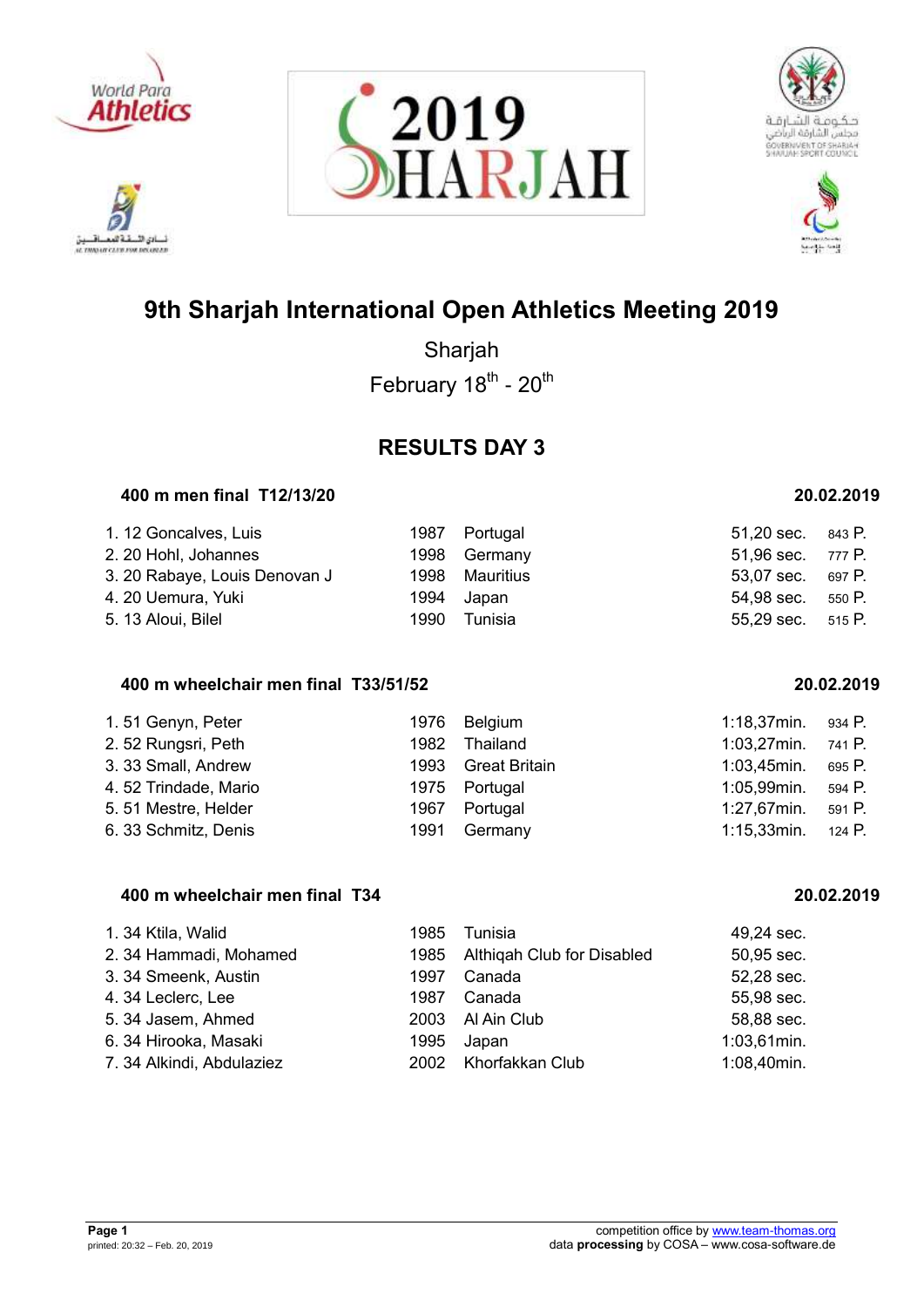







Sharjah February 18<sup>th</sup> - 20<sup>th</sup>

## **400 m men final T36-38/45 20.02.2019**

| 1.38 Chida, Mohamend Farha   | 1982 | Tunisia         | 54,89 sec.     | 724 P. |
|------------------------------|------|-----------------|----------------|--------|
| 2. 37 Alnakhli, Ali          | 2000 | Saudi Arabia    | 57,45 sec.     | 645 P. |
| 3.36 Yelibayev, Bagdat       |      | 1990 Kazakhstan | 1:06,64min.    | 187 P. |
| 4.62 Sevdikalis, Ioannis     | 1991 | Greece          | 59,98 sec.     | 35P.   |
| 5.45 Sunuwar, Som Bahadur    | 1979 | Nepal           | $1:08,21$ min. | 6 P.   |
| 5.45 Sunuwar, Som Bahadur    | 1979 | Nepal           | $1:08,21$ min. | 6 P.   |
| . 62 Malakopoulos, Stylianos | 1996 | Greece          | <b>DNS</b>     |        |

## **400 m wheelchair men final T53 20.02.2019**

| 1.53 Paeyo, Pongsakorn       |            | 1996 Thailand     | 50,60 sec. |
|------------------------------|------------|-------------------|------------|
| 2.53 Brignone, Nicolas       | 1989       | France            | 53,59 sec. |
| 3.53 Algurashi, Adbulrahmen  |            | 1997 Saudi Arabia | 54,00 sec. |
| 4. 53 Matsunaga, Hitoshi     | 1972 Japan |                   | 54,74 sec. |
| .53 Aladwani, Hamad N. M. E. |            | 1972 Kuwait       | <b>DNS</b> |

## **400 m wheelchair men time-race 1 T54 20.02.2019**

| 1.54 Yasuoka, Choke     | 1973 Japan                      | 54,13 sec.     |
|-------------------------|---------------------------------|----------------|
| 2.54 Sasaki, Rinpei     | 1995 Japan                      | 57,91 sec.     |
| 3.54 Dunne, Cillian     | 1997 Ireland                    | 58,68 sec.     |
| 4.54 Oozeer, Mehfooz    | 1995 Mauritius                  | $1:00,69$ min. |
| . 54 Alshehhi, Mohammed | 1979 Althigah Club for Disabled | <b>DNS</b>     |

## **400 m wheelchair men time-race 2 T54 20.02.2019**

| 1.54 Khongrak, Putharet     | 1994 | Thailand                   | 49,20 sec. |
|-----------------------------|------|----------------------------|------------|
| 2.54 Alrajehi, Faisal       | 1998 | Kuwait                     | 50,09 sec. |
| 3.54 Watanabe, Sho          | 1991 | Japan                      | 50,72 sec. |
| 4.54 Sianglam, Phiphatphong | 1993 | Thailand                   | 50,92 sec. |
| 5. 54 Alhosani, Badir Abbas | 1985 | Althigah Club for Disabled | 52,28 sec. |
| 6.54 Christophe, Isaiah     | 1994 | Canada                     | 52,98 sec. |

ادي الأ. تلافيد AL TRADAY CLEW FOR DELINIAR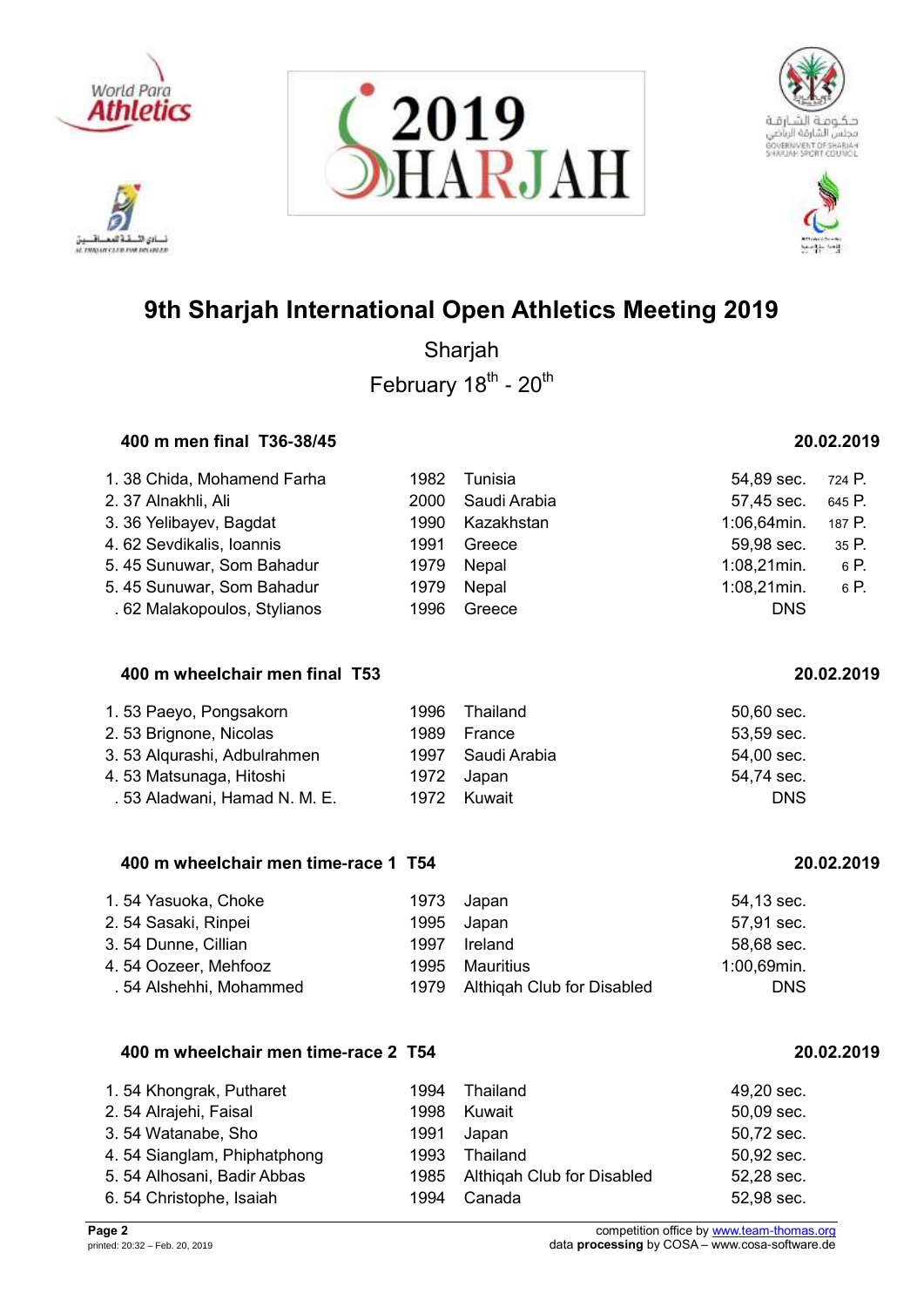

ادی الڈ AL TRADAY CLEW FOR DELINIAR







# **9th Sharjah International Open Athletics Meeting 2019**

Sharjah February 18<sup>th</sup> - 20<sup>th</sup>

## **400 m wheelchair men time-race 3 T54 20.02.2019**

| 1.54 Gharbi, Yassine   | 1990 | Tunisia     | 46,38 sec. |
|------------------------|------|-------------|------------|
| 2.54 Suzuki, Tomoki    | 1994 | Japan       | 47,97 sec. |
| 3.54 Ikoma, Tomoki     |      | 1992 Japan  | 48,46 sec. |
| 4.54 Dupont, Alexandre |      | 1985 Canada | 49,18 sec. |
| 5.54 Casoli, Julien    | 1982 | France      | 49,20 sec. |
| 6.54 Nishi, Yuki       | 1994 | Japan       | 51,38 sec. |

## **400 m wheelchair men ranking time races T54 20.02.2019**

| 1. | 54 Gharbi, Yassine           | 1990 | Tunisia                    | 46,38 sec.  |
|----|------------------------------|------|----------------------------|-------------|
| 2. | 54 Suzuki, Tomoki            | 1994 | Japan                      | 47,97 sec.  |
| 3. | 54 Ikoma, Tomoki             | 1992 | Japan                      | 48,46 sec.  |
| 4. | 54 Dupont, Alexandre         | 1985 | Canada                     | 49,18 sec.  |
| 5. | 54 Khongrak, Putharet        | 1994 | Thailand                   | 49,20 sec.  |
| 5. | 54 Casoli, Julien            | 1982 | France                     | 49,20 sec.  |
| 7. | 54 Alrajehi, Faisal          | 1998 | Kuwait                     | 50,09 sec.  |
| 8. | 54 Watanabe, Sho             | 1991 | Japan                      | 50,72 sec.  |
|    | 9. 54 Sianglam, Phiphatphong | 1993 | Thailand                   | 50,92 sec.  |
|    | 10. 54 Nishi, Yuki           | 1994 | Japan                      | 51,38 sec.  |
|    | 11. 54 Alhosani, Badir Abbas | 1985 | Althigah Club for Disabled | 52,28 sec.  |
|    | 12. 54 Christophe, Isaiah    | 1994 | Canada                     | 52,98 sec.  |
|    | 13. 54 Yasuoka, Choke        | 1973 | Japan                      | 54,13 sec.  |
|    | 14. 54 Sasaki, Rinpei        | 1995 | Japan                      | 57,91 sec.  |
|    | 15. 54 Dunne, Cillian        | 1997 | Ireland                    | 58,68 sec.  |
|    | 16. 54 Oozeer, Mehfooz       | 1995 | Mauritius                  | 1:00,69min. |
|    | 54 Alshehhi, Mohammed        | 1979 | Althigah Club for Disabled | <b>DNS</b>  |

## **400 m wheelchair men final RR2 20.02.2019**

| 1. R2 Lutken, Odd Markus | 1964         | Norway  | 1:24,26min.             |  |  |
|--------------------------|--------------|---------|-------------------------|--|--|
| 1500 m men final T13/20  |              |         | 20.02.2019              |  |  |
| 1. 13 Aloui, Bilel       | 1990         | Tunisia | $4:24,18$ min. $392$ P. |  |  |
| -2-20 Llemura Vuki       | 100 <i>1</i> |         | $4:40$ OOmin<br>100 P   |  |  |

2. 20 Uemura, Yuki 1994 Japan 4:40,00min. 190 P. 3. 20 Rabaye, Louis Denovan J 1998 Mauritius 4:48,92min. 95 P.

**Page 3** competition office by [www.team-thomas.org](http://www.team-thomas.org/)<br>
printed: 20:32 – Feb. 20, 2019<br>
data **processing** by COSA – www.cosa-software.de data **processing** by COSA – www.cosa-software.de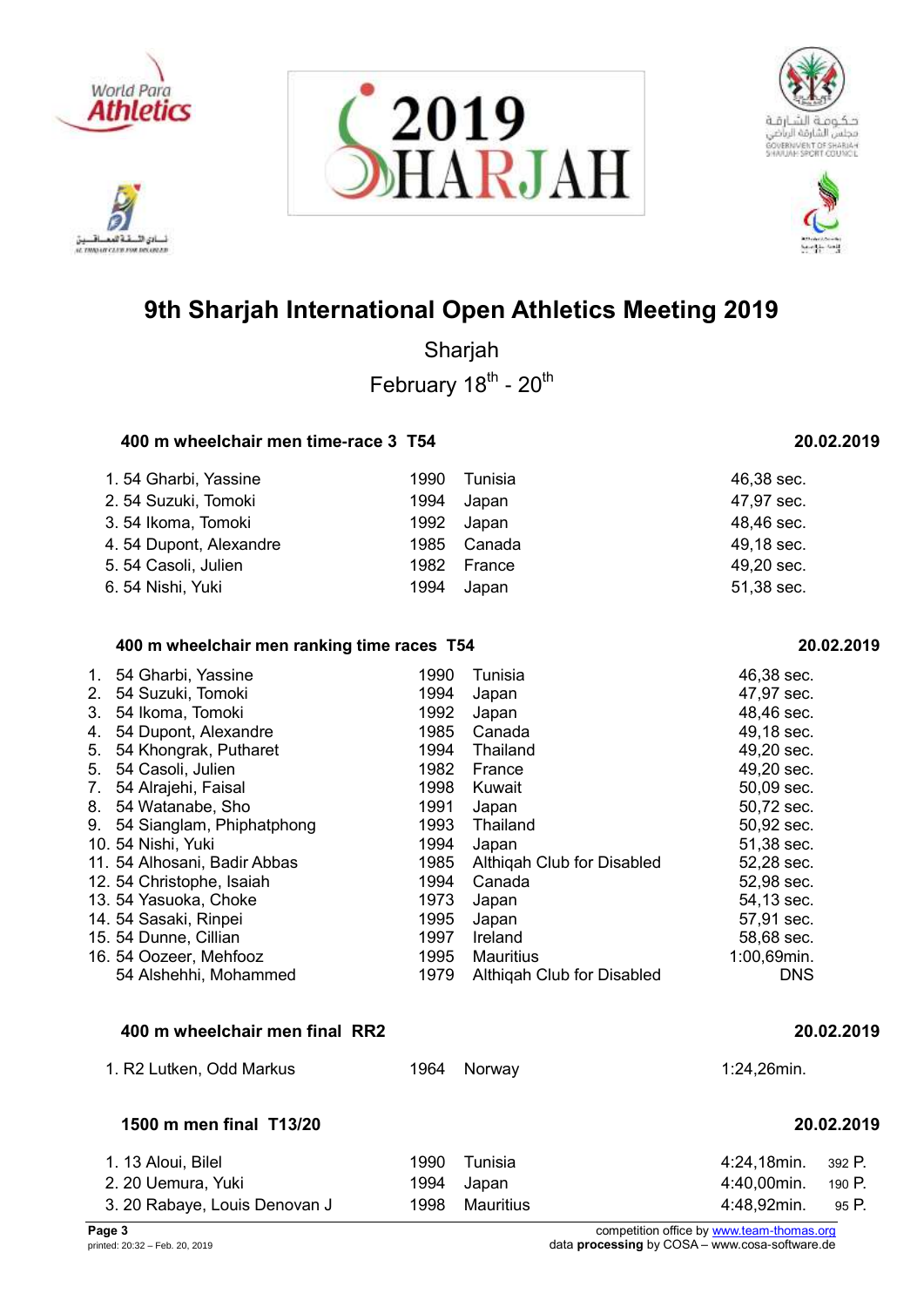

ادي الأ. تلافيد AL TRADAY CLEW FOR DELINIAR







# **9th Sharjah International Open Athletics Meeting 2019**

Sharjah February 18<sup>th</sup> - 20<sup>th</sup>

## **1500 m wheelchair men time-race 1 T34/53/54 20.02.2019**

| 1. 34 Ktila, Walid          | 1985 | Tunisia                         | $3:17,10$ min. | 849 P.   |
|-----------------------------|------|---------------------------------|----------------|----------|
| 2.53 Paeyo, Pongsakorn      | 1996 | Thailand                        | 3:17,05min.    | 693 P.   |
| 3.54 Sianglam, Phiphatphong | 1993 | Thailand                        | 3:17,75min.    | 682 P.   |
| 4.54 Alhosani, Badir Abbas  |      | 1985 Althigah Club for Disabled | $3:17,71$ min. | 682 P.   |
| 5.54 Yasuoka, Choke         | 1973 | Japan                           | $3:19,41$ min. | 656 P.   |
| 6.53 Matsunaga, Hitoshi     | 1972 | Japan                           | 3:26,12min.    | 550 P.   |
| 7.54 Dunne, Cillian         | 1997 | Ireland                         | 4:00,28min.    | 121 $P.$ |
| 8.54 Oozeer, Mehfooz        | 1995 | <b>Mauritius</b>                | 4:25,14min.    | 17 P.    |

## **1500 m wheelchair men time-race 2 T34/53/54 20.02.2019**

| 1.54 Casoli, Julien     | 1982 | France   | 3:10,65min.    | 918 P. |
|-------------------------|------|----------|----------------|--------|
| 2.54 Kubo, Kozo         | 1981 | Japan    | $3:11,02$ min. | 914 P. |
| 3.54 Suzuki, Tomoki     | 1994 | Japan    | 3:11,00min.    | 914 P. |
| 4.54 Gharbi, Yassine    | 1990 | Tunisia  | $3:11,20$ min. | 912 P. |
| 5.54 Balde, Alhassane   | 1985 | Germany  | 3:11,39min.    | 909 P. |
| 6.54 Watanabe, Sho      | 1991 | Japan    | $3:11,61$ min. | 907 P. |
| 7.54 Alrajehi, Faisal   | 1998 | Kuwait   | $3:12,18$ min. | 900 P. |
| 8.54 Dupont, Alexandre  | 1985 | Canada   | 3:12,72min.    | 893 P. |
| 9.54 Khongrak, Putharet | 1994 | Thailand | 3:09,96min.    | 797 P. |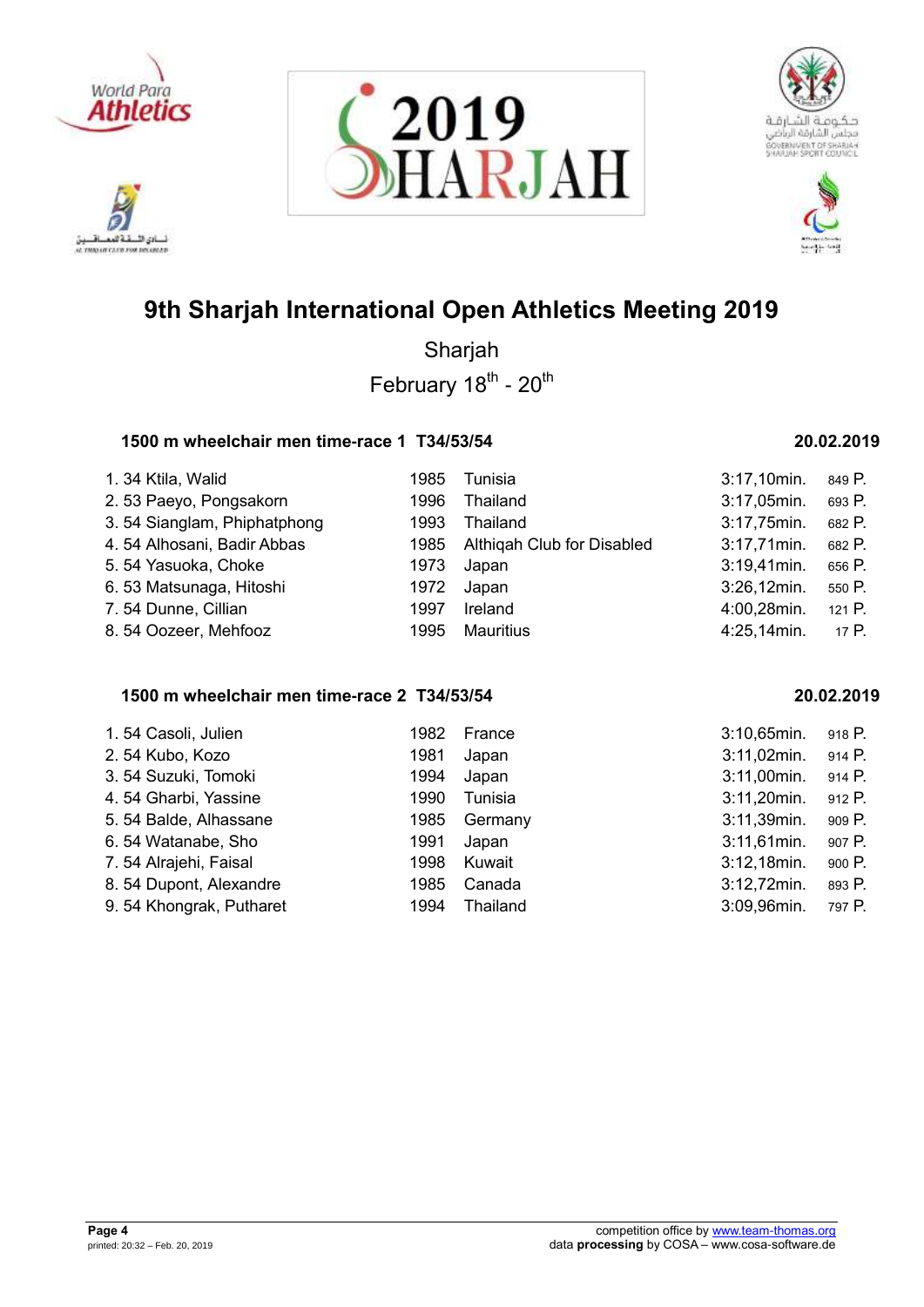

ادي الأ. تلافيد AL TRADAY CLEW FOR DELINIAR







# **9th Sharjah International Open Athletics Meeting 2019**

Sharjah February 18<sup>th</sup> - 20<sup>th</sup>

## **1500 m wheelchair men ranking time races T34/53/54 20.02.2019**

| $1_{\cdot}$ | 34 Ktila, Walid              | 1985 | Tunisia                    | 3:17,10min.    |
|-------------|------------------------------|------|----------------------------|----------------|
| 2.          | 54 Khongrak, Putharet        | 1994 | Thailand                   | 3:09,96min.    |
| 3.          | 54 Casoli, Julien            | 1982 | France                     | 3:10,65min.    |
| 4.          | 54 Suzuki, Tomoki            | 1994 | Japan                      | 3:11,00min.    |
| 5.          | 54 Kubo, Kozo                | 1981 | Japan                      | 3:11,02min.    |
| 6.          | 54 Gharbi, Yassine           | 1990 | Tunisia                    | 3:11,20min.    |
| 7.          | 54 Balde, Alhassane          | 1985 | Germany                    | 3:11,39min.    |
|             | 8. 54 Watanabe, Sho          | 1991 | Japan                      | $3:11,61$ min. |
|             | 9. 54 Alrajehi, Faisal       | 1998 | Kuwait                     | 3:12,18min.    |
|             | 10. 54 Dupont, Alexandre     | 1985 | Canada                     | 3:12,72min.    |
|             | 11. 53 Paeyo, Pongsakorn     | 1996 | Thailand                   | 3:17,05min.    |
|             | 12. 54 Alhosani, Badir Abbas | 1985 | Althigah Club for Disabled | 3:17,71min.    |
|             | 13.54 Sianglam, Phiphatphong | 1993 | Thailand                   | 3:17,75min.    |
|             | 14. 54 Yasuoka, Choke        | 1973 | Japan                      | 3:19,41min.    |
|             | 15. 53 Matsunaga, Hitoshi    | 1972 | Japan                      | 3:26,12min.    |
|             | 16. 54 Dunne, Cillian        | 1997 | Ireland                    | 4:00,28min.    |
|             | 17. 54 Oozeer, Mehfooz       | 1995 | <b>Mauritius</b>           | 4:25,14min.    |
|             |                              |      |                            |                |

## **1500 m wheelchair men final T51/52 20.02.2019**

| 1.51 Mestre, Helder | 1967 Portugal | 5:33,86min. 835 P. |  |
|---------------------|---------------|--------------------|--|
| 2.52 Rungsri, Peth  | 1982 Thailand | 4:21,86min. 458 P. |  |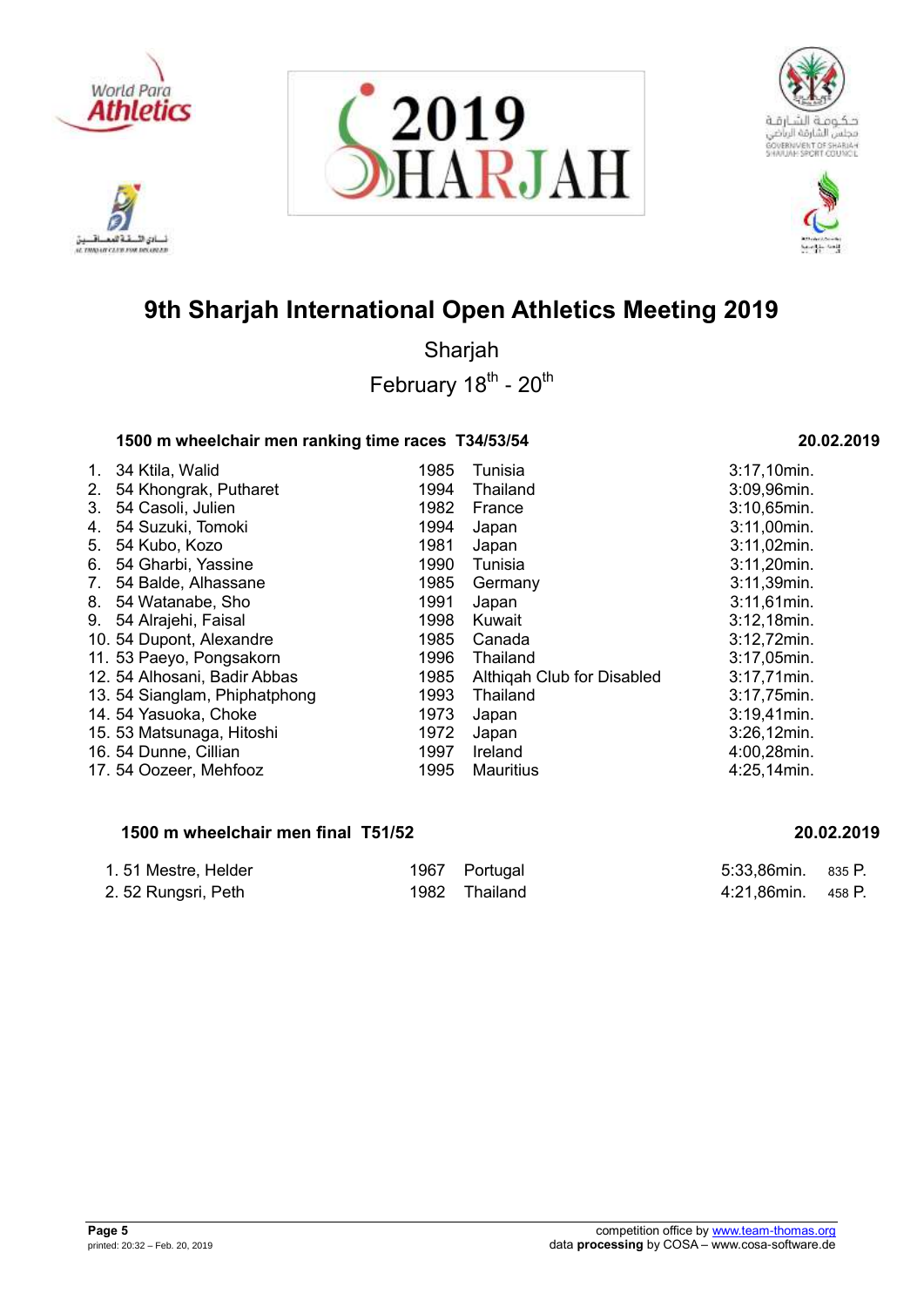









Sharjah February 18<sup>th</sup> - 20<sup>th</sup>

|    | long jump men final T13/20/38 |                                           |                           |                                                              |                  |                           | 20.02.2019         |       |
|----|-------------------------------|-------------------------------------------|---------------------------|--------------------------------------------------------------|------------------|---------------------------|--------------------|-------|
|    | 1. 63 Yamamoto, Atsushi       |                                           |                           | 1982                                                         | Japan            |                           | $6,37 \; m$        | 925 P |
|    |                               | $x = 6,37(-0,6)$                          | $\mathsf{X}$              |                                                              |                  |                           |                    |       |
|    | 2. 62 Malakopoulos, Stylianos |                                           |                           | 1996                                                         | Greece           |                           | $6,80 \; m$        | 867 P |
|    | $\mathsf{x}$                  | 6,60<br>(+0,3)                            |                           | $6,54$ (-1,3) $6,54$ (-0,2) $6,80$ (-2,4)                    |                  |                           |                    |       |
|    | 3. 20 Yamaguchi, Mitsuo       |                                           |                           | 1988                                                         | Japan            |                           | $6,58 \; m$        | 829 P |
|    |                               |                                           |                           | $\mathsf{x}$ 6,46 (-1,9) 6,58 (-1,1) 6,57 (-0,5) 6,20 (-0,9) |                  | $\boldsymbol{\mathsf{x}}$ |                    |       |
| 4. | 13 Salimov, Islam             |                                           |                           | 1989                                                         | Kazakhstan       |                           | $6,43 \; m$        | 813 P |
|    |                               | $x = 6,43(-2,2)$                          | $\boldsymbol{\mathsf{x}}$ |                                                              | $x = 6,20(-0,8)$ | X                         |                    |       |
|    | 5. 20 Kokubo, Kanta           |                                           |                           | 1999                                                         | Japan            |                           | $6,50 \; \text{m}$ | 803 P |
|    |                               | $6,50$ (-0,8) $6,36$ (-1,0) $6,20$ (-0,5) |                           | 6,01<br>$(+1,0)$                                             | 6,39<br>$(+0,2)$ | X                         |                    |       |
| 6. | 20 Rabaye, Louis Denovan J    |                                           |                           | 1998                                                         | Mauritius        |                           | 5,86 m             | 554 P |
|    | 5,68<br>$(+0,2)$              | X                                         |                           | 5,68<br>$(+0,5)$                                             | $\mathsf{X}$     | $5,86(-2,5)$              |                    |       |
| 7. | 38 Chida, Mohamend Farha      |                                           |                           | 1982                                                         | Tunisia          |                           | 5.44 m             | 544 P |
|    | X.                            | $5,33(-0,7)$ $5,44(-1,7)$                 |                           |                                                              |                  |                           |                    |       |

New World Record by Stylian Malakopoulos, GRE

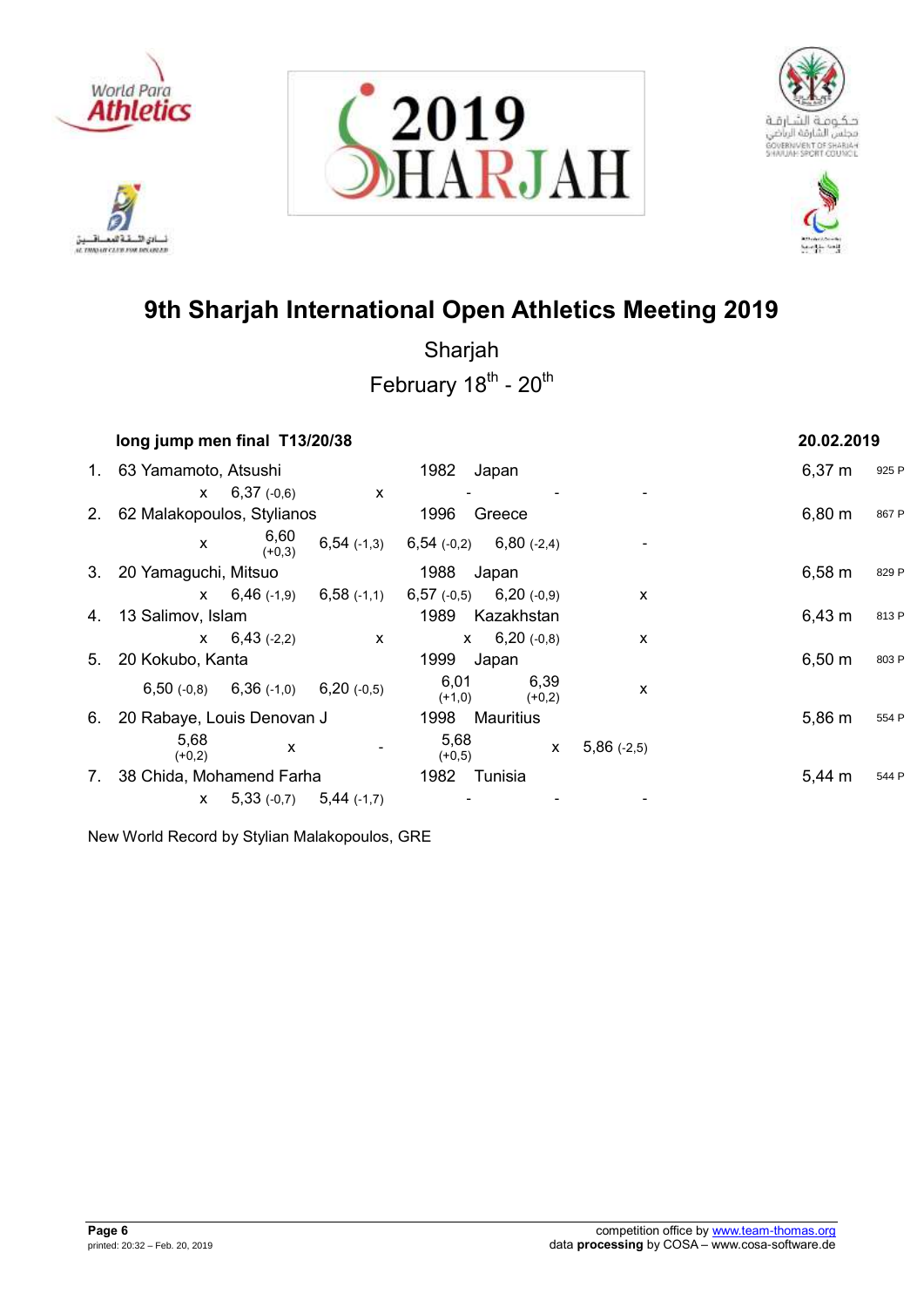

222 أدي الأ نسادي النسفية العمسافيين<br>ac responsive care response







# **9th Sharjah International Open Athletics Meeting 2019**

| discus men final F11/35/37      |              |              |              |                       |              | 20.02.2019          |       |
|---------------------------------|--------------|--------------|--------------|-----------------------|--------------|---------------------|-------|
| 1. 37 Ali, Hamad A.M.           |              |              | 1989         | Kuwait                |              | 42,87 m             | 744 P |
| $\mathsf{X}$                    | 42,87        | 40,92        | 38,45        | 38,57                 | $\mathsf{x}$ |                     |       |
| 2. 37 Pallag, Michal            |              |              | 1989         | <b>Czech Republic</b> |              | $39,23 \; m$        | 615 P |
| 38,16                           | $\mathsf{X}$ | 34,65        | 39,23        | 37,30                 | 34,33        |                     |       |
| 3. 37 Abbad Ali, Abbad          |              |              | 1992         | Dubai club            |              | $37,56 \; m$        | 551 P |
| 34,73 37,25                     |              | $\mathsf{x}$ | $\mathsf{x}$ | 37,56                 | X            |                     |       |
| 4. 37 Buti, Dhari               |              |              | 1998         | Kuwait                |              | $36,43 \; m$        | 506 P |
| 35,69                           | $\mathsf{x}$ | 36,43        | $\mathsf{x}$ | 36,36                 | 35,79        |                     |       |
| 5. 11 Asaad, Ali                |              |              | 1998         | Syria                 |              | $28,14 \; m$        | 492 P |
| 27,24                           | $\mathsf{x}$ | 25,64        | 24,96        | 25,00                 | 28,14        |                     |       |
| 6. 37 Zholaman, Yelaman         |              |              | 1995         | Kazakhstan            |              | $31,55 \; m$        | 310 P |
| $\mathsf{x}$                    | 30,44        | 31,21        |              | 30,53 30,43           | 31,55        |                     |       |
| 7. 35 O Dwyer, Raymond          |              |              | 1990         | Ireland               |              | 25,88 m             | 244 P |
| 24,95 25,84                     |              | 25,21        |              | 25,88 24,54           | 25,18        |                     |       |
| 8. 37 AL MALLAHI, OBAID MOBARAK |              |              | 1983         | Khorfakkan Club       |              | 24,85 m             | 98 P  |
| 23,86 24,30                     |              | 24,85        | 24,02        | $\mathsf{x}$          | X            |                     |       |
| 9. 35 O'Hare, Conor             |              |              | 2000         | <b>Great Britain</b>  |              | $20,80 \; \text{m}$ | 78 P  |
| 17,31                           | 16,92        | 19,35        | 18,49        | 20,80                 | 17,54        |                     |       |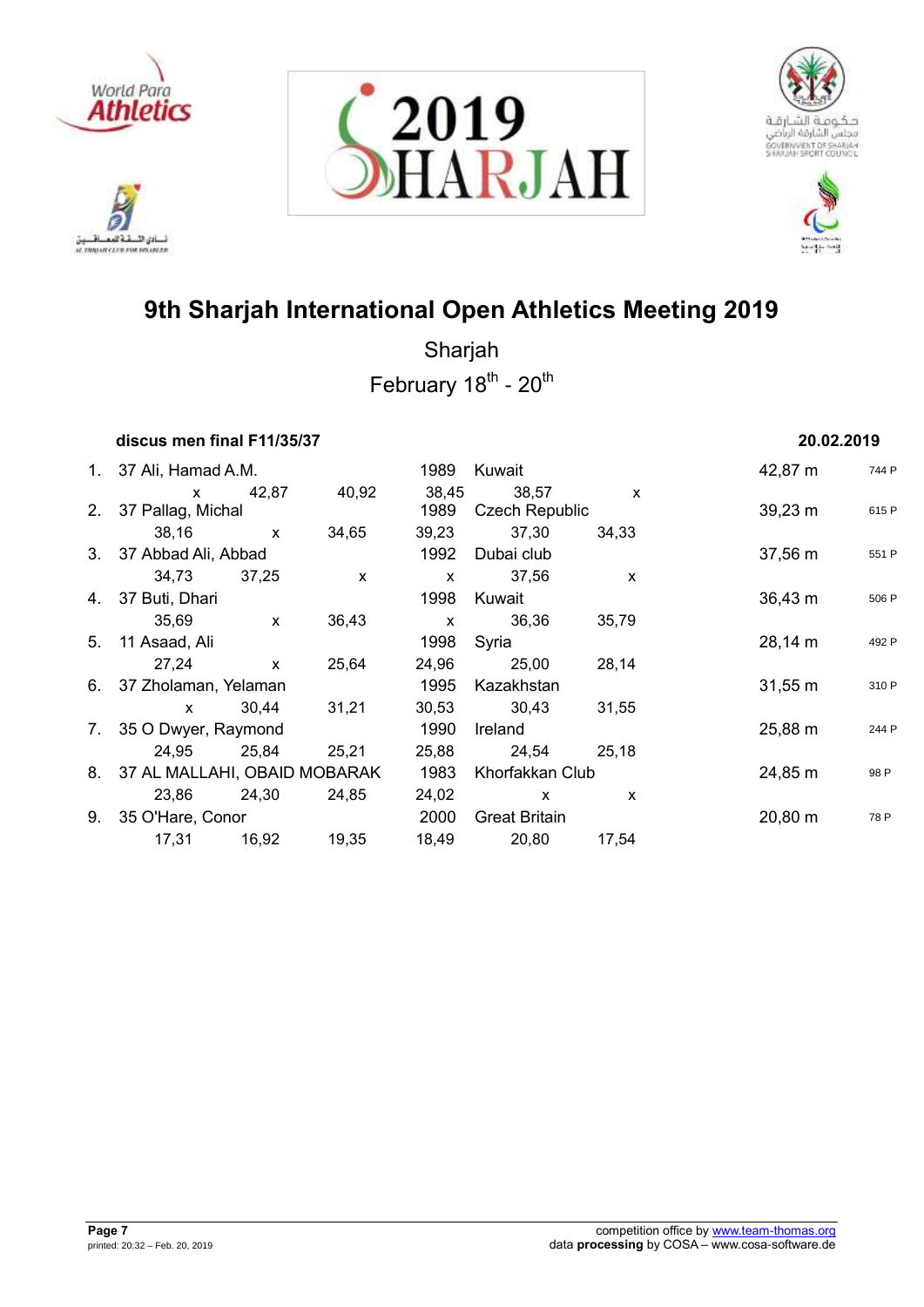

خةهم نادي الأ ئسانی اللسفة العمسافسيل<br>ac movement care rou recurses







# **9th Sharjah International Open Athletics Meeting 2019**

Sharjah February 18<sup>th</sup> - 20<sup>th</sup>

|    | discus wheelchair men final F32/33     |                    |       |               |                                     |       | 20.02.2019       |       |
|----|----------------------------------------|--------------------|-------|---------------|-------------------------------------|-------|------------------|-------|
|    | 1. 33 Alnakhli, Hani                   |                    |       | 1986          | Saudi Arabia                        |       | 28,31 m          | 868 P |
| 2. | X<br>33 Alhousani, Ahmed               | 27,18              | 26,57 | 27,93<br>1987 | 28,06<br>Althiqah Club for Disabled | 28,31 | 26,77 m          | 807 P |
|    | 25,26                                  | 24,57              | 22,14 | 24,86         | 24,87                               | 26,77 |                  |       |
| 3. | 32 Serbus, Frantisek                   |                    |       | 1985          | <b>Czech Republic</b>               |       | 15,36 m          | 669 P |
|    | 14,67<br>33 Scheil, Daniel             | 14,09              | 15,05 | 15,36<br>1973 | 12,97                               | 14,48 | 23,72 m          |       |
| 4. | 22,41                                  | 23,13              | 23,72 | 17,33         | Germany<br>22,01                    |       |                  | 664 P |
| 5. | 32 Alharthi, Zeyad                     |                    |       | 1995          | Abu Dhabi Club                      | X     | 12,62 m          | 433 P |
|    | 11,76                                  | 12,38              | 12,06 | 10,57         | 11,31                               | 12,62 |                  |       |
| 6. | 33 Aldhanhani, Mubarak                 |                    |       | 1975          | Khorfakkan Club                     |       | 14,33 m          | 158 P |
|    | 12,30                                  | 14,29              | 12,25 | 13,30         | 14,33                               | 13,04 |                  |       |
| 7. | 32 Artur, Kisela                       |                    |       | 2002          | <b>Czech Republic</b>               |       | $8,21 \text{ m}$ | 98 P  |
|    | X                                      | $\pmb{\mathsf{X}}$ | 8,09  | 8,21          | 7,61                                | 7,82  |                  |       |
| 8. | 33 Alhammadi, Humaid                   |                    |       | 1997          | Abu Dhabi Club                      |       | $10,03 \; m$     | 34 P  |
|    | 9,41                                   | 10,00              | 10,03 | 9,91          | 9,10                                | 9,66  |                  |       |
|    |                                        |                    |       |               |                                     |       |                  |       |
|    | discus wheelchair men final F34        |                    |       |               |                                     |       | 20.02.2019       |       |
| 1. |                                        |                    |       |               |                                     |       |                  |       |
|    | 34 Dvorak, Martin<br>22,90             |                    | 19,88 | 1994          | <b>Czech Republic</b><br>23,29      |       | 23,29 m          |       |
| 2. | 34 Douda, Marek                        | 22,15              |       | 22,81<br>1999 | <b>Czech Republic</b>               | 21,32 | 22,34 m          |       |
|    | 20,19                                  | 21,46              | 21,39 | 20,56         | 21,64                               | 22,34 |                  |       |
| 3. | 34 Hassan Ashoor, Tariq Mohammad<br>А. |                    |       | 1999          | Dubai club                          |       | 18,28 m          |       |
|    | 17,93                                  | 17,84              | 17,14 | 17,85         | X                                   | 18,28 |                  |       |
| 4. | 34 Alnaqbi, Ahmed                      |                    |       | 1985          | Khorfakkan Club                     |       | $17,12 \; m$     |       |
|    | 16,98                                  | 17,04              | 17,12 | 16,84         | $\mathsf{X}$                        | 16,25 |                  |       |
| 5. | 34 Teichmann, Jaroslav                 |                    |       | 1992          | <b>Czech Republic</b>               |       | 13,74 m          |       |
|    | 10,02                                  | 11,75              | 11,81 | X             | 12,20                               | 13,74 |                  |       |
| 6. | 34 Almarzooqi, Khalid                  |                    |       | 1967          | Althiqah Club for Disabled          |       | 13,72 m          |       |
|    | 12,74                                  | 12,96              | 12,98 | 12,71         | 13,06                               | 13,72 |                  |       |
| 7. | 34 Majo, Jan                           |                    |       | 1981          | <b>Czech Republic</b>               |       | $11,14 \; m$     |       |
|    | X                                      | $\pmb{\mathsf{X}}$ | 9,77  | X             | 9,64                                | 11,14 |                  |       |
| 8. | 34 Horsky, Marek<br>7,76               | 7,23               |       | 1992<br>7,40  | <b>Czech Republic</b><br>7,67       | 7,72  | 7,76 m           |       |

**Page 8** competition office by [www.team-thomas.org](http://www.team-thomas.org/)<br>
printed: 20:32 – Feb. 20, 2019<br>
data **processing** by COSA – www.cosa-software.de data **processing** by COSA – www.cosa-software.de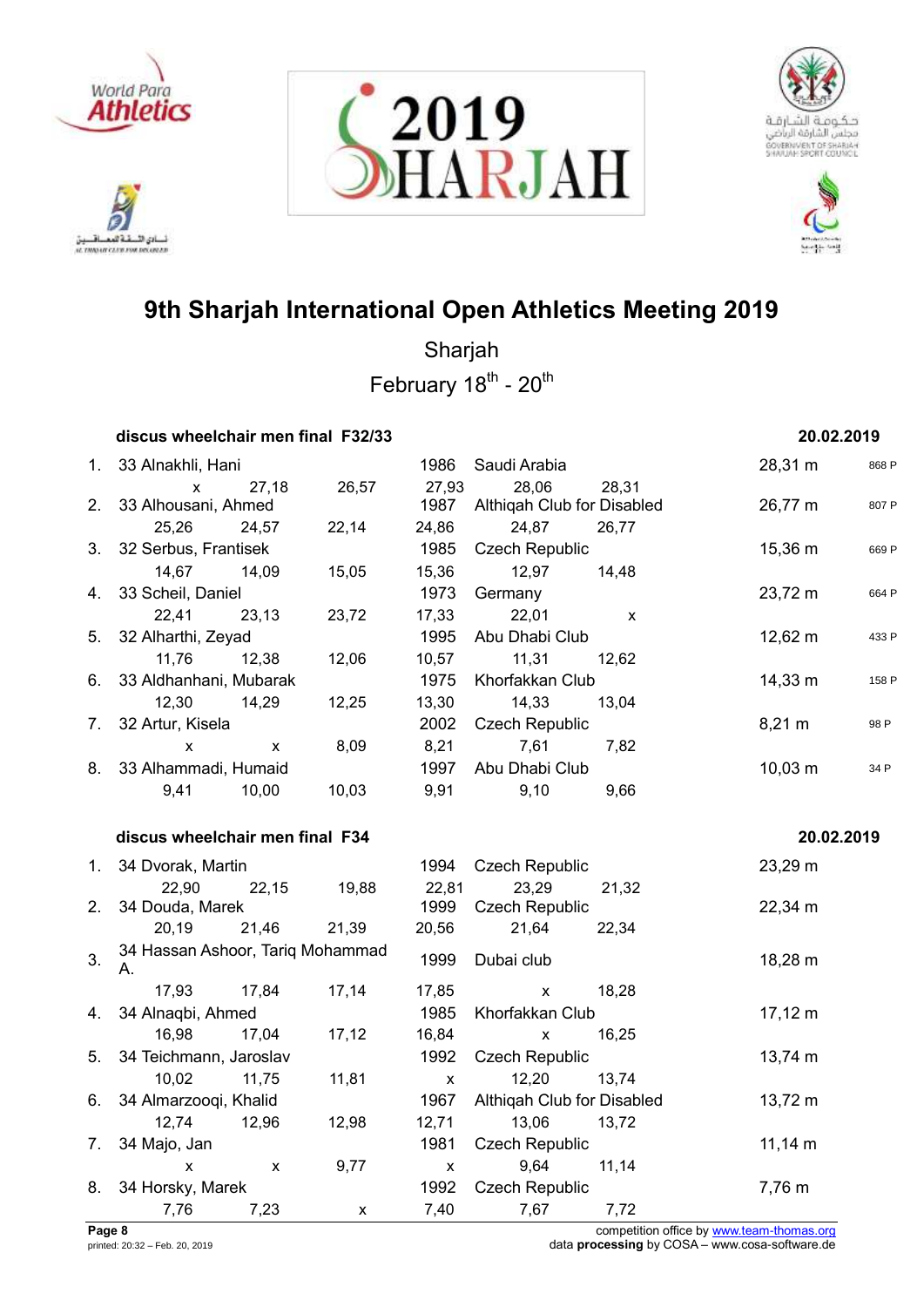

نی ( **IL TRANSIT CLED FOR DELINIER** 







# **9th Sharjah International Open Athletics Meeting 2019**

Sharjah February 18<sup>th</sup> - 20<sup>th</sup>

|             | discus men final F40/46        |              |              |              |                            |       | 20.02.2019          |       |
|-------------|--------------------------------|--------------|--------------|--------------|----------------------------|-------|---------------------|-------|
| $1_{\cdot}$ | 46 Mansurbayev, Ravil          |              |              | 1984         | Kazakhstan                 |       | $40,23 \; \text{m}$ | 727 P |
|             | 34.65                          | 33,93        | 40,23        | X            | 37,27                      | 36,38 |                     |       |
|             | 2. 40 Alsaif, Abdullah A.A.M.  |              |              | 1994         | Kuwait                     |       | 19,47 m             | 671 P |
|             | 16.48                          | 16,74        | $\mathsf{x}$ | $\mathsf{x}$ | 19,47                      | X     |                     |       |
|             | 3. 46 Alsaleh, Abdullah S.A.S. |              |              | 1981         | Kuwait                     |       | 38,31 m             | 656 P |
|             | 35,28                          | $\mathsf{x}$ | 33,63        | X            | 32,41                      | 38,31 |                     |       |
|             | 4. 40 Lukutin, Alexey          |              |              | 1981         | Kazakhstan                 |       | $16,06 \; m$        | 391 P |
|             | 15.47                          | 16.06        | $\mathsf{x}$ | 15,97        | $\mathsf{x}$               | 15,82 |                     |       |
| 5.          | 46 Alzahrani, Sultan           |              |              | 2000         | Saudi Arabia               |       | 24,66 m             | 124 P |
|             | X                              | $\mathsf{x}$ | $\mathsf{x}$ | 24,62        | 24.66                      | X     |                     |       |
| 6.          | 46 Bakbergen, Kolganat         |              |              | 1996         | Kazakhstan                 |       | 23,80 m             | 102 P |
|             | 21,26                          | 23,80        | 23,54        |              |                            |       |                     |       |
| 7.          | 40 Alhosni, Anas               |              |              | 1982         | Althigah Club for Disabled |       | $9,52 \; m$         | 23 P  |
|             | 7.48                           | 9.40         | 7,87         | 9,52         | 7,34                       | 9.09  |                     |       |
|             |                                |              |              |              |                            |       |                     |       |

## **discus wheelchair men final F51/53/54 20.02.2019**

## 1. 51 Alharthi, Radhi 1992 Saudi Arabia 9,13 m <sup>692</sup> <sup>P</sup> 8,53 8,97 8,90 9,13 8,83 8,68 2. 54 Al Masbahi, Abdulla 1985 Khorfakkan Club 21,91 m <sup>646</sup> <sup>P</sup> 20,24 20,65 21,22 20,85 21,91 21,59 3. 51 Beles, Radim 619 Percent Care and 1973 Czech Republic 619 Percent 8,60 m 619 Percent 619 Percent 8,60 m 8,38 x 8,60 8,42 8,21 x 4. 53 Jaber, Yaser 1967 Kuwait 16,21 m <sup>468</sup> <sup>P</sup> 15,20 12,31 15,88 14,64 16,21 15,52 5. 54 Nacin, Stanislav **1960** Czech Republic 16,66 m 330 P 14,23 15,50 16,43 14,44 16,66 16,07 6. 51 Enge, Michal 1985 Czech Republic 1985 Czech Republic 5,32 m 150 P  $x$  5,32  $x$   $x$   $x$   $x$ 7. 51 Alzuwehri, Abdullah 2000 Saudi Arabia 4,22 m <sup>57</sup> <sup>P</sup> 3,58 3,87 3,89 4,12 4,22 3,51 8. 51 Aldhaban, Abdulrahman 1996 Saudi Arabia 2008 2,94 m 10 P 2,68 2,94 x 2,79 x 2,63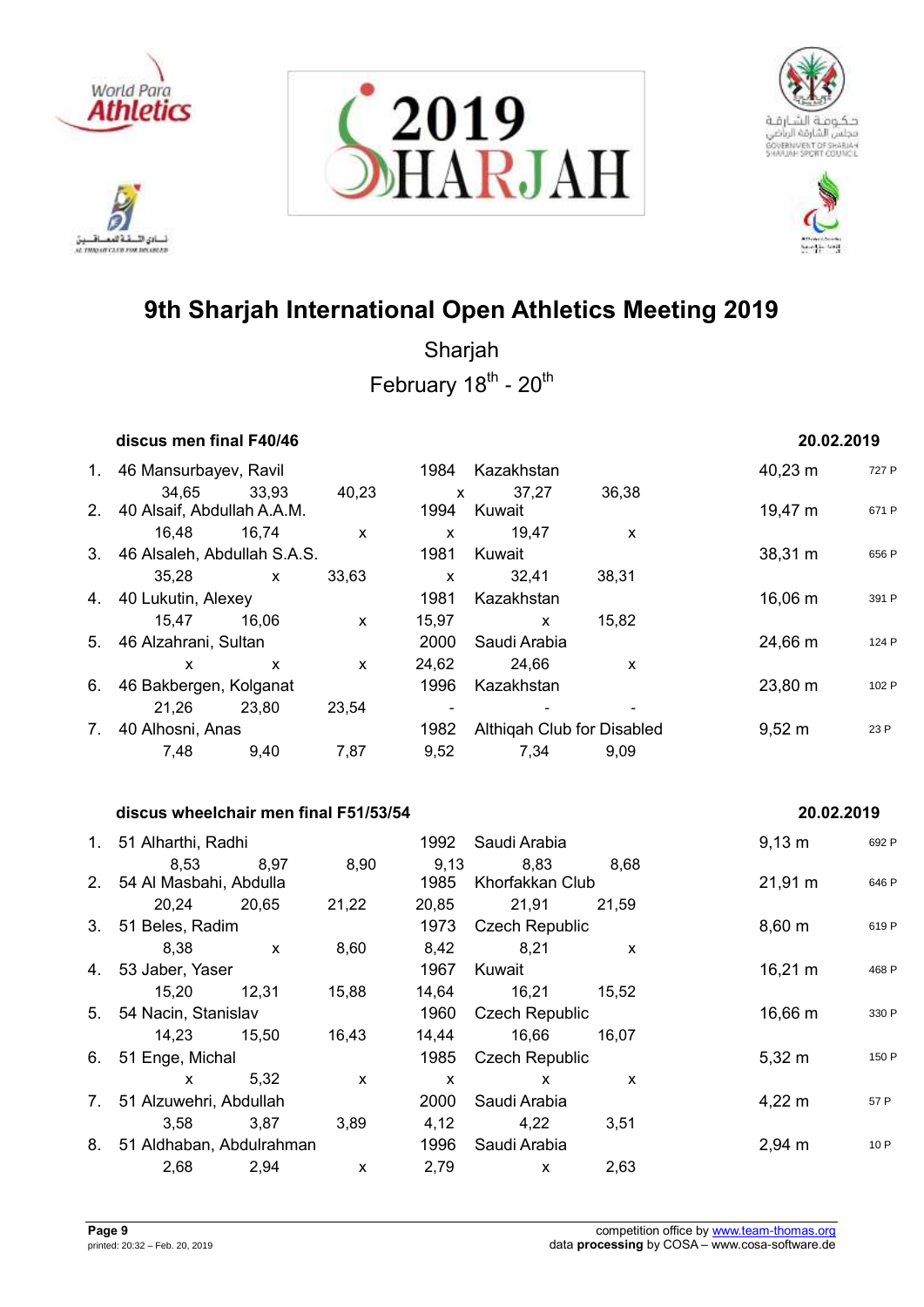

222 أدي الأ نسادي النسفية العمسافيين<br>ac responsive care response







# **9th Sharjah International Open Athletics Meeting 2019**

|    | discus wheelchair men final F55-57 |       |       |              |                         |                 | 20.02.2019   |       |
|----|------------------------------------|-------|-------|--------------|-------------------------|-----------------|--------------|-------|
|    | 1. 57 Petrous, Jaroslav            |       |       |              | 1977 Czech Republic     |                 | 44,86 m      | 931 P |
|    | 44,86                              | 43,61 | 41,58 | 44,75        | 43,56                   | 44,70           |              |       |
|    | 2. 55 Alrezk, Wasim                |       |       | 1980         | Syria                   |                 | $32,73 \; m$ | 856 P |
|    | 30,76                              | 31,94 | 30,90 | $\mathsf{x}$ | 31,30                   | 32,73           |              |       |
|    | 3. 55 Younas, Omair                |       |       | 1996         | Dubai club              |                 | 29,33 m      | 732 P |
|    | 29,33                              | 27,65 | 28,73 | 25,18        | 28,33                   | 27,08           |              |       |
|    | 4. 56 Albakur, Abd Allhakem        |       |       | 1993         | Syria                   |                 | $31,03 \; m$ | 617 P |
|    | 28,04                              | 28,42 | 31,03 | 30,95        | 30,63                   | 30,02           |              |       |
|    | 5. 56 TENAIJY, JUMAH SAEED         |       |       | 1979         | Khorfakkan Club         |                 | $30,92 \; m$ | 612 P |
|    | 27,97 26,12                        |       | 28,66 | $\mathbf{x}$ | 30,92                   | 30,18           |              |       |
|    | 6. 56 O Neill, Cian Matthew        |       |       | 1998         | Ireland                 |                 | 24,77 m      | 355 P |
|    | 22,85 22,49                        |       | 23,80 | 22,96        | 23,86                   | 24,77           |              |       |
|    | 7. 55 Dhanhani, Saeed              |       |       | 1980         |                         | Khorfakkan Club |              | 234 P |
|    | 17,25                              | 17,28 | 18,68 | 17,72        | 17,66                   | 15,38           |              |       |
| 8. | 57 Curran, Shane                   |       |       | 2001         | Ireland                 |                 | 14,54 m      | 30 P  |
|    | $\mathsf{x}$                       | 12,47 | 13,70 |              | 13,69 14,42             | 14.54           |              |       |
|    | 57 Aldhanhani, Abdulla Ahmed       |       |       | 1979         | Khorfakkan Club         |                 | <b>DNS</b>   |       |
|    | 57 Almehri, Saeed                  |       |       | 1976         | Ajman club for disabled |                 | <b>DNS</b>   |       |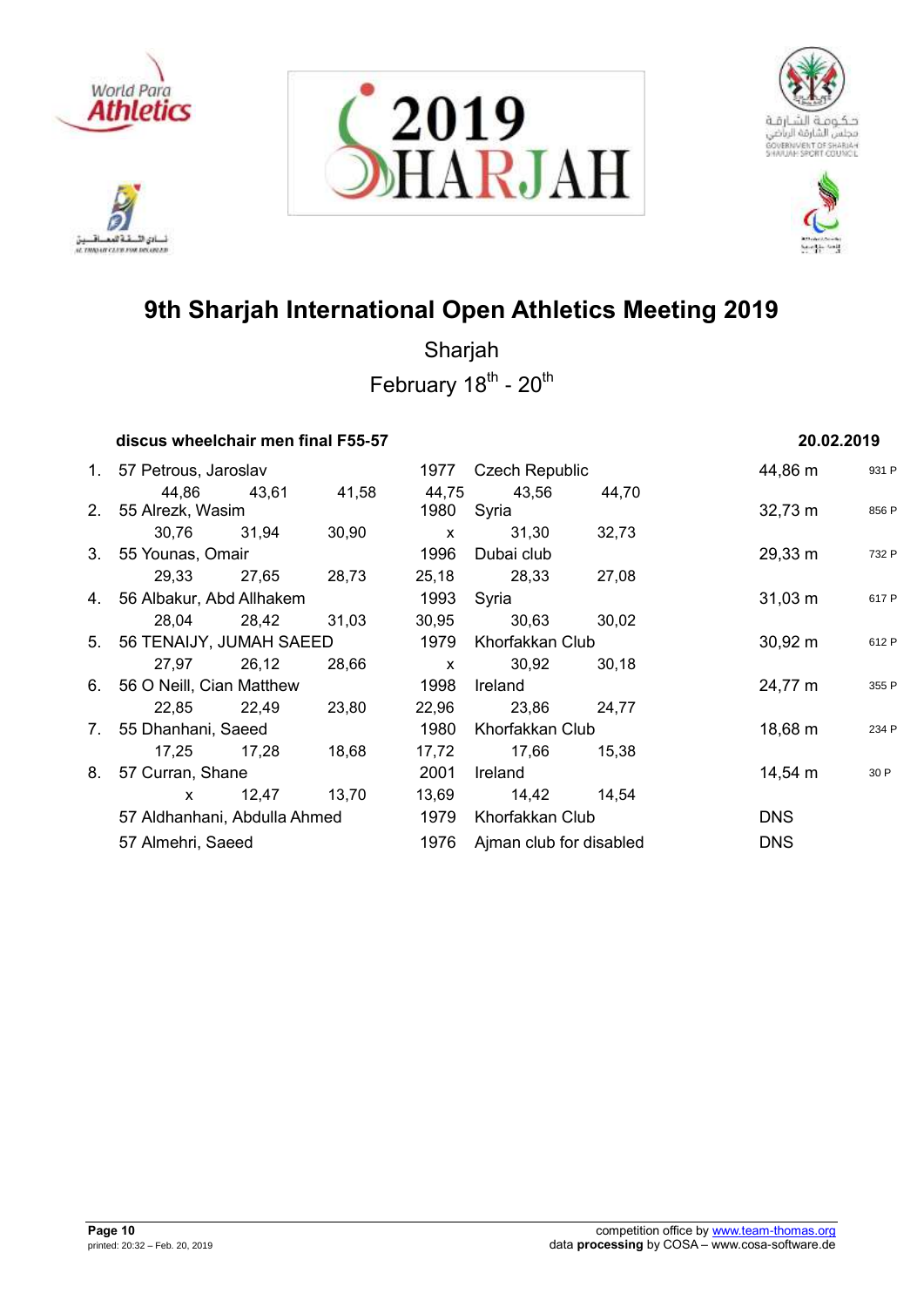

تلافيد أدي الأ نسادي النسفية العمسافيين<br>ac responsive care response







# **9th Sharjah International Open Athletics Meeting 2019**

Sharjah February 18<sup>th</sup> - 20<sup>th</sup>

|    | 400 m women final T20/37/38                          |      |                  | 20.02.2019               |
|----|------------------------------------------------------|------|------------------|--------------------------|
|    | 1.38 Ave, Lindy                                      | 1998 | Germany          | 1:04,22min.<br>882 P.    |
|    | 2. 20 Toyama, Aimi                                   | 1998 | Japan            | 1:02,07min.<br>782 P.    |
|    | 3. 20 Telvave, Ashley                                | 2000 | <b>Mauritius</b> | $1:11,57$ min.<br>259 P. |
|    | 4. 37 Foerder, Isabelle                              | 1979 | Germany          | 1:21,59min.<br>151 P.    |
|    | 400 m wheelchair women final T54                     |      |                  | 20.02.2019               |
|    | 1.54 Alphonse, Marie Emmanuelle                      | 1995 | Mauritius        | 1:01,34min.              |
|    | 400 m wheelchair women final RR1/3                   |      |                  | 20.02.2019               |
|    | 1. R3 Saursaunet, Julie                              | 1983 | Norway           | 1:37,41min.              |
|    | 2. R1 Aasvang, Marte                                 | 1994 | Norway           | 2:11,69min.              |
|    | 1500 m women final T20                               |      |                  | 20.02.2019               |
|    | 1. 20 Makita, Sayaka                                 | 1985 | Japan            | 4:53,83min.              |
|    | 2. 20 Yamamoto, Moeko                                | 1998 | Japan            | 5:04,64min.              |
|    | 3. 20 Telvave, Ashley                                | 2000 | <b>Mauritius</b> | 6:41,17min.              |
|    | 1500 m wheelchair women final T54                    |      |                  | 20.02.2019               |
|    | 1.54 Alphonse, Marie Emmanuelle                      | 1995 | <b>Mauritius</b> | 4:07,04min.              |
|    | long jump women final T20/37/38                      |      |                  | 20.02.2019               |
| 1. | 61 Low, Vanessa                                      | 1990 | Australia        | 4,91 m<br>1102 P         |
|    | 4,91<br>4,66<br>$4,84(-0,1)$<br>$(+1,4)$<br>$(+0,6)$ |      | X                |                          |
| 2. | 38 Ave, Lindy                                        | 1998 | Germany          | 4,48 m<br>791 F          |
|    | 4,22<br>$4,30(-0,4)$<br>$4,48$ (-0,8)                |      | 4,01<br>X        |                          |

 $(+0,0)$ 

 $(+0,4)$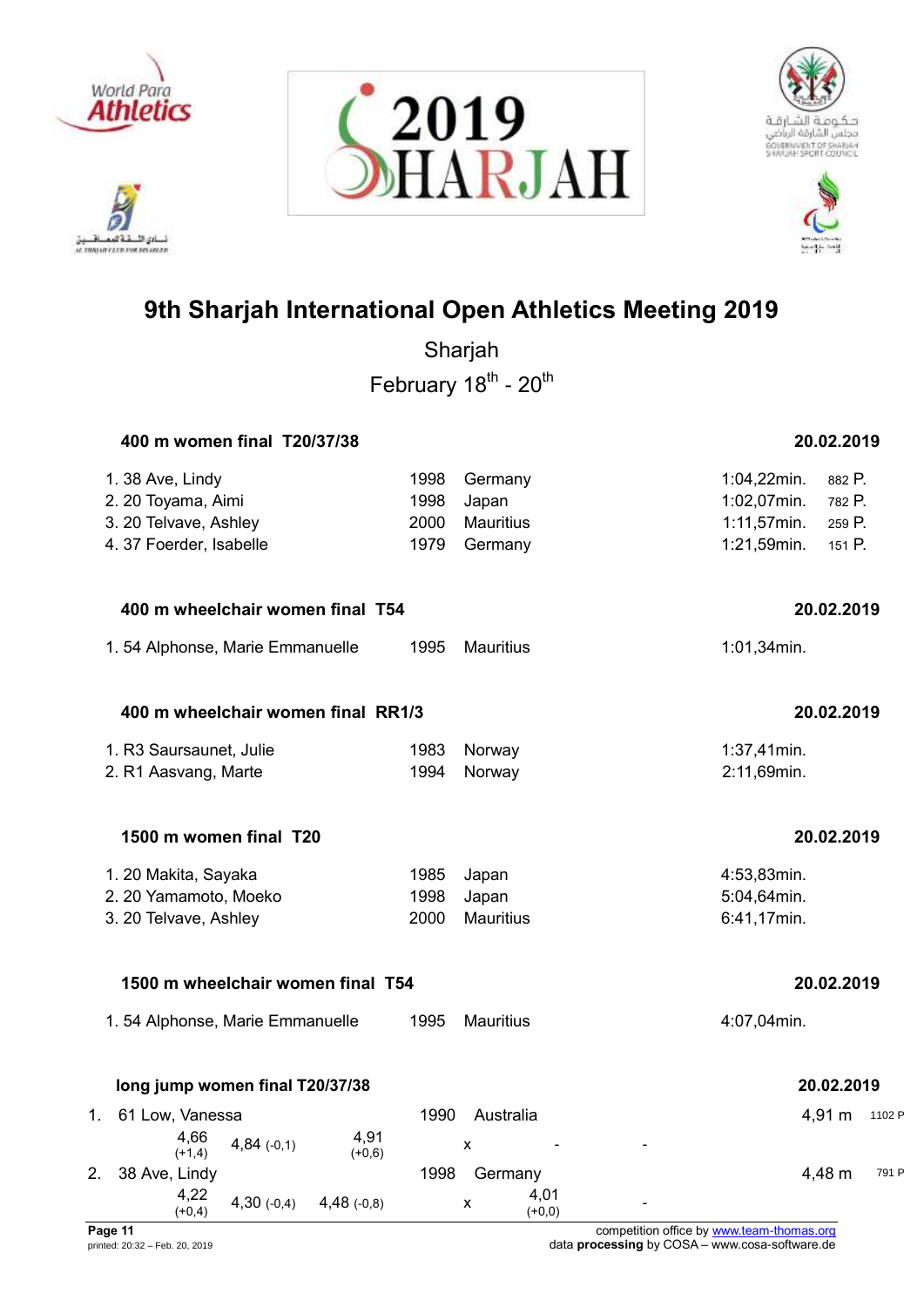









Sharjah February 18<sup>th</sup> - 20<sup>th</sup>

| 3. 64 Walsh, Sarah                            | 1998<br>Australia                                 | 4,86 m<br>613 P      |
|-----------------------------------------------|---------------------------------------------------|----------------------|
| $4,86$ (-0.8)<br>$\mathsf{X}$<br>X            | ۰                                                 |                      |
| 4. 37 Angeline, Anais Anne Lise               | 1999<br><b>Mauritius</b>                          | $3,67 \; m$<br>422 P |
| $3,07$<br>(+1,4)<br>$3,67(-0,2)$ $3,45(-0,7)$ | $3,13$ (-1,5)<br>$\boldsymbol{\mathsf{x}}$<br>X   |                      |
| 5. 20 Telvave, Ashley                         | <b>Mauritius</b><br>2000                          | 3.91 m<br>196 P      |
| $3,87$ (-0,9)<br>$3,91$ (-1,3)<br>X.          | $3,69$<br>(+0,5)<br>$3,86(-0,9)$<br>$3,59$ (-1,4) |                      |

New World Record by Vanessa Low, AUS New Oceanian Record by Sarah Walsh, AUS

|    | shot put wheelchair women final F32/33 |      | 20.02.2019 |              |                            |      |                  |       |
|----|----------------------------------------|------|------------|--------------|----------------------------|------|------------------|-------|
| 1. | 33 Boudjadar, Asmahan                  |      |            | 1980         | Algeria                    |      | $6,13 \; m$      | 959 P |
|    | 6.13<br>2. 32 Ibrahmi, Maroua          | 5.74 | X          | 6,01<br>1988 | 6,13<br>Tunisia            | 6,11 | $5,68 \; m$      | 762 P |
|    | 5.19 5.68                              |      | 5,15       | 5,02         | 5.20                       | 5,25 |                  |       |
|    | 3. 33 Alsenani, Sara                   |      |            | 1992         | Abu Dhabi Club             |      | $4,69 \; m$      | 620 P |
|    | 4.55                                   | 4.49 | 4.69       | 4.56         | X                          | 4.59 |                  |       |
|    | 4. 32 Wichmann, Hanna                  |      |            | 1996         | Germany                    |      | 4,45 m           | 418 P |
|    | X                                      | X    | 4.44       | 4,35         | 4.45                       | 4.45 |                  |       |
|    | 5. 33 Abdulaziz, Shaikha               |      |            | 2001         | Althigah Club for Disabled |      | $2,21 \text{ m}$ | 17 P  |
|    | 2,18                                   | 2,18 | 2,13       | 2,12         | 2,12                       | 2.21 |                  |       |
|    | 6. 33 Abdulaziz, Shamma                |      |            | 2001         | Althigah Club for Disabled |      | $1,62 \; m$      | 1 P   |
|    | 1,40                                   | 1,54 | 1,59       | 1,61         | 1,53                       | 1,62 |                  |       |

|    | shot put wheelchair women final F34 |      | 20.02.2019 |      |                            |      |             |
|----|-------------------------------------|------|------------|------|----------------------------|------|-------------|
| 1. | 34 Herrmann, Frances                |      |            | 1989 | Germany                    |      | $6,27 \; m$ |
|    | 5.96                                | 6.16 | 6,27       | 6.07 | 5.99                       | 6,23 |             |
| 2. | 34 Najim, Basimah                   |      |            | 1967 | Kuwait                     |      | $5,71 \; m$ |
|    | 5.35                                | 5,71 | 5,61       | 5,60 | 5.58                       | 5.49 |             |
|    | 3. 34 Alnuaimi, Ansaf               |      |            | 1980 | Dubai club                 |      | $5,42 \; m$ |
|    | 5.10                                | 5.30 | 4,93       | 5.24 | 5.27                       | 5.42 |             |
| 4. | 34 Alzaabi, Thuraya                 |      |            | 1970 | Althigah Club for Disabled |      | $4,19 \; m$ |
|    | 4.03                                | 3.77 | 4,17       | 4,16 | 3.97                       | 4.19 |             |
|    | 5. 34 Alhammadi, Suaad              |      |            | 1990 | Abu Dhabi Club             |      | 4,17 m      |
|    |                                     |      |            |      |                            |      |             |

**Page 12** competition office by [www.team-thomas.org](http://www.team-thomas.org/)<br>
printed: 20:32 – Feb. 20, 2019<br>
data **processing** by COSA – www.cosa-software.de data **processing** by COSA – www.cosa-software.de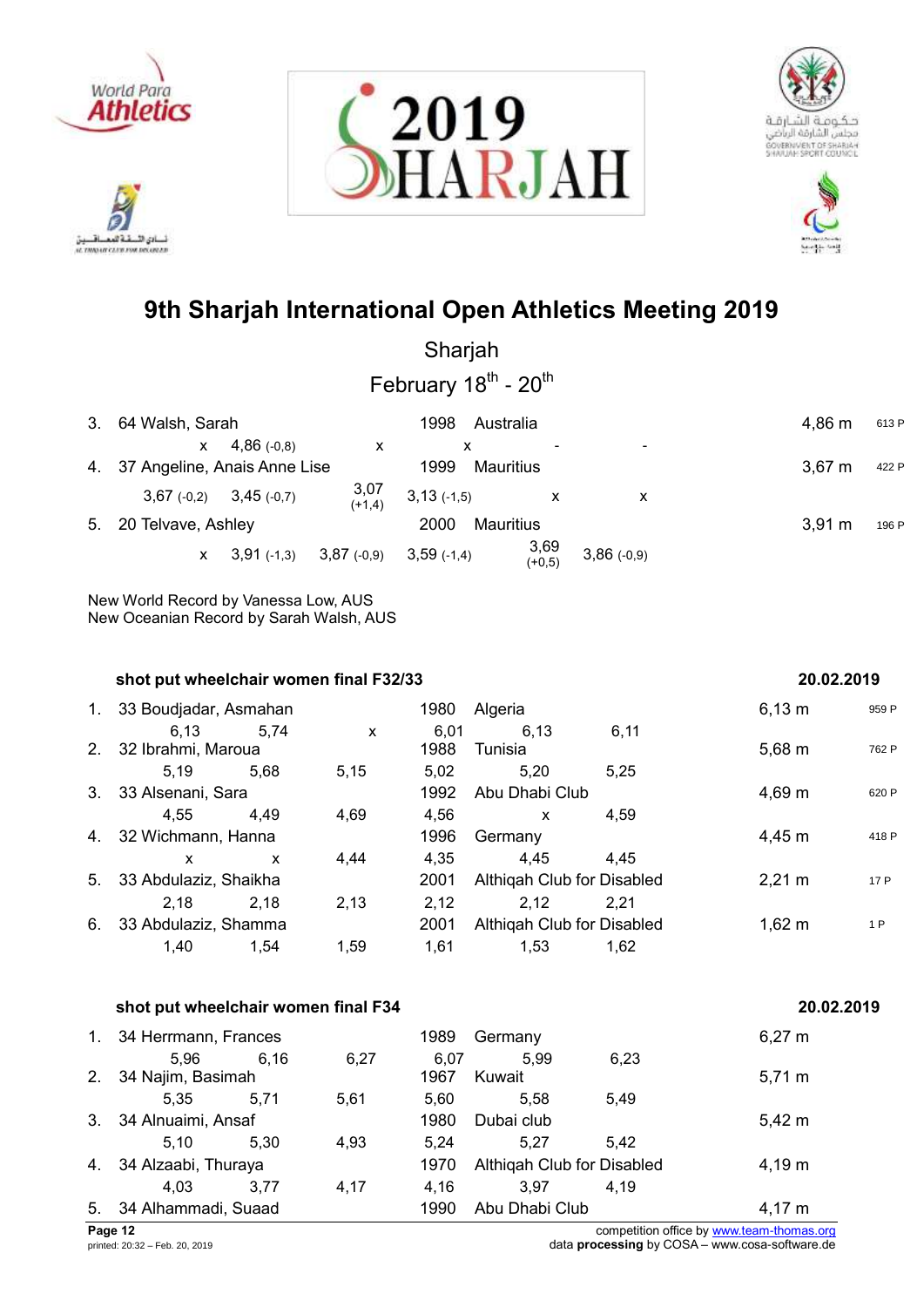

خةهم نادي الأ ئسانی اللسفة العمسافسيل<br>ac movement care rou recurses







# **9th Sharjah International Open Athletics Meeting 2019**

|                                           |                                          |              |                    | Sharjah              |                                              |       |                    |        |  |  |  |
|-------------------------------------------|------------------------------------------|--------------|--------------------|----------------------|----------------------------------------------|-------|--------------------|--------|--|--|--|
|                                           |                                          |              |                    |                      | February 18 <sup>th</sup> - 20 <sup>th</sup> |       |                    |        |  |  |  |
|                                           | 3,81                                     | 4,17         | 3,83               | 3,73                 | 3,66                                         | 3,82  |                    |        |  |  |  |
| 6.                                        | 34 Sheik, Eman<br>2,38                   | 2,41         | 2,74               | 1990<br>2,67         | Althiqah Club for Disabled<br>2,76           | 2,72  | $2,76 \; m$        |        |  |  |  |
|                                           |                                          |              |                    |                      |                                              |       |                    |        |  |  |  |
| shot put women final F36-38<br>20.02.2019 |                                          |              |                    |                      |                                              |       |                    |        |  |  |  |
| 1.                                        | 36 Kober, Birgit                         |              |                    | 1971                 | Germany                                      |       | $11,35 \; m$       | 1002 P |  |  |  |
| 2.                                        | 10,80<br>37 Datinska, Eva                | 11,35        | 10,94              | $\mathsf{x}$<br>1986 | 10,38<br><b>Czech Republic</b>               | 10,79 | $10,65 \; m$       | 857 P  |  |  |  |
|                                           | 10,65                                    | 10,39        | 10,24              | X                    | $\mathsf{x}$                                 | 10,33 |                    |        |  |  |  |
| 3.                                        | 38 Kruger, Simone                        |              |                    | 2005                 | Rep. of South Africa                         |       | $9,78 \; m$        | 841 P  |  |  |  |
|                                           | 9,10                                     | 9,60         | 9,24               | 9,65                 | 9,78                                         | 9,57  |                    |        |  |  |  |
| 4.                                        | 36 Aljumaah, Sarah                       |              |                    | 1979                 | Saudi Arabia                                 |       | 4,89 m             | 92 P   |  |  |  |
|                                           | 4,89                                     | $\mathsf{x}$ | 4,72               | 4,25                 | 4,10                                         | 4,44  |                    |        |  |  |  |
| 5.                                        | 37 Alahmari, Amal                        |              |                    | 1977                 | Saudi Arabia                                 |       | $4,53 \; m$        | 38 P   |  |  |  |
|                                           | 4,34                                     | 4,53         | $\pmb{\mathsf{X}}$ | 3,36                 | 3,78                                         | 3,65  |                    |        |  |  |  |
|                                           | New African Record by Simone Kruger, RSA |              |                    |                      |                                              |       |                    |        |  |  |  |
|                                           |                                          |              |                    |                      |                                              |       |                    |        |  |  |  |
|                                           | shot put women final F40/41              |              |                    |                      |                                              |       | 20.02.2019         |        |  |  |  |
| 1.                                        | 41 Tlili, Raoua                          |              |                    | 1989                 | Tunisia                                      |       | $9,98 \, \text{m}$ | 1050 P |  |  |  |
|                                           | വ വ വ                                    | റ മാ         | 0.57               | 0.GG                 | $\sim$ 0.77                                  | വ റാ  |                    |        |  |  |  |

|    | shot put women final F44/46 | 20.02.2019 |      |      |         |      |                  |       |
|----|-----------------------------|------------|------|------|---------|------|------------------|-------|
|    | 4,73                        | 4,82       | 4,75 | 4,78 | 5,06    | 4,86 |                  |       |
| 4. | 41 Keon, Sinead             |            |      | 1997 | Ireland |      | $5,06 \; m$      | 256 P |
|    | 5.42                        | 5.28       | 5,58 | 5.42 | 5,34    | 5,37 |                  |       |
|    | 3. 40 Fitzsimons, Hayley    |            |      | 1995 | Ireland |      | $5,58 \; m$      | 551 P |
|    | 7.17                        | 7.06       | 7,21 | 7,08 | 6.87    | 7,11 |                  |       |
| 2. | 40 Abdelli, Rima            |            |      | 1988 | Tunisia |      | $7,21 \text{ m}$ | 884 P |
|    | 9,98                        | 9,83       | 9,57 | 9,66 | 9.77    | 9,92 |                  |       |

| 1. 44 Hoffmann, Mandilene |      |      |      | 2003 Rep. of South Africa |      | 7,66 m     | 328 F |
|---------------------------|------|------|------|---------------------------|------|------------|-------|
| 7.47                      | 7.47 | 7.66 | 7.42 | 7.04                      | 7.60 |            |       |
| 46 Matroushi, Mariam      |      |      |      | 1986 Khorfakkan Club      |      | <b>DNS</b> |       |
| 44 Nesse, Ida             |      |      |      | 1992 Norway               |      | <b>DNS</b> |       |